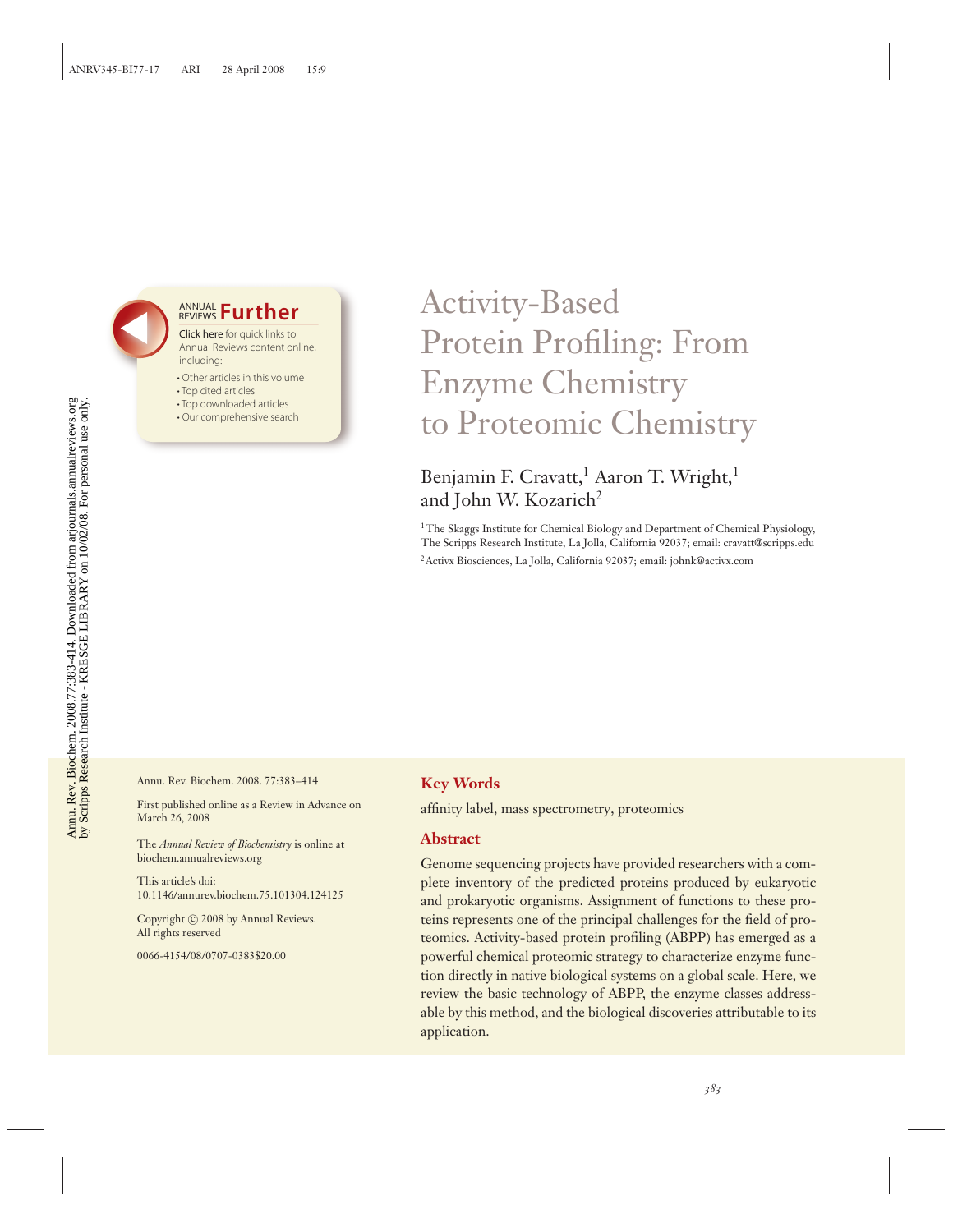### **Contents**

| INTRODUCTION                           | 384 |
|----------------------------------------|-----|
| THE BASIC TECHNOLOGY                   |     |
|                                        | 386 |
| <b>General Design Features</b>         |     |
| for ABPP Probes                        | 386 |
| Analytical Platforms for ABPP          | 386 |
| <b>Types of Biological Experiments</b> |     |
| that Can Be Performed                  |     |
| with ABPP                              | 390 |
| <b>ENZYME CLASSES</b>                  |     |
| ADDRESSABLE BY ABPP                    | 392 |
| Serine Hydrolases                      | 392 |
| Cysteine Proteases                     | 396 |
| Metallohydrolases                      | 398 |
| Additional Classes of Hydrolases       | 400 |
| Kinases and Nucleotide-Binding         |     |
| Proteins                               | 400 |
| Glycosidases                           | 405 |
| Cytochrome P450s                       | 406 |
| Phosphatases                           | 406 |
| Nondirected Probes that Target         |     |
| Multiple Enzyme Classes                | 407 |

## **INTRODUCTION**

Explosive advances in genomics have spawned multidisciplinary efforts to develop new technologies for proteomics. To date, genome sequences of 639 organisms have been completed, including three primates—rhesus, chimpanzee, and man. Over 2000 other genome projects are underway. This embarrassment of riches for proteomics has put in sharp relief the daunting challenge of assigning functional, evolutionary, and interactive relationships to the full complement of proteins (the proteome) encoded by genomes. The context and temporal variability of the proteome distinguishes it from the background of a relatively stable genome and layers a manifold of complexity on the problem of developing large-scale methods for protein characterization.

Genomic signatures, such as chromosomal translocation and gene amplification, have provided some insights into protein expression (1, 2). Other genomic technologies, including transcriptional profiling and RNA-interference-based gene silencing, have provided insights into physiological and pathological processes, e.g., tumorigenesis (3, 4), bacterial pathogenesis (5, 6), and insulin signaling (7). However, these methods rely on profiling and manipulation of gene expression to deduce protein function and do not generally capture the myriad of posttranslational events that regulate protein activity (8). Sparked by this necessity, proteomics has introduced several strategies for the global analysis of protein expression and function. Liquid chromatography-mass spectrometry (LC-MS) platforms for shotgun analysis (9, 10), yeast two-hybrid methods (11), and protein microarrays (12) have greatly enriched our understanding of the expression patterns, interaction maps, and in vitro functional properties of proteins. However, an accurate assessment of the functional state of proteins in cells and tissues requires more direct methods to assess protein activity. Activity-based protein profiling (ABPP) has emerged as a key technology in the evolution of functional proteomics.

ABPP relies on the design of active-sitedirected covalent probes to interrogate specific subsets (families) of enzymes in complex proteomes and to provide the basis for a quantitative readout of the functional state of individual enzymes in the family. Prototypic ABPP probes target a large, but manageable, fraction of the enzyme proteome, often defined by shared catalytic features. The size of the enzyme subset, however, can range from a few proteins to several hundred. ABPP probes utilize a range of chemical scaffolds, including mechanism-based inhibitors, protein-reactive natural products, and general electrophiles. Because the activity state of an enzyme is regulated by a variety of posttranslational mechanisms (8, 13), chemical probes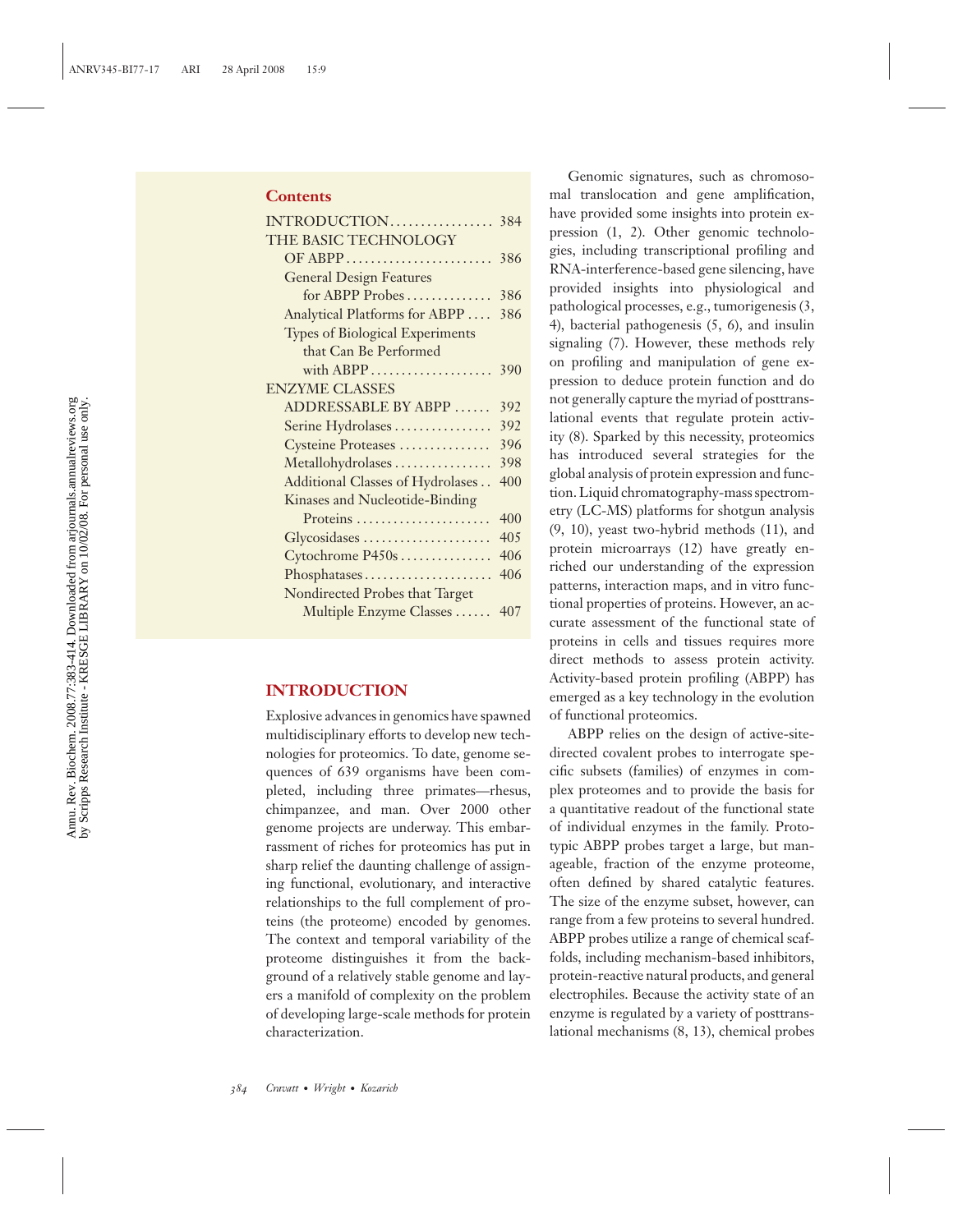that report on the structure and reactivity of enzyme active sites in cells and tissues can provide high-content proteomic information that is beyond the reach of standard expression profiling technologies.

Although ABPP derives its enormous potential from recent genomic advances, its roots extend back for nearly a century. ABPP evolved out of the preconvergence of organic chemistry and enzymology (14). Motivated by a desire to glean mechanistic and structural information on the nature of enzymatic catalysis, enzyme chemists studied the modification of purified proteins by reagents ranging from simple organic compounds to affinity labels to elaborate mechanism-based inhibitors. With the goal of achieving a physical chemist's simplicity of experimental design, major effort was focused on the up-front purification of specific proteins by often heroic protocols to isolate a few units of active enzyme for downstream modification and analysis. The results were impressive; the work of Balls & Jensen (15–16) and their coworkers (17–19) in the early 1950s on the stoichiometric inhibition of the serine hydrolases, chymotrypsin, trypsin, and cholinesterase by diisopropyl fluorophosphate was relevant to the future design of ABPP probes. Subsequent work on the irreversible inactivation of serine, cysteine, and threonine proteases by a wide variety of molecules has been extensively reviewed  $(20)$ .

There is no doubt that early experiments in the style of ABPP were performed before the word "proteomics" was invented. A case can arguably be made that the first such experiments were reported in the early 1970s using the classic serine-modifying antibiotic penicillin (21). Tipper & Strominger (22) had proposed that the β-lactam nucleus of penicillin was a structural analog of the D-ala-D-ala terminus of bacterial peptidoglycan and that the chemically reactive β-lactam was positioned to react covalently with the catalytic serine of the transpeptidase(s) responsible for cell

wall biosynthesis. Using radiolabeled penicillin G, whole cells or membrane fractions, and primitive gel electrophoretic methods by today's standards, Strominger and colleagues (23, 24) established that multiple penicillinbinding proteins (termed PBPs) are present in a bacterium. The number and function of these serine hydrolases vary in different bacteria. Using radiolabeled penicillin G as a probe, they were subsequently able to profile the PBP selectivity of other penicillin and cephalosporin analogs and developed covalent affinity chromatography methods for capturing and releasing PBPs for rapid purification (25, 26). Ultimately, this early approach linked enzyme class function to biology by demonstrating that, by selectively inhibiting or mutating single PBPs, one could infer specific roles for PBPs in cell wall biosynthesis and cell shape determination (27). The limiting factor in these studies was the difficulty in obtaining protein sequence information and in linking it to genomics information, which was nonexistent at that time.

The advances in protein separation technology and mass spectrometry over the past 30 years, coupled with genomics, now allow routine downstream deconvolution of complex proteomic samples. ABPP probes play a crucial role in fractionating these samples on the basis of a key aspect of enzyme function catalytic activity. In addition, the interplay between new ABPP methods and the downstream analytical technologies has created a synergistic cycle of advancement of both disciplines. To date, probes have been developed for more than a dozen enzyme classes, including proteases, kinases, phosphatases, glycosidases, and oxidoreductases. They have contributed to our understanding of enzyme activity in specific physiological and pathological processes on a proteome-wide scale. Uncharacterized enzymes for which no previous function had been assigned abound in these profiles, providing new insight into their biology.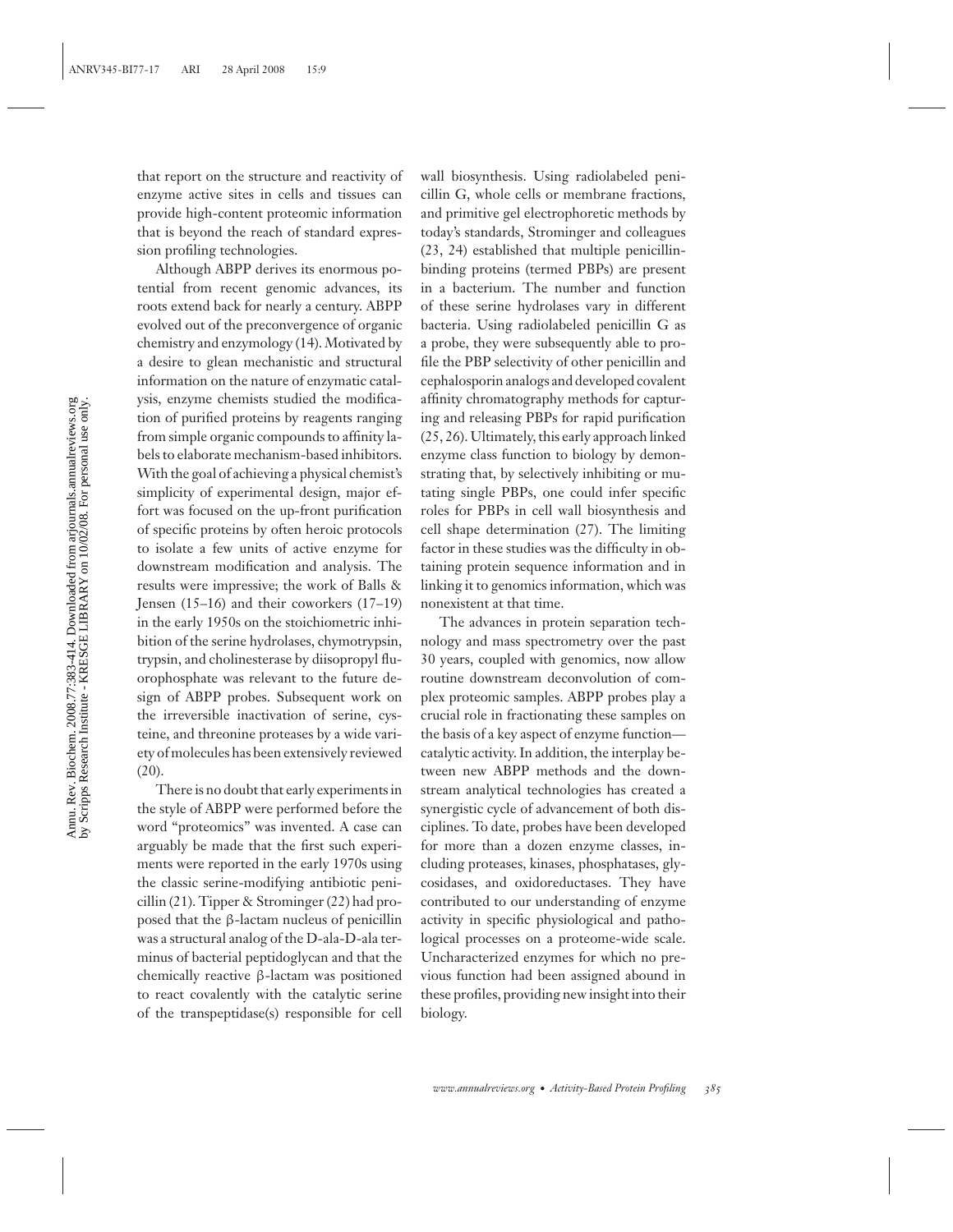Several excellent reviews on ABPP have appeared (28–33). The purpose of this review is to describe the most recent advances and place them thematically within the field.

## **THE BASIC TECHNOLOGY OF ABPP**

Before describing specific examples of ABPP probes and their biological applications, we briefly review the general design concepts and analytical platforms that support the ABPP technology.

## **General Design Features for ABPP Probes**

The fundamental building blocks of ABPP are small-molecule probes that covalently label the active site of a given enzyme or enzymes. Ideal ABPP probes would target a large, but manageable, number of enzymes (tens to hundreds) to provide researchers with a global view of the functional state of the proteome. This level of target promiscuity must, however, be counterbalanced by limited cross-reactivity with other proteins in the proteome. Most ABPP probes achieve a desired level of intraclass coverage and minimal extraclass cross-reactivity by displaying a combination of reactive and binding groups that target conserved mechanistic or structural features in enzyme active sites (**Figure 1**). Reactive groups can be further divided into two general classes: (*a*) electrophilic groups that modify conserved active-site nucleophiles, and (*b*) photoreactive groups that label proximal residues in enzyme active sites following UV irradiation. ABPP probes must also possess a third element, a reporter tag, to facilitate target characterization (**Figure 1**). Examples of reporter tags include fluorophores, biotin, and latent analytical handles such as alkynes or azides, which can be modified by click chemistry [copper-catalyzed Huisgen's azidealkyne cycloaddition (34)] methods to visualize protein targets postlabeling (35, 36). As is elaborated in the following section, the iden-

## **a** ABPP probe:



#### **Figure 1**

(*a*) Representative structure of an ABPP probe, which contains a reactive group ( *green*), a spacer or binding group (*black*), and a reporter tag ( *purple*). (*b*) A variety of reporter tags can be used for enzyme visualization and enrichment, including fluorophores (e.g., rhodamine) and biotin, as well as "clickable" handles, such as azides and acetylenes.

tity of the reporter tag dictates experimental options for downstream analysis in ABPP experiments.

## **Analytical Platforms for ABPP**

With a proficient ABPP probe in hand, researchers can investigate proteomes using a number of analytical platforms. These platforms exhibit distinct advantages and limitations that must be matched with the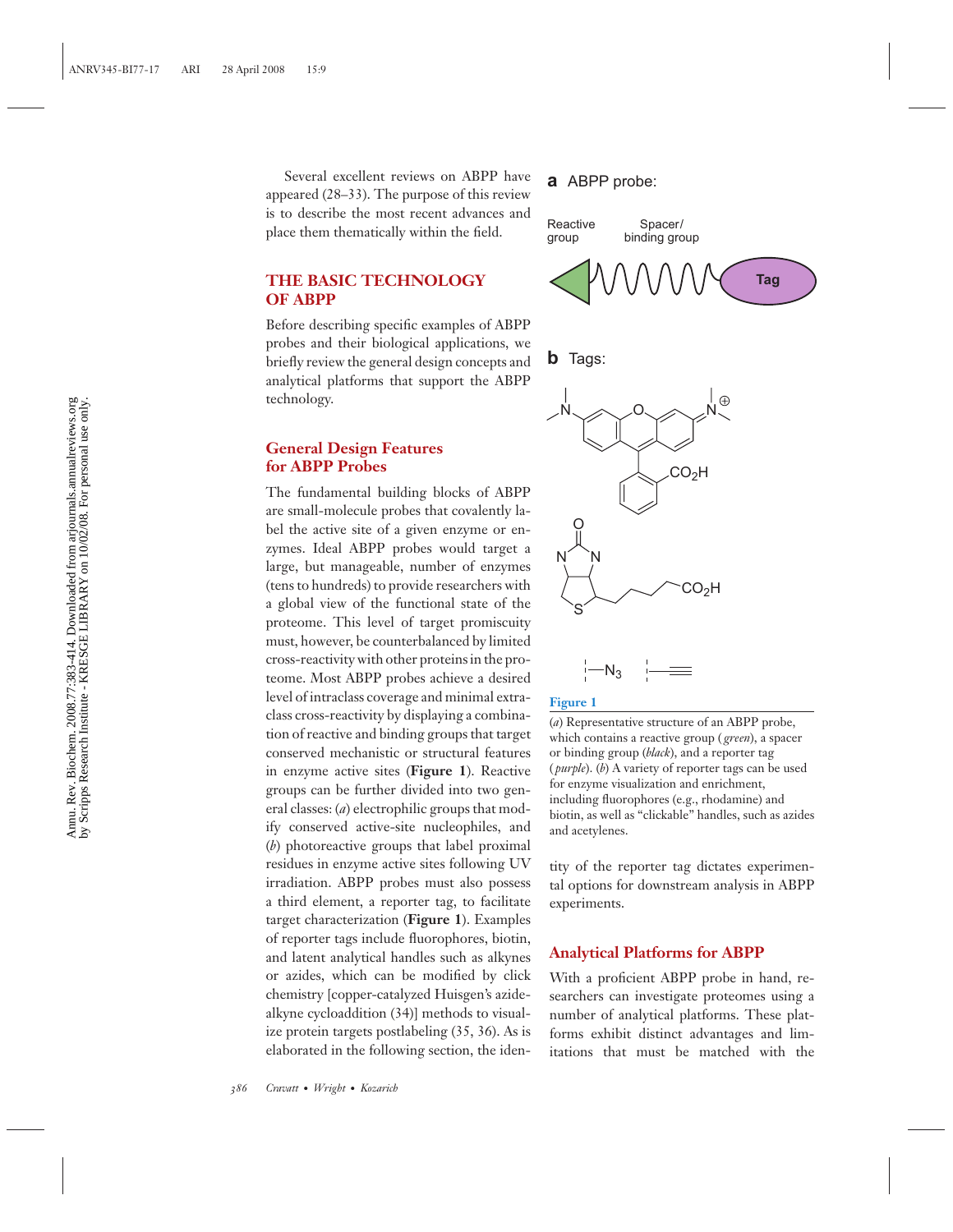

Gel-based activity-based protein profiling (ABPP), where probe-labeled enzymes are visualized and quantified across proteomes by in-gel fluorescence scanning.

specific experimental problem to maximize the information content acquired in ABPP investigations.

#### **Gel electrophoresis platforms for ABPP.**

Original versions of ABPP utilized gel-based methods for the detection of enzyme activities (37–40). In this approach, probe-treated proteomes are first resolved by one- (1D) or two-dimensional (2D) polyacrylamide gel electrophoresis (PAGE), and the labeled enzymes then are visualized by either in-gel fluorescence scanning (for fluorescent probes) or avidin blotting (for biotinylated probes) (**Figure 2**). A typical functional proteomic investigation would likely employ both modes of detection, first using fluorescent probes for rapid screening of proteomes by 1Dsodium dodecyl sulfate (SDS)-PAGE, and then applying biotinylated probes in combination with (strept)avidin chromatography, gel separation, and mass spectrometry analysis to identify probe-labeled enzymes. Although higher-resolution, "gel-free" analytical platforms have since emerged for ABPP (see below), gel-based methods are still widely employed today owing to their robustness and throughput. Indeed, hundreds of proteomes can be analyzed per day by an individual research group using fluorescent probes and

1D-SDS-PAGE, a level of throughput that vastly exceeds most other methods. Gel-based ABPP is thus still preferred for research problems that require the rapid comparative analysis of many proteomes in parallel.

**Liquid chromatography-mass spectrometry (LC-MS) platforms for ABPP.** Recognizing that the principal limitation of gelbased methods was resolution, researchers have introduced multiple LC-MS strategies for analyzing probe-treated proteomes that vastly improve the information content acquired in ABPP experiments. LC-MS approaches for ABPP can be generally divided into two categories—those that analyze the protein targets of probes and those that specifically analyze probe-labeled peptides derived from these targets. The former strategy involves using biotinylated probes to label proteomes, which are then directly incubated with (strept)avidin beads to enrich probe-labeled proteins (41) (**Figure 3***a*). Enriched proteins are then digested onbead with trypsin and analyzed by multidimensional LC-MS/MS. This approach, which essentially represents a fusion of ABPP and the multidimensional protein identification technology (ABPP-MudPIT), has proven capable of identifying  $50-100+$  enzyme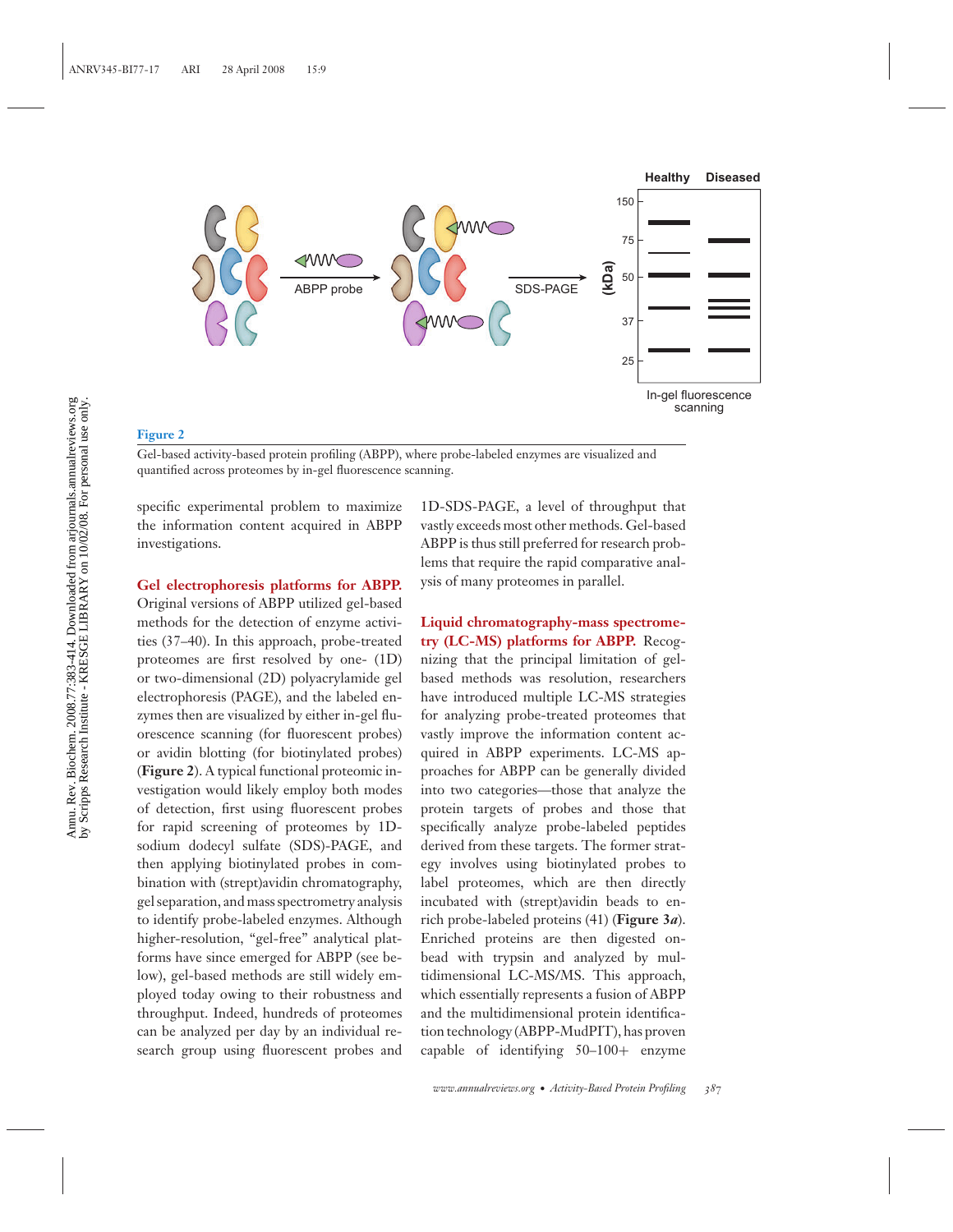

Liquid chromatography-mass spectrometry (LC/MS)-based platforms for activity-based protein profiling (ABPP). (*a*) ABPP and multidimensional protein identification technology (41), whereby probe-labeled enzymes are first captured on (strept)avidin beads and then digested with trypsin and the resulting peptide mixture analyzed by LC-MS/MS. (*b*) Active-site peptide profiling (44, 45), whereby probe-treated proteomes are digested with trypsin prior to affinity enrichment. Enriched peptides are then eluted with organic solvents and analyzed by LC-MS/MS.

activities in individual proteomes. Moreover, the relative levels of enzyme activities in two or more proteomes can be determined by ABPP-MudPIT using simple, semiquantitative parameters such as spectral counting  $(41-43)$ .

One shortcoming of ABPP-MudPIT is that this method does not offer a straightforward way to identify the probe-labeled peptides of enzyme targets. This goal has been achieved using a distinct LC-MS platform, termed active-site peptide profiling (ASPP), that involves digesting probe-treated proteomes with trypsin prior to incubation with affinity enrichment resins (**Figure 3***b*) (44, 45). Probe-labeled peptides are thus selectively enriched using either (strept)avidin or antibody resins (for biotinylated and fluorescent probes, respectively) and then eluted with organic solvents and analyzed by LC- MS/MS. Modified versions of the SEQUEST search algorithm are employed to simultaneously identify enzyme targets and their specific sites of probe labeling. If ABPP probes that contain a disulfide linker are utilized, labeled peptides can be eluted with excess free thiols and analyzed by LC-MS/MS (46).

ABPP-MudPIT and ASPP possess complementary advantages and limitations. Because the former method analyzes many tryptic peptides for each probe target, the likelihood of accurately identifying and quantifying proteins improves. In contrast, the site of labeling data provided by ASPP greatly strengthens confidence that probes are targeting active sites to provide a legitimate readout of the functional state of enzymes. Could both sets of information be acquired in a single ABPP experiment? Speers & Cravatt (47) broached this subject by introducing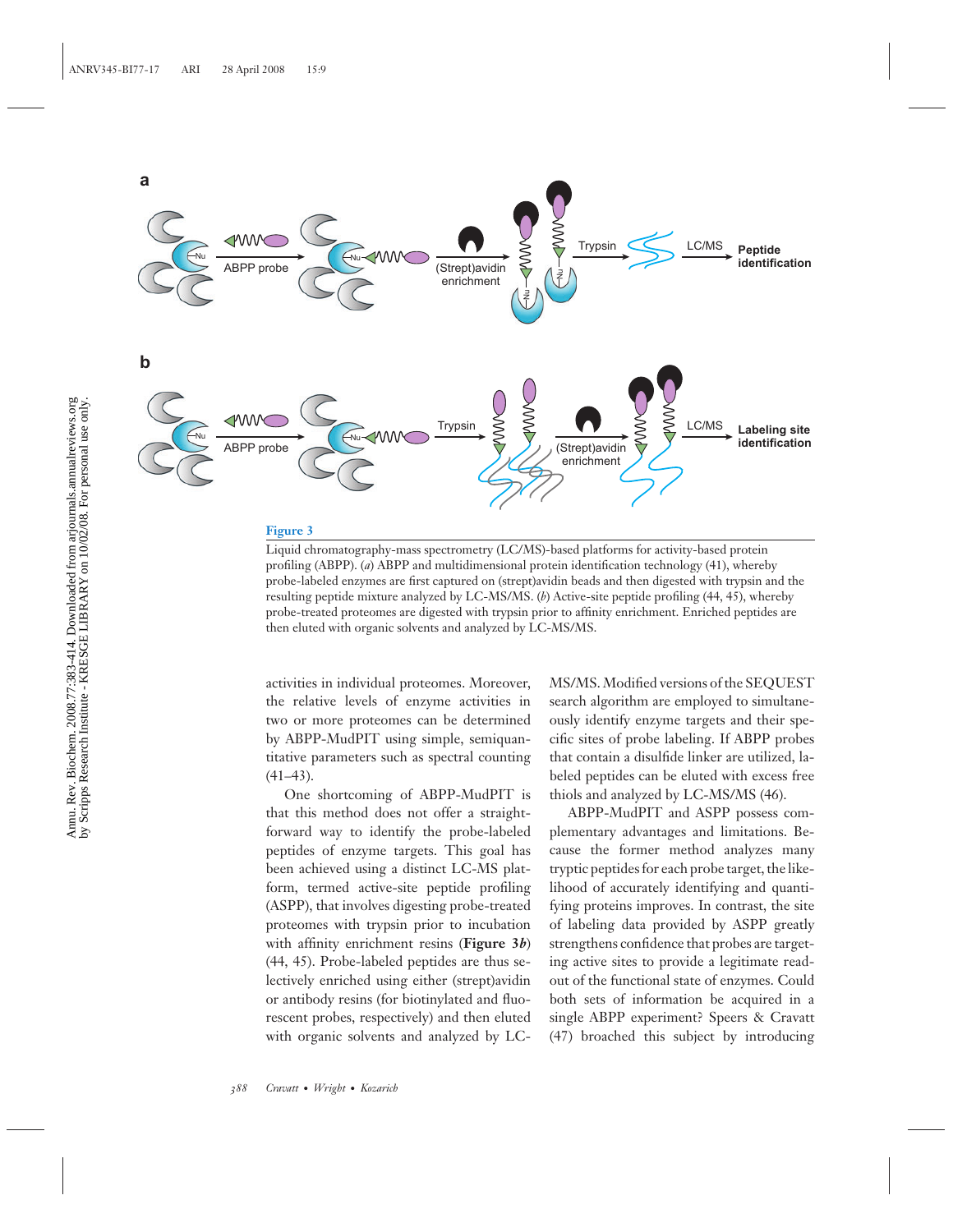

Tandem-orthogonal proteolysis (TOP)-activity-based protein profiling (ABPP) for simultaneous characterization of protein targets of probes and sites of probe labeling (47). Abbreviations: 1D, one dimensional; LC-MS, liquid chromatography-mass spectrometry; m/z, mass/charge; TEV, *Tobacco etch virus*.

a *Tobacco etch virus* (TEV) protease cleavage site between the reactive group and biotin tag of ABPP probes. Specifically, the researchers made use of click chemistry to conjugate an azide-TEV cleavage peptidebiotin tag onto enzymes labeled by an alkynesulfonate ester ABPP probe (**Figure 4**). The implementation of click chemistry methods (35, 36) circumvented potential problems that the large reporter tag might have caused for probe activity. Probe-labeled proteins were then captured on (strept)avidin beads and subject to tandem digestions with trypsin and TEV protease to release bulk (unlabeled) and probe-labeled peptides. These protease digestions were then analyzed in sequential LC-MS runs. Cross-correlating the data from each protease digestion greatly improved confidence in protein assignments, allowing for the removal of false-positive signals and the identification of unanticipated targets of ABPP probes. This platform, dubbed tandem-orthogonal proteolysis (TOP)-ABPP, thus allows researchers to simultaneously profile enzyme targets of ABPP probes and their specific sites of probe modification. Recently, chemical strategies have been introduced for the cleavage of probe-modified proteins/peptides from affinity resins (48, 49), which should serve as useful complements to the TOP-ABPP method.

It is important to recognize that the superior resolution and information content afforded by LC-MS approaches for ABPP come with a cost to investigators. First, LC-MS requires much larger quantities of proteome compared to gel-based methods (0.5– 1.0 mg versus 0.01–0.02 mg, respectively). Although for many studies, including those that analyze rodent tissues and cell lines, proteome may be in ample supply, other samples, such as primary human biopsies, are of a finite amount, which may hinder their analysis by LC-MS. LC-MS methods for ABPP are also much slower than 1D-SDS-PAGE, especially when performed to maximize resolution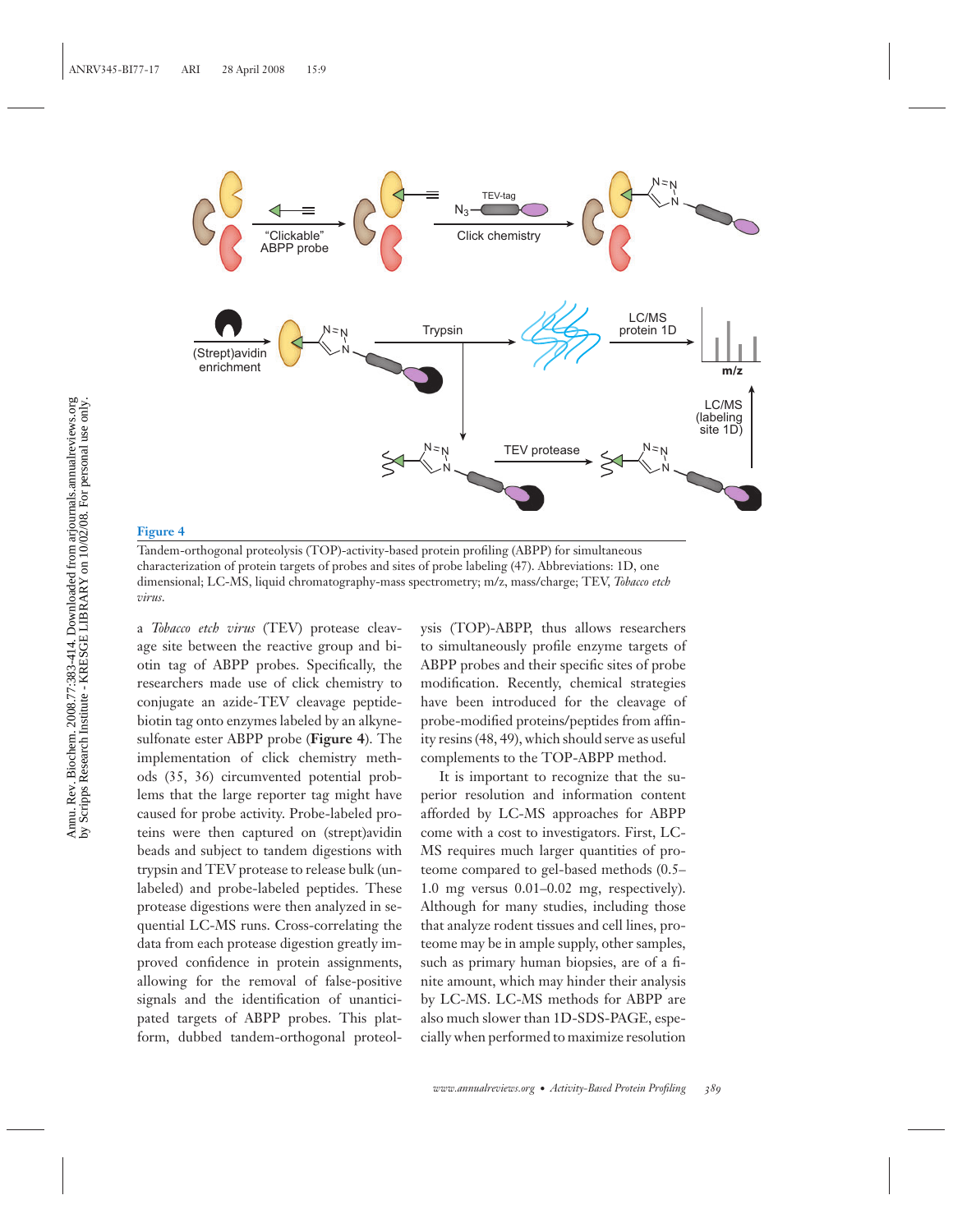(i.e., multidimensional separations, which require several hours per sample). Thus, even though LC-MS would certainly be a preferred method for the in-depth comparison of a handful of proteomes, the analysis of dozens or hundreds of samples will likely require other approaches (or access to several LC-MS instruments).

**Emerging platforms for high-throughput, high-resolution ABPP.** An ideal ABPP platform would combine the throughput and minimal sample requirements of gel-based analysis with the resolution afforded by LC-MS. Although no such platform yet exists, substantial progress has been made toward this goal by combining ABPP with analytical methods that require neither gel nor MS readouts. One such strategy exploits capillary electrophoresis (CE) coupled with laser-induced fluorescence (LIF) scanning as separation and detection techniques, respectively (45). In this method, proteomes are treated with fluorescent probes, digested with trypsin, and the resulting probe-labeled peptides enriched with antifluorophore antibody resins. Enriched peptides are then eluted and analyzed by CE-LIF, which was shown to provide vastly superior resolution compared to 1D-SDS-PAGE, especially for enzyme targets that share similar molecular mass. CE-LIF ABPP also has the advantages of consuming minimal amounts of sample and of potentially achieving high throughput. Indeed, CE run times are very short (15–20 min), and many samples can be analyzed in parallel on 96-channel instruments. One potential drawback of CE-LIF ABPP is that the identity of enzyme targets initially remains unclear. Although this information can be obtained in complementary LC-MS experiments, eventually leading to unequivocal assignment of individual CE peaks to specific enzyme targets, this process is slow. CE-LIF ABPP may therefore be most applicable for the repetitive analysis of well-characterized proteomes, as is required when screening large chemical libraries for target selectivity.

A second emerging platform that holds potential for satisfying the requirements of lowsample demand and high-throughput/highresolution analysis is the ABPP microarray (50). In this method, antibodies that specifically recognize enzyme targets of ABPP probes are arrayed on glass slides and used as capture tools. Once bound to their cognate antibodies on the microarray, probe-labeled enzymes can be directly detected by fluorescence scanning. ABPP microarrays were shown to exhibit significantly improved sensitivity compared to gel-based methods for the detection of protease activities in proteomes. Additionally, minimal amounts of proteome (<0.01 mg) were required for ABPP microarray experiments. The throughput of ABPP microarrays is also potentially excellent, as many antibodies can be arrayed in parallel on a single slide. Finally, ABPP microarrays, by removing the requirement for a second antibody detection agent, address one of the main technical challenges facing the implementation of standard protein microarrays. The principal limitation that currently hinders the routine application of ABPP microarrays is a dearth of commercially available antibodies that can selectively recognize enzyme targets in this assay format. Alternative microarray formats for ABPP have also been introduced that couple probes to peptide-nucleic acid tags (51). Probe-labeled enzymes are then captured by hybridization to arrays bearing complementary oligonucleotides. Using this technology, Harris and colleagues (52) identified a selective inhibitor of the dust mite protease Der p 1 and provided evidence that this protease plays a role in allergy progression.

## **Types of Biological Experiments that Can Be Performed with ABPP**

As the methods for performing ABPP have diversified and matured, multiple types of biological applications for this technology have emerged. In this section, we briefly summarize the most common uses of ABPP. Specific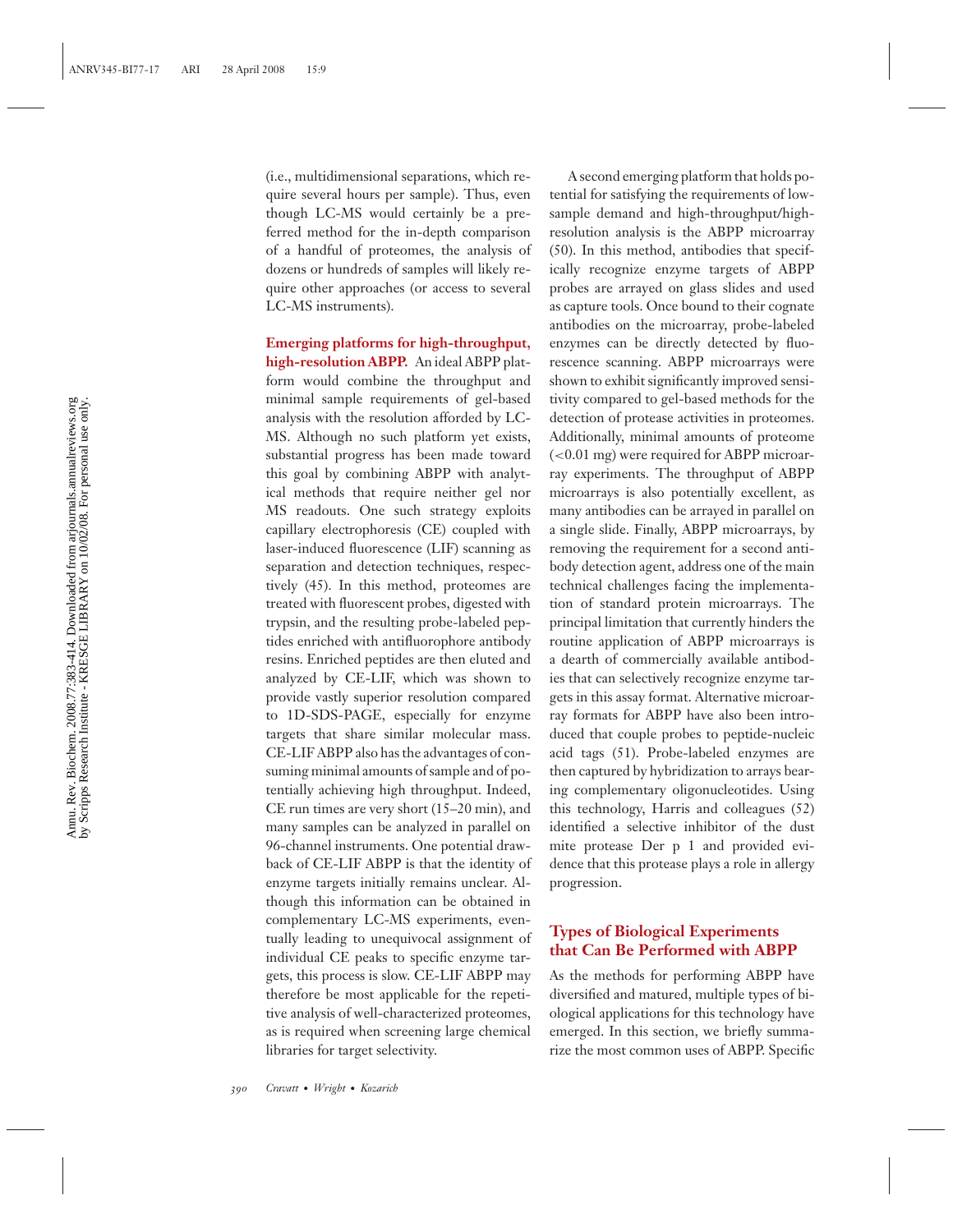examples of the biological impact of ABPP applied in these various formats are covered in the following section on enzyme classes addressable by ABPP.

#### **Comparative ABPP for target discovery.**

The original, and still most common application of ABPP is for "target discovery" in biological systems. A typical target discovery experiment would comparatively analyze two or more proteomes by ABPP to identify enzymes with differing levels of activity (**Figure 2**). If the proteomes under comparison in turn display distinct biological properties (e.g., healthy versus normal), then the altered enzyme activities identified by ABPP can be hypothesized to regulate these phenotypes. The testing of such hypotheses, of course, requires further experimentation; examples are detailed below. In comparison to more conventional expression-based genomics and proteomics, ABPP has multiple advantages for target discovery experiments. First, ABPP accounts for myriad posttranslational mechanisms that regulate enzyme activity (but not necessarily expression) in living systems. Second, because ABPP probes label enzymes using conserved active-site features rather than mere expression level, these reagents provide exceptional access to

low-abundance proteins in samples of high complexity.

**Competitive ABPP for inhibitor discovery.** ABPP has been adapted for a second major application—the discovery of enzyme inhibitors. This pursuit involves performing ABPP in a competitive mode, during which inhibitors are identified by their ability to block probe labeling of enzymes (38, 53, 54) (**Figure 5**). Competitive ABPP offers several advantages over conventional inhibitor screening methods. First, enzymes are tested in native proteomes, alleviating the need for recombinant expression and purification. Second, probe labeling acts as a surrogate for substrate assays, meaning that novel enzymes that lack known substrates are amenable to analysis. Finally, because ABPP tests inhibitors against many enzymes in parallel, potency and selectivity factors can be simultaneously assigned to these compounds. Both reversible (54) and irreversible (53) inhibitors of enzymes can be characterized by competitive ABPP, although the details of the assay format differ slightly. Reversible inhibitors must be screened under kinetically controlled conditions where probe labeling of enzyme targets has not yet reached completion. Analysis of irreversible inhibitors, which is more straightforward and can even be performed in



#### **Figure 5**

Inhibitor discovery by competitive activity-based protein profiling (ABPP). The selectivity and potency of enzyme inhibitors can be determined by initial incubation of a proteome with inhibitors followed by probe treatment. Inhibitor-bound enzymes are detected by a reduction in probe labeling intensity. Abbreviation: SDS-PAGE, sodium dodecyl sulfate-polyacrylamide gel electrophoresis.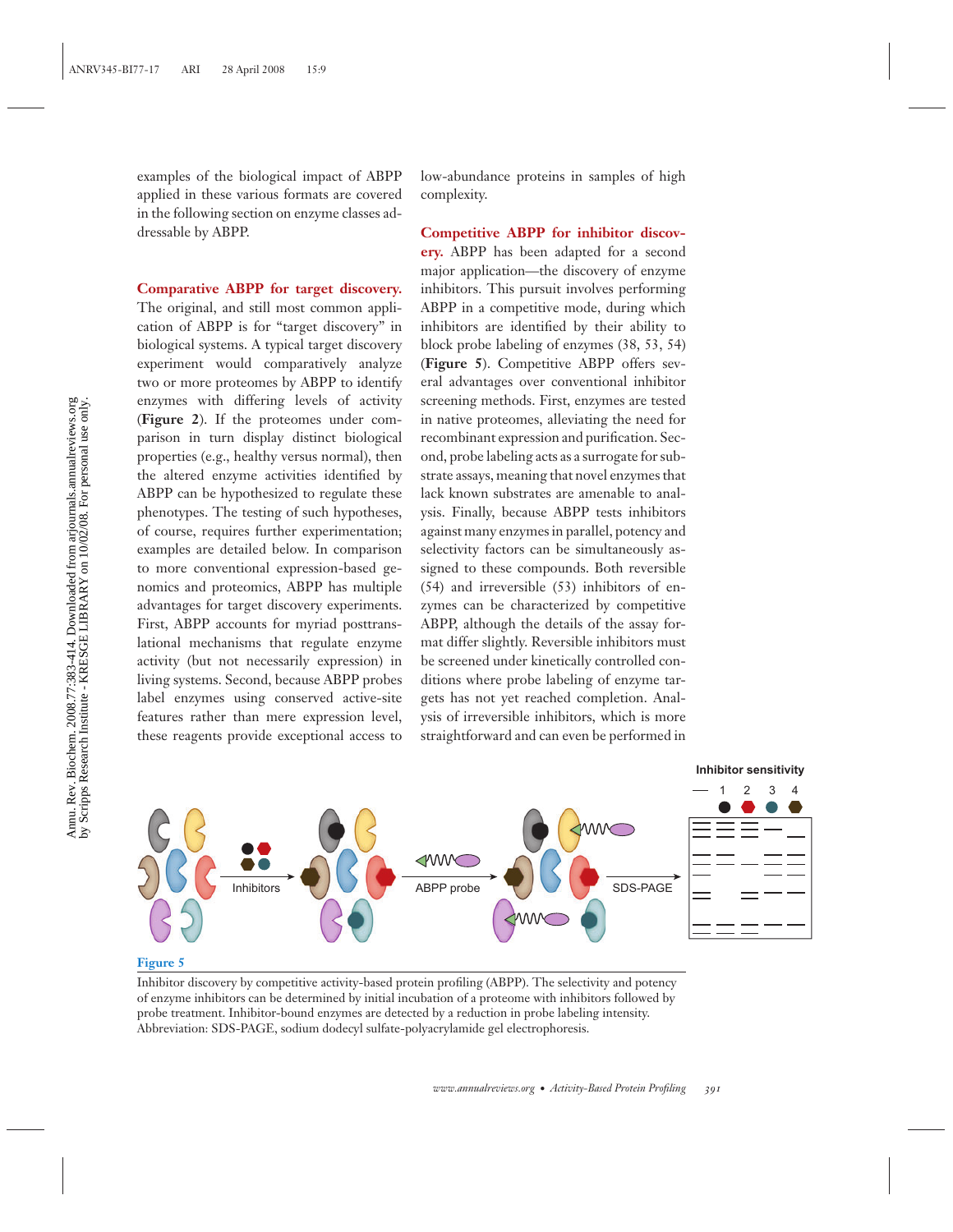vivo, involves preincubation with proteomes for various amounts of time, after which residual enzyme activity is monitored by addition of ABPP probes (43, 55, 56).

**Characterization of enzyme active sites by ABPP.** Genome sequencing projects have revealed that eukaryotic and prokaryotic organisms possess a remarkable number of unannotated proteins. ABPP offers a potentially powerful means to gain functional insights into uncharacterized enzymes. For example, discovery that an uncharacterized enzyme reacts with an ABPP probe may facilitate assignment of the enzyme to a specific mechanistic class (57, 58). Similarly, characterization of unanticipated sites of labeling in enzyme active sites can designate potential catalytic roles for residues of previously unknown function (44). Finally, the reactivity profile of uncharacterized enzymes with libraries of ABPP probes offers insights into active-site recognition, which may in turn lead to hypotheses about the structures of endogenous substrates and products (59).

## **ENZYME CLASSES ADDRESSABLE BY ABPP**

Research efforts over the past decade have engendered ABPP probes for numerous enzyme classes. These probes have been used to garner striking insights into enzyme function in a wide range of biological systems. Here, we summarize the progress made to date in the development and biological application of ABPP probes for individual enzyme classes.

## **Serine Hydrolases**

Serine hydrolases represent a large and diverse enzyme class that includes proteases, peptidases, lipases, esterases, and amidases. These enzymes collectively constitute approximately 1% of the predicted protein products encoded by most eukaryotic genomes. Serine hydrolases are united by a common catalytic mechanism that involves activation of a conserved serine nucleophile for attack on a substrate ester/thioester/amide bond to form an acyl-enzyme intermediate, followed by water-catalyzed hydrolysis of this intermediate to liberate the product. The greatly enhanced nucleophilicity of the catalytic serine renders it susceptible to covalent modification by many types of electrophiles, including fluorophosphonates (FPs) and aryl phosphonates, sulfonyl fluorides, and carbamates. Phosphonate electrophiles have emerged as a particularly powerful class of affinity labels for the design of ABPP probes that target serine hydrolases (**Figure 6**).

**Phosphonate probes for serine hydrolases.** Reporter-tagged FPs (**Figure 6***a*) exhibit remarkably broad reactivity with enzymes from the serine hydrolase class (37–39). To date, more than 80 distinct serine hydrolases have been identified in the literature as targets of FP probes in human and mouse proteomes (41, 43, 45, 60, 61). A provocative number of these enzymes are uncharacterized in terms of their endogenous substrates and products, reflecting that less than half of the members of the mammalian serine hydrolase family have a defined metabolic function. Importantly, FPs have been shown to serve as bona fide activitybased probes for serine hydrolases, reacting with active enzymes but not with their inactive precursor (i.e., zymogen) or inhibitorbound forms (38, 60). This factor has enabled researchers to identify serine hydrolases that show altered activity, but not expression, in biological systems (60, 61). The activity-based nature of FP labeling has also bolstered confidence in the functionality of serine hydrolases that lack known substrates, such as the predicted peptidase PREPL, which is deleted in hypotonia-cystinuria syndrome (62). Finally, high-resolution MS platforms have been developed to map the precise sites of FP probe labeling (45), facilitating the identification of novel, sequence-unrelated members of the serine hydrolase class (58).

Although the selectivity of FP probes can be partially tuned by varying the linker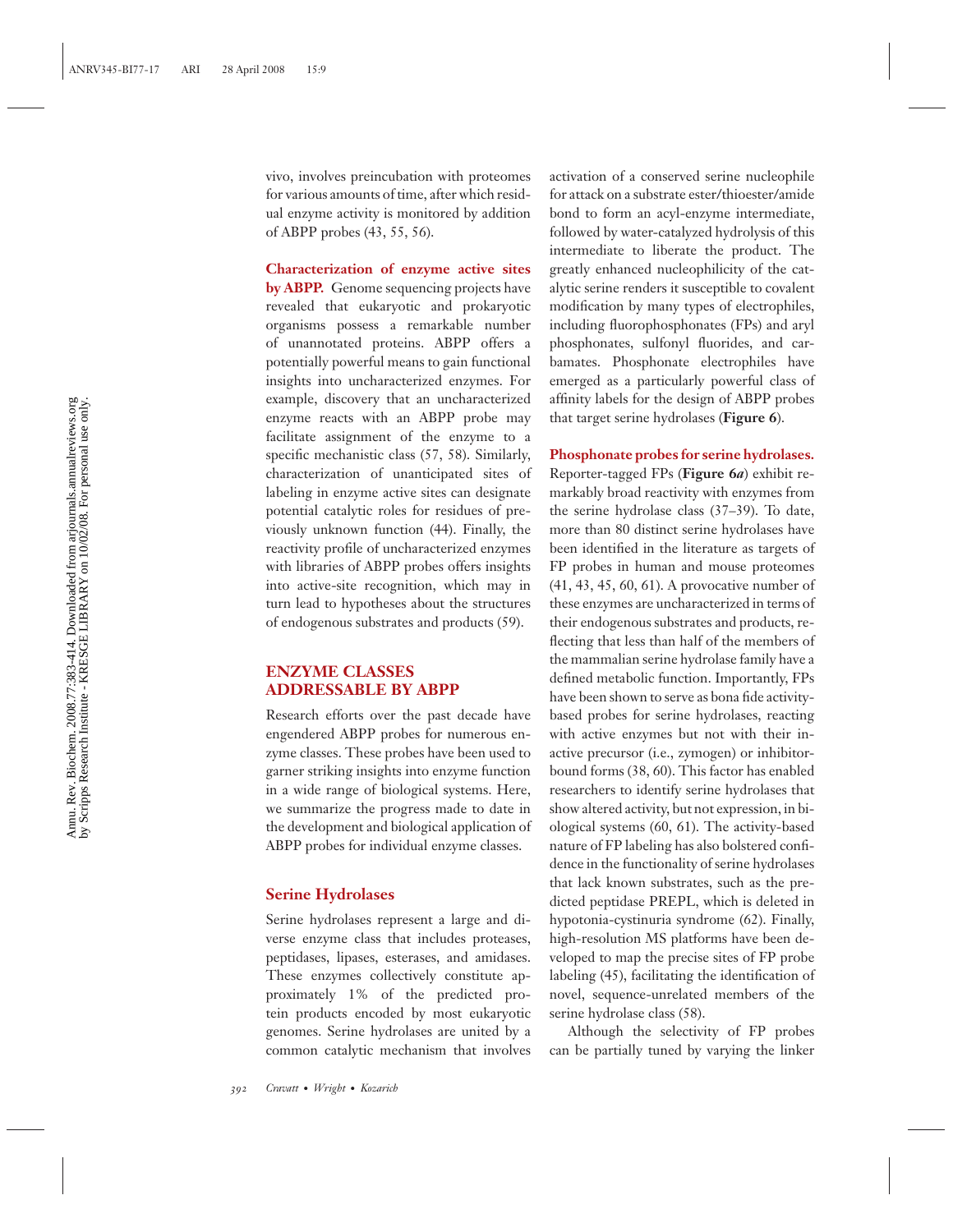

Electrophilic phosphonates as prototypic activity-based protein profiling probes for serine hydrolases. (*a*) Representative fluorophosphonate (FP) probes (37, 38). (*b*) Representative aryl phosphonate probes (63, 64).

unit that connects this reactive group to the reporter tag [i.e., switching from an alkyl to a pegylated chain (38) (**Figure 6***a*)], these probes, in general, show little dependence on additional binding groups for reactions with most serine hydrolases. There are exceptions, however, including certain serine proteases that display restricted substrate selectivities that reduce their rates of labeling with generic FP probes. To address this problem, peptidic arylphosphonate ABPP probes have been introduced (**Figure 6***b*) that show enhanced rates of labeling (63) and, in certain cases, high specificity for individual serine proteases (64). Collectively, these studies suggest that electrophilic phosphonates should offer a universal strategy to profile the activity of essentially all members of the serine hydrolase superfamily.

**Biological applications of ABPP probes for serine hydrolases.** ABPP has been used to profile the activity of serine hydrolases in numerous biological settings, including cancer

(41, 60, 61, 65), atherosclerosis (66), immune cell activation (64), and nervous system signaling (56, 67). In certain instances, these studies have facilitated the assignment of metabolic and cellular functions to previously uncharacterized members of the SH family (68).

**Profiling serine hydrolase activities in can-**

**cer.** Many serine hydrolases, including proteases, lipases, and esterases, have been postulated to play important roles in cancer. These enzymes, by controlling extracellular matrix structure, growth factor activation, and the metabolism of small-molecule signals, may contribute to the malignant behavior of aggressive cancer cells. To explore this premise further, Jessani and colleagues (60) globally profiled serine hydrolase activities across a panel of human breast carcinoma and melanoma cell lines that differed in pathogenic properties. The researchers first used fluorescent FP probes to generate gel-based profiles for the quantitative comparison of enzyme activities and then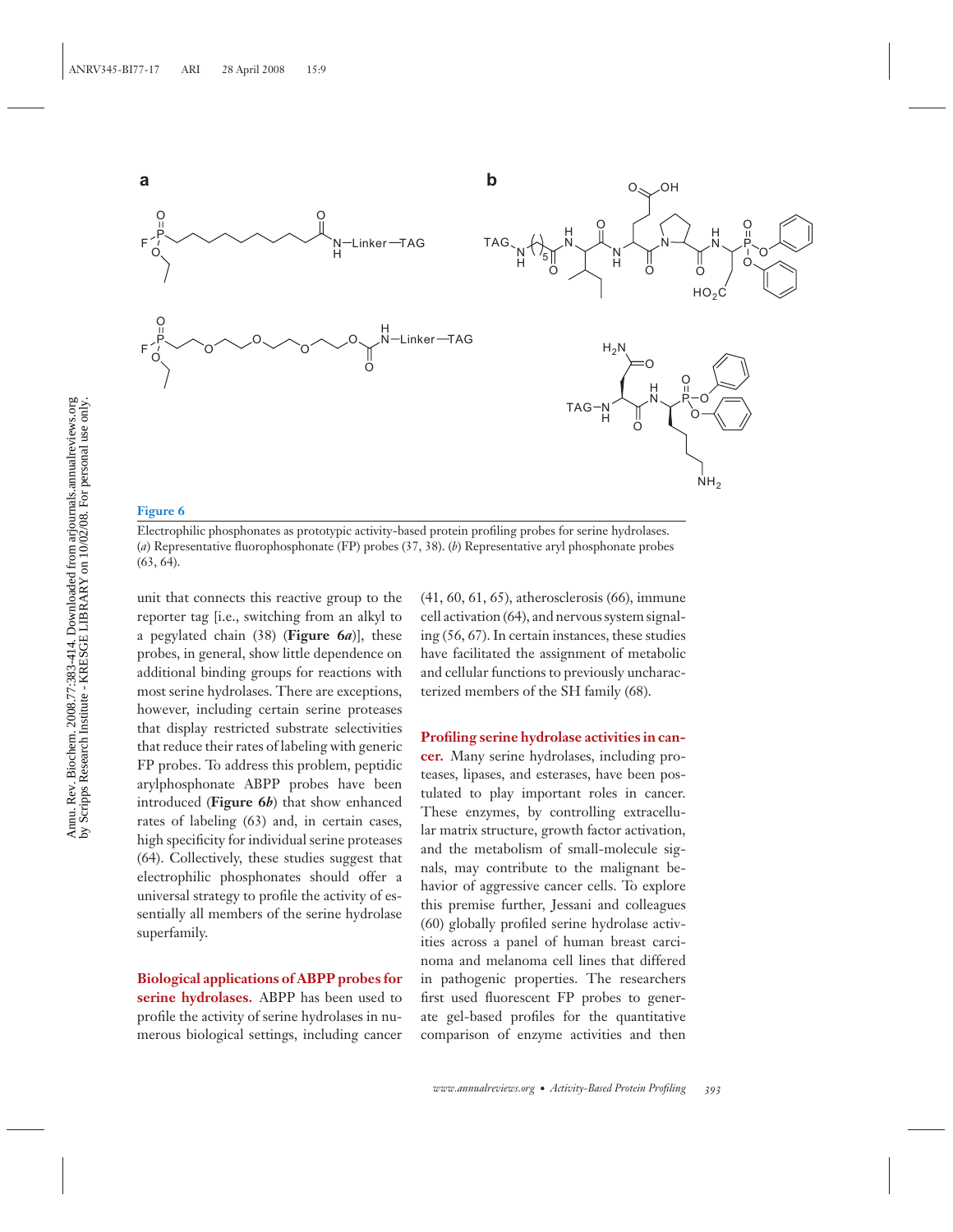

The uncharacterized serine hydrolase KIAA1363, which was found by activity-based protein profiling to be elevated in aggressive cancer cells, regulates an ether lipid signaling network that includes monoalkylglycerol ethers (MAGEs), alkyl-lysophosphatidylcholine (LPC), and alkyllysophosphatidic acid (LPA) (68).

biotinyated FP probes coupled with avidin chromatography and LC-MS analysis to enrich and identify these enzymes. Hierarchical clustering analysis identified enzyme activity signatures that segregated cancer cells into subgroups on the basis of tumor of origin or state of invasiveness. These enzyme activities included known markers of cancer malignancy, such as the serine protease urokinase plaminogen activator (uPA) and uncharacterized proteins, such as the integral membrane protein KIAA1363, for which no prior association with cancer had been made. Subsequent studies using ABPP-MudPIT confirmed that KIAA1363 activity is highly elevated in aggressive estrogen receptor-negative  $[ER(-)]$ primary human breast tumors relative to less aggressive  $ER(+)$  tumors or normal breast tissue (41).

Intrigued by the strong correlation between KIAA1363 activity and the pathogenic state of cancer cells, Chiang and colleagues (68) pursued the functional characterization of this enzyme. A potent and selective carbamate inhibitor of KIAA1363 was developed using competitive ABPP methods and applied to aggressive cancer cell lines that contain high levels of the enzyme. Analysis of the inhibitor-treated cells using global metabolite profiling methods (69) revealed a selective decrease in an unusual class of lipids—the monoalkylglycerol ethers (MAGEs). Biochemical studies confirmed that KIAA1363 regulates MAGE levels in cancer cells by hydrolyzing the precursor lipid 2-acetyl MAGE (**Figure 7**). Interestingly, MAGEs were further converted by cancer cells into alkyl-lysophospholipids, including lysophosphatidic acid (LPA) (**Figure 7**), a bioactive lipid known to promote the pathogenic properties of cancer cells (70). Disruption of KIAA1363 expression by RNA interference impaired this ether lipid network, leading to reductions in cancer cell migration and tumor growth. These studies thus indicate that the KIAA1363-ether lipid network supports the aggressive behavior of cancer cells. Concurrent with these studies, Nomura and colleagues (67) used FP probes to identify KIAA1363 as a principal degradative enzyme for organophosphorus nerve toxins in rodent brains, indicating that the enzyme may play important functions in xenobiotic metabolism in normal tissues.

In addition to analyzing human cancer cell lines in culture, ABPP has been used to profile these cells grown in vivo as xenograft tumors in immune-deficient mice (61). These studies enabled identification of both tumorand host-derived enzyme activities that were altered during tumor progression. This investigation also uncovered a hyperaggressive variant of the human breast cancer line MDA-MB-231, which was isolated from xenograft tumors grown in the mammary fat pad (mfp) and found to display greatly enhanced tumorforming and metastatic potential in vivo.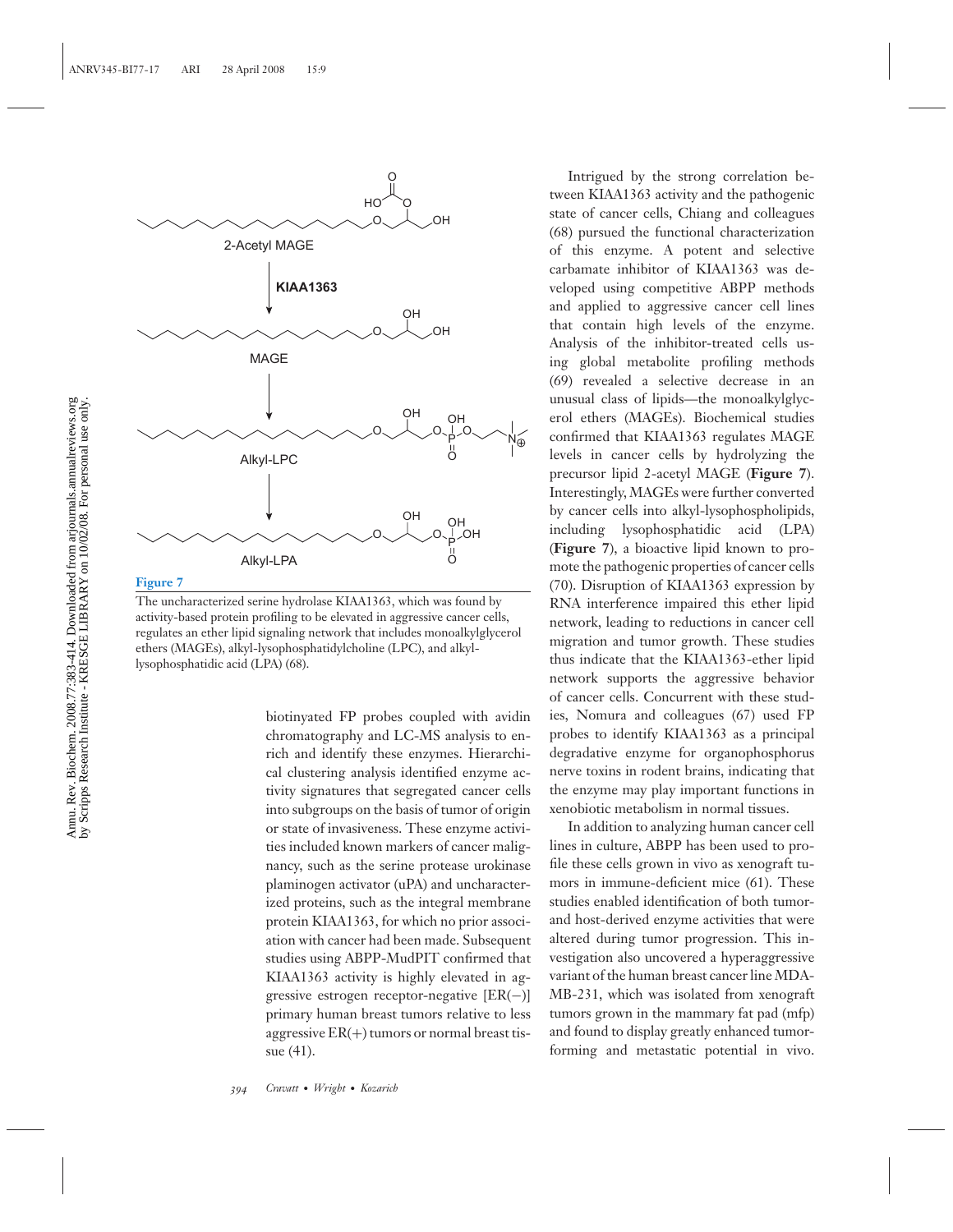ABPP of these "231mfp" cells revealed that they possess dramatically elevated levels of multiple secreted serine protease activities, including uPA and tissue-plasminogen activator (tPA). Interestingly, transcript levels of uPA and tPA were essentially unaltered compared to parental MDA-MB-231 cells, thus providing a compelling case wherein ABPP garnered functional proteomic information that was not reflected in gene expression profiles.

**Profiling serine protease activities in immune cell activation.** Serine proteases of the granzyme subclass have been postulated to play major roles in cytotoxic lymphocyte [natural killer (NK) cell]-mediated cell death. However, the relative contributions made by individual granzymes to NK cell function remain unclear owing in large part to a lack of selective chemical inhibitors for these enzymes. Mahrus & Craik (64) set out to address this problem by first screening five human granzymes for their ability to cleave members of a combinatorial library of peptide substrates. Distinct substrate selectivity profiles were observed for each granzyme, and this information was used to create substratemimetic diphenylphosphonate inhibitors that selectively target granzyme A and B. Biotinylated versions of the phosphonates confirmed their target selectivity in NK cell proteomes. Interestingly, the granzyme B inhibitor blocked NK cell-mediated lysis of target cells by more than 75%; in contrast, the granzyme A inhibitor displayed little efficacy. These data thus argue that granzyme B is the dominant protease involved in effecting target cell lysis by NK cells.

### **Determining the proteome-wide selectivity of serine hydrolase-directed inhibitors.**

Competitive ABPP has been used to evaluate the selectivity of several serine hydrolase inhibitors. In an early example of the value of this approach, Leung and colleagues (54) tested inhibitors of the integral membrane enzyme fatty acid amide hydrolase (FAAH) for their selectivity in mouse tissue

proteomes. FAAH is responsible for degrading the fatty acid amide family of signaling lipids, which includes the endocannabinoid anandamide (71). Genetic (72) or pharmacological (73) inactivation of FAAH leads to analgesic, anti-inflammatory, anxiolytic, and antidepressant effects, suggesting that this enzyme may represent a novel target for several nervous system disorders. All inhibitors of FAAH reported to date possess an electrophilic carbonyl element that engages the conserved serine nucleophile in the enzyme's active site. This mode of inhibition may target other members of the SH superfamily. Indeed, competitive ABPP using reporter-tagged FP probes identified several "off targets" for firstgeneration FAAH inhibitors, including other lipases, as well as enzymes of uncharacterized function (54). Interestingly, none of these enzymes shared any sequence similarity with FAAH, indicating that sequence homology is not necessarily a good predictor of active-site relatedness in enzyme superfamilies. Competitive ABPP has since become an integral component of nearly all FAAH inhibitor development efforts, permitting the concurrent optimization of potency and selectivity. These efforts have culminated in the generation of multiple classes of reversible (74) and irreversible (75) FAAH inhibitors that are highly specific for this enzyme. Conversely, inhibitors that show broad activity against multiple SHs have also been exposed (43). Irreversible FAAH inhibitors have themselves been converted into ABPP probes by incorporation of a "clickable" alkyne group into their structures (56). These agents have been used to identify the direct targets of FAAH inhibitors in vivo.

Inhibitor development programs for other serine hydrolases have also benefited from competitive ABPP. For example, Nomanbhoy and colleagues (76) examined the proteomewide selectivity of a panel of inhibitors of dipeptidylpeptidase IV (DPP4). DPP4 regulates the levels of insulin-promoting hormone glucagon-like peptide 1 (GLP1) and, therefore, has become an attractive therapeutic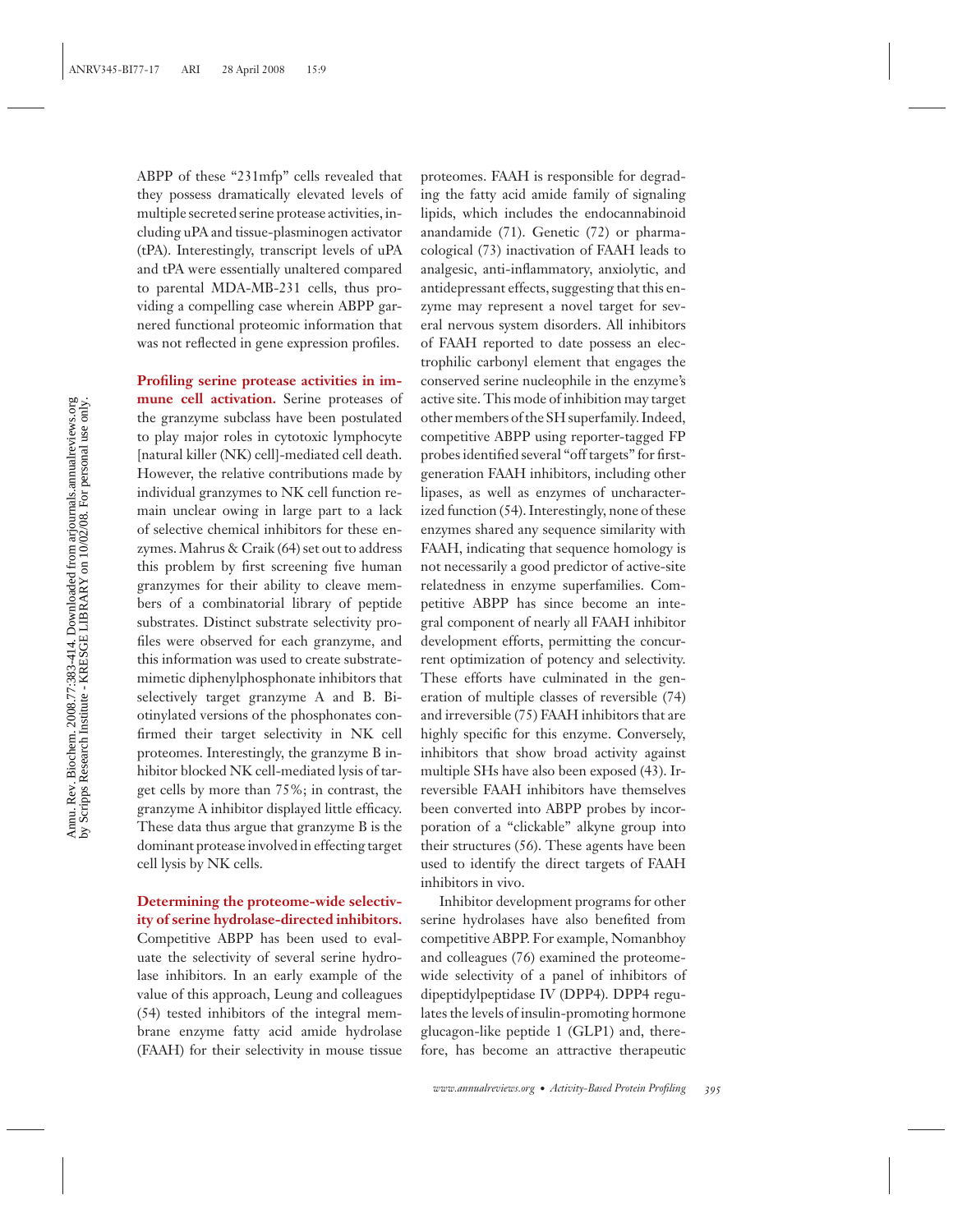target for type II diabetes. DPP4 inhibitors must, however, selectively target this enzyme over several closely related peptidase homologs. Competitive ABPP has provided a useful platform to rapidly assess the selectivity of DPP4 inhibitors in native proteomes and has facilitated the development of selective inhibitors for other members of the DPP class (e.g., DPP7) (77).

## **Cysteine Proteases**

Like serine hydrolases (SHs), cysteine proteases are a huge enzyme class whose members perform myriad critical functions in prokaryotic and eukaryotic organisms. The distinct catalytic mechanisms employed by SHs and cysteine proteases, however, make them susceptible to inactivation by different electrophilic chemotypes (i.e., cysteine proteases are not labeled by a FP probe). Multiple reactive groups, including epoxides, vinyl sulfones, diazomethyl ketones, α-halo ketones, and acyloxymethyl ketones (78), have been incorporated into ABPP probes developed for cysteine proteases. Here, we highlight the most mature versions of these probes, the specific subsets of cysteine proteases that they target, and examples of their biological applications.

**Epoxide probes that target the papain family of cysteine proteases.** Papains are members of the CA clan of cysteine proteases that include the cathepsins, which play key roles in a variety of physiological and pathological processes (78). Cathepsins are nearly universally inactivated by the natural product E-64 (79) (**Figure 8***a*), which contains an activated epoxide that reacts with the cysteine nucleophile of these enzymes. E-64 shows very limited cross-reactivity with other cysteine proteases, which has made it an excellent pharmacological tool for biologists interested in investigating the function of cathepsins. Bogyo and colleagues (80) have appended a range of reporter tags onto E-64, including radioisotopes, fluorophores (40), and biotin (80) (**Figure 8***b*), to create a series of ABPP probes with broad utility for the functional proteomic analysis of cathepsins. More recently, the researchers have shown that cathepsins can also be targeted by peptidic acyloxymethyl ketone probes that contain hydrophobic P1 substituents (81).

**Electrophilic ketone probes that target the caspase family of cysteine proteases.** Clan CD is another large group of cysteine proteases that includes the caspases, which play key roles in apoptosis-mediated cell death. Active-site-directed probes have a rich history of application in the field of caspase biology, including serving as key tools for the discovery of the first caspase (β-interleukin-converting enzyme) (82). Caspases have since been targeted by a number of ABPP probes, including peptidic α-halomethyl and acyloxymethyl ketones (81, 83, 84) (**Figure 9**). These probes



## **a** E-64 **b** E-64-based probes



#### **Figure 8**

(*a*) Structures of the broad-spectrum cathepsin inhibitor E-64 and (*b*) activity-based protein profiling probes derived from this natural product (53, 80).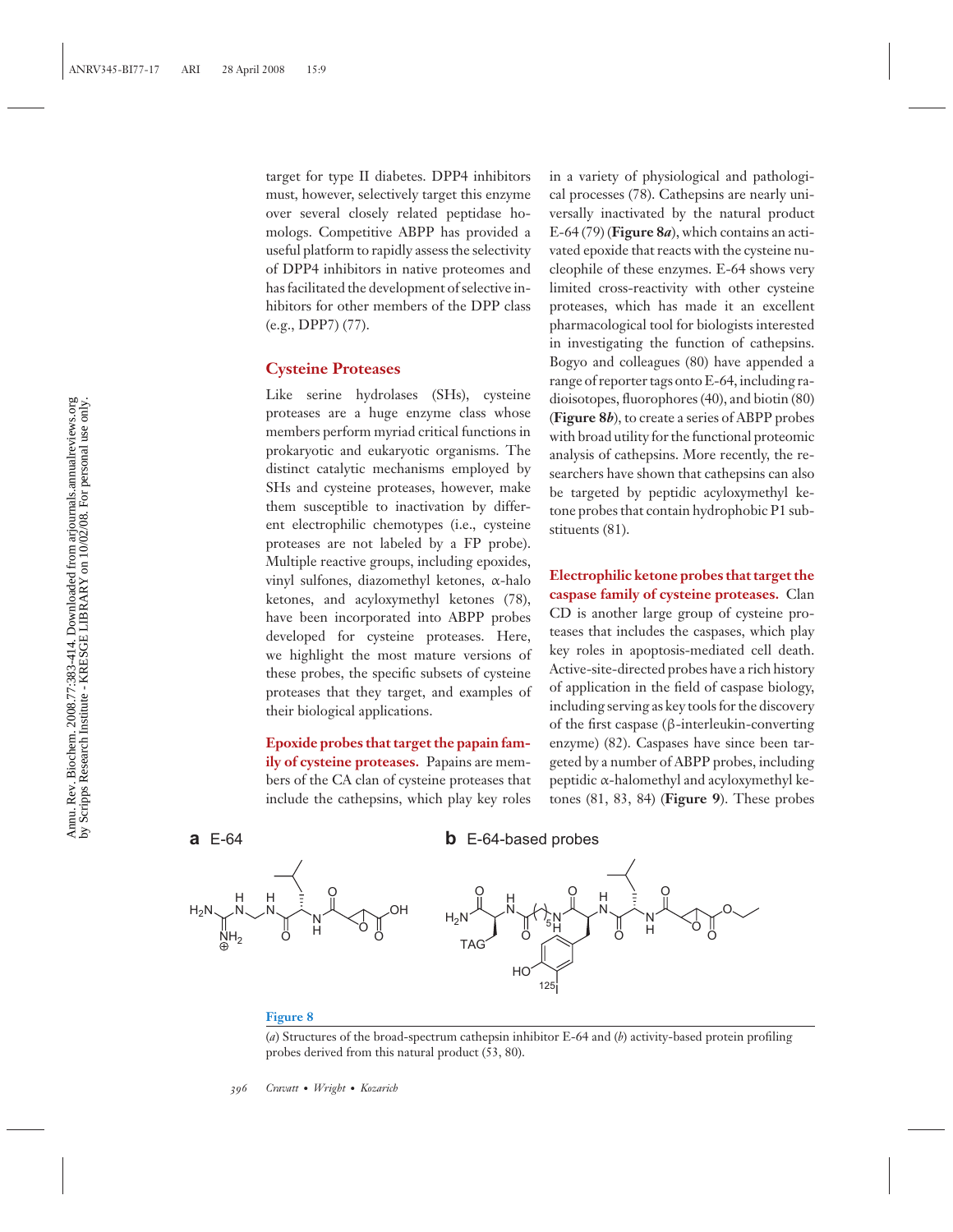

Representative electrophilic ketone probes that target the caspase family of cysteine proteases. (*a*) Peptidic α-halomethyl ketones (84). (*b*) Peptidic acyloxymethyl ketones (81, 83).

achieve selectivity for caspases over other cysteine proteases by incorporating a negatively charged substituent in the P1 position. Recently, acyloxymethyl ketone probes were used to provide evidence for an activated fulllength form of caspase-7 that occurs early during the apoptotic cascade (85), suggesting that certain caspases can be converted to functional proteases without requiring zymogen processing.

**Electrophilic ubiquitin probes that target the deubiqutinating family of cysteine proteases.** Multiple subfamilies of cysteine proteases are involved in cleaving ubiquitin and ubiquitin-like modifications. These proteases are often referred to as ubiquitinspecific proteases (USPs) or deubiquitinating enzymes (DUBs) (86). The wide sequence divergence among these proteases has inspired the development of functional proteomic methods for their identification and characterization. Borodovsky and colleagues (57) have addressed this problem by generating electrophilic ubiquitin derivatives as ABPP probes for DUBs (**Figure 10**). Taking advantage of intein-based chemical ligation methods, the researchers synthesized a set of ubiquitin probes containing various Michael acceptors and alkyl halides and showed that each probe targets a distinct set of DUBs in the proteome. These probes have been used to identify novel classes of DUBs, including the ovarian-tumor like domain family (57) and the

UL36 gene product of herpes simplex virus type 1 (87).

**Biological applications of ABPP probes that target cysteine proteases.** The aforementioned sets of ABPP probes have gained widespread use for the functional characterization of cysteine proteases in biological systems. Here, we highlight two prominent examples in the areas of parasitology and cancer.

**Identification of cysteine proteases that contribute to the host cell invasion by the malaria parasite** *Plasmodium falciparum***.** Proteases have long been suspected to play key roles at various stages of the *Plasmodium falciparum* life cycle. Nonetheless, the daunting number of proteases (>100)



**Figure 10**

Representative electrophilic ubiquitin derivatives that serve as activitybased protein profiling probes for deubiquitinating enzymes (57, 86). Abbreviation: Ub, ubiquitin.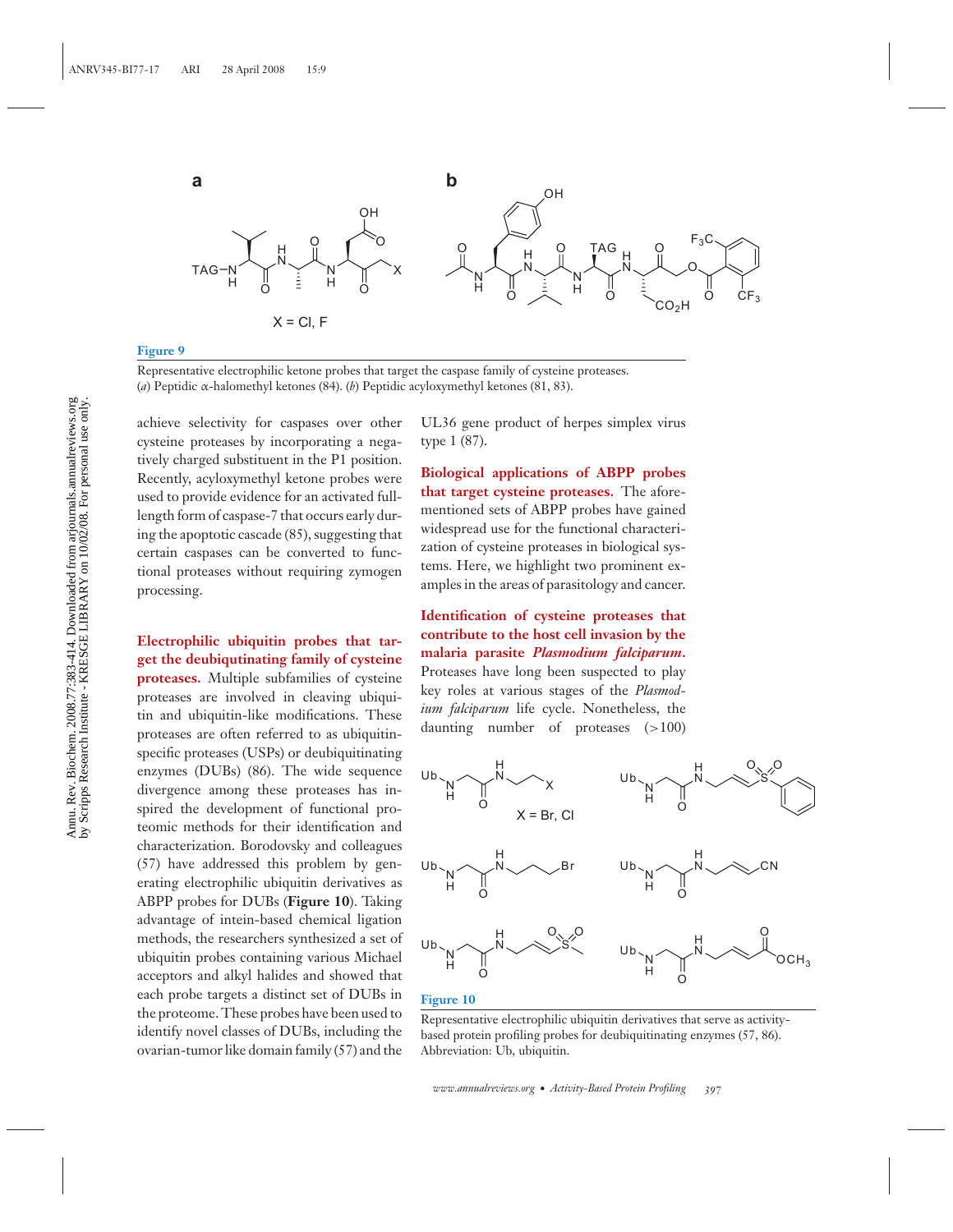encoded by the *P. falciparum* genome presents a major challenge for researchers interested in discerning the functions of individual proteases in this parasite system. Greenbaum and colleagues (88) utilized E-64-based probes to profile these papain activities across the parasite life cycle, revealing a selective elevation in falcipain 1 activity at the time of host invasion. Although falcipain 1 had been of interest to *Malaria* researchers for several years, the protease has proven difficult to characterize in recombinant form. Taking advantage of competitive ABPP methods, which can be applied to natively expressed enzymes, Greenbaum and colleagues developed a selective inhibitor of falcipain 1 and showed that this agent blocked red blood cell invasion by merozoite-stage parasites. The researchers have since applied competitive ABPP to generate selective inhibitors for other cathepsins, including cathepsin B (40) and legumain (89).

**Identification of cysteine proteases that contribute to angiogenic switching and tumor growth in pancreatic cancer.** Interested in understanding the molecular pathways that support tumorigenesis, Joyce and colleagues (55) initially performed global gene expression analyses of progressive stages of tumor development in the RIP1-Tag2 transgenic mouse model of pancreatic cancer. Among the gene products that showed elevated expression in tumors were several cathepsins. ABPP probes were then used to confirm that specific cathepsins, such as cathepsins Z, B/L, and C, were heightened in activity in tumors relative to normal or angiogenic islets. The researchers then applied a fluorescent ABPP probe to localize cathepsin activities within tumors and found that these proteases resided predominantly in infiltrating immune cells as well as in tumor cells at invasive fronts of carcinomas. Broad-spectrum cathepsin inhibitors (with E-64 as a basis) affected multiple stages of tumor development, including angiogenic switching, tumor vascularity, and invasive growth/proliferation.

These data collectively point to cathepsins as key proteases involved in tumorigenesis and a potentially new set of drug targets for the treatment of cancer.

#### **Metallohydrolases**

A third major class of hydrolytic enzymes is the metallohydrolases, which includes proteases, peptidases, and deacetylases. Unlike serine or cysteine hydrolases, which use enzyme-bound nucleophiles for catalysis, the metallohydrolases accomplish substrate hydrolysis by a zinc-activated water molecule. This difference in mechanism complicates the design of electrophilic ABPP probes for metallohydrolases. As an alternative strategy, photoreactive variants of reversible inhibitors of metallohydrolases have been introduced (42, 90, 91). These photoreactive ABPP probes thus achieve target selectivity through binding affinity, rather than "mechanismbased" reactivity. Covalent labeling is accomplished by exposure to UV light, which induces the photoreactive group to modify proteins in close spatial proximity to the probes. Next, we review the development and biological application of photoreactive ABPP probes for two major classes of metallohydrolases—the metalloproteases (MPs) and histone deacetylases (HDACs).

**Photoreactive probes that target MPs.** MPs are regulated by multiple posttranslational mechanisms in vivo, including zymogen activation and inhibition by endogenous protein-binding partners (e.g., TIMPs). These factors complicate the analysis of MPs using conventional genomic or proteomic methods. MPs and the matrix metalloproteinases (MMPs), in particular, have been the subject of intense study by the pharmaceutical industry for more than a decade. These efforts have produced several broadspectrum, tight-binding reversible inhibitors of MMPs, most of which contain a hydroxamic acid (hydroxamate) group that coordinates the conserved active-site zinc atom in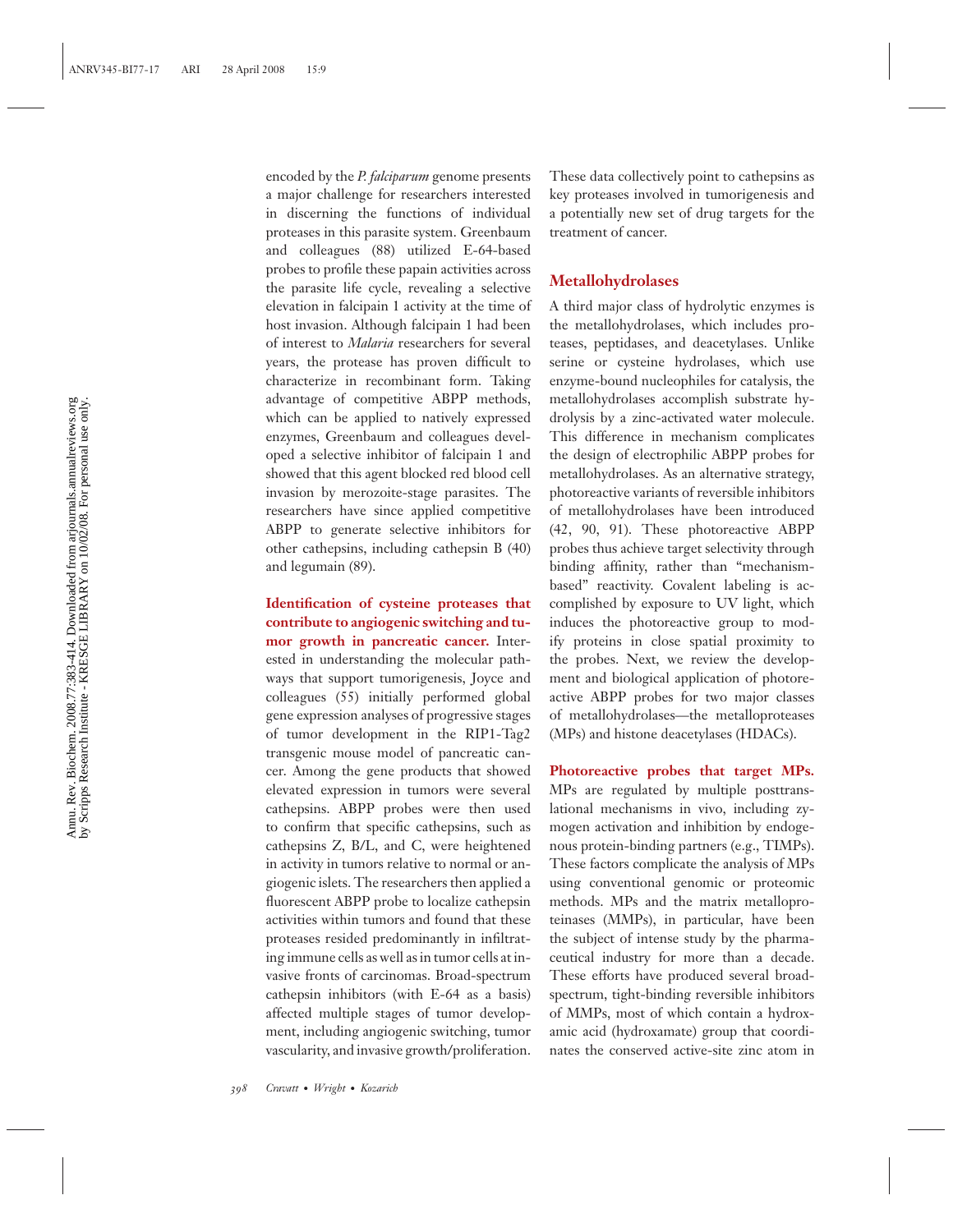a bidentate manner (92) (**Figure 11***a*). The hydroxamate-based inhibitor GM6001 has served as a scaffold for first-generation ABPP probes of MPs. Specifically, Saghatelian and colleagues (90) replaced the hydrophobic P2 group of GM6001 with a photoreactive benzophenone and appended a rhodamine reporter tag onto the molecule. The resulting probe, dubbed HxBP-Rh (**Figure 11***b*), was found to selectively label active, but not zymogen or inhibitor-bound, forms of MMPs. Interestingly, the probe, as well as its parent inhibitor GM6001, also targeted multiple MPs outside the MMP class, including the metallopeptidases neprilysin and leucine aminopeptidases. These peptidases share very low sequence homology with MMPs. Thus, as was observed for SHs, MPs that are distantly related by sequence have been found to display significant overlap in their inhibitor sensitivity profiles. More recently, advanced versions of HxBP probes have been developed that contain an alkyne group in place of the rhodamine reporter tag (42). These probes were found to display higher-labeling efficiencies than the original HxBP-Rh probe for several MMPs and have been used to identify peptide deformylase as a potential target mediating the antibacterial effects of MP inhibitors in *Chlamydia trachomatis* (93). Additional classes of MP-directed ABPP probes have been introduced with a direct peptide scaffold as a basis and used to generate activesite fingerprints for a panel of yeast MPs (91).

#### **Photoreactive probes that target HDACs.**

The reversible acetylation of lysine residues on histone proteins plays a critical role in transcriptional activation and repression. Lysine deacetylation is catalyzed by a family of enzymes, the HDACs, which function as parts of larger protein complexes. Class I and II HDACs are zinc-dependent metallohydrolases. Inhibitors of class I/II HDACs have been shown to induce differentiation in cancer cell lines and reduce tumor volume in vivo (94, 95). Recently, one of these inhibitors, suberoylanilide hydrox-



#### **Figure 11**

(*a*) Structures of the broad-spectrum matrix metalloproteinase inhibitors marimastat and GM6001 and (*b*) the derived activity-based protein profiling probe, HxBP-Rh (90).

amic acid (SAHA) (**Figure 12***a*), was approved by the FDA for the treatment of cutaneous T cell lymphoma (95), and several other HDAC inhibitors are in clinical development. Salisbury & Cravatt (96) sought to develop an ABPP probe for class I/II

#### **a** SAHA



(*a*) Structures of the broad-spectrum histone deacetylase (HDAC) inhibitor suberoylanilide hydroxamic acid (SAHA) and (*b*) the derived activity-based protein profiling probe, SAHA-BPyne (96).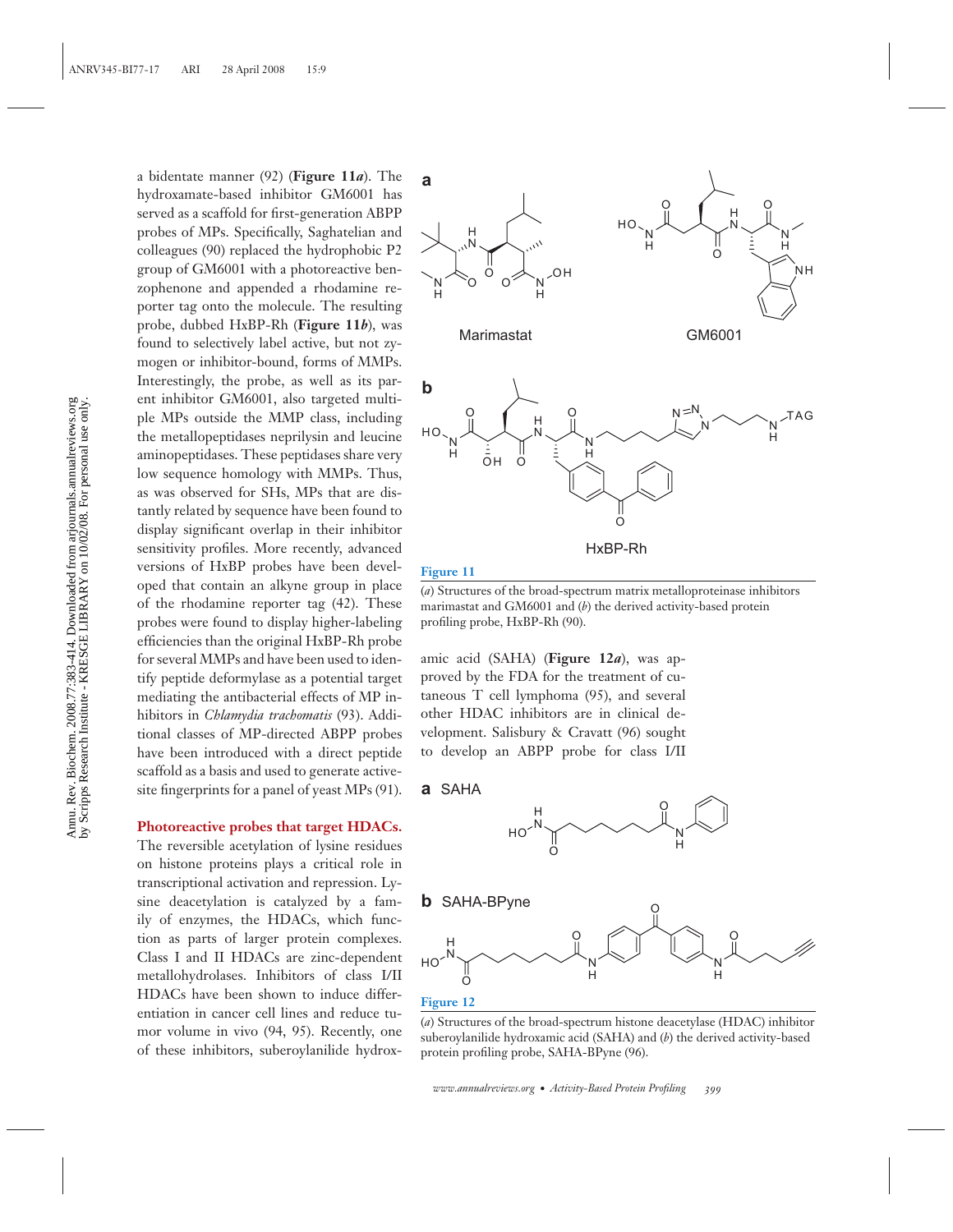HDACs by introducing benzophenone and alkyne groups into the SAHA structure to effect (UV irradiation-induced) covalent labeling and (click chemistry-based) tagging and enrichment, respectively. The resulting probe, dubbed SAHA-BPyne (**Figure 12***b*), was found to target multiple class I and II HDACs in proteomes. Interestingly, several HDAC-associated proteins were also labeled by SAHA-BPyne, suggesting that these proteins are in close proximity to HDAC active sites, where they could presumably regulate substrate recognition and activity. These findings thus indicate that ABPP probes have the potential to profile not only the activity state of enzymes, but also the binding proteins that regulate their function.

## **Additional Classes of Hydrolases**

ABPP probes have also been developed for two other major classes of hydrolases—the aspartyl proteases and the proteasome. Aspartyl proteases are a small clade of proteases that include the integral membrane proteins β- and γ-secretase, which regulate processing of the amyloid precursor protein to the Aβ amyloidogenic peptides causally linked to Alzheimer's disease. To facilitate the molecular characterization of γ-secretase, Li and colleagues (97) developed biotinylated, benzophenone analogues of reversible inhibitors of this protease. These probes, which contained an α-hydroxy-amino acid motif that served as a transition state analogue for aspartyl protease inhibition, were used to label, affinity purify, and identify presenilin 1 and 2 as  $\gamma$ -secretases. Interestingly, presenilin 1 and 2 are multipass integral membrane proteins that lack sequence homology with classical aspartyl proteases, possibly explaining why more conventional sequence-guided searches to identify  $\gamma$ -secretases met with little success.

The proteasome is composed of multiple proteolytic subunits that utilize an Nterminal threonine nucleophile for catalysis. Nazif and Bogyo (98) have generated ABPP probes for proteasomal subunits that con-

tain a peptide-binding group and vinyl sulfone reactive group. By varying the peptide portion of the probes, the researchers gained insights into the substrate recognition properties of specific proteasomal subunits, culminating in the development of Z-subunitspecific inhibitors that were used to identify this subunit as the principal trypsin-like activity of the proteasome. More recently, Ovaa and colleagues (99) have created azide versions of vinyl sulfone probes and shown that these agents can be used to profile proteasomal activities in living cells (with detection accomplished by Staudinger ligation with a phosphine reporter tag).

## **Kinases and Nucleotide-Binding Proteins**

The nucleotide-binding proteome is arguably the largest and richest potential area for the development of ABPP probes. Well over half of the human proteome binds some form of nucleotide or nucleotide-containing cofactor, and these proteins span most cellular processes. It is not surprising that the key role of ATP in the cell ensures that the lion's share of nucleotide-binding space is devoted to ATP binding. Approximately 60 ATP-binding protein families, each employing structurally distinct binding motifs, have been estimated in the proteome (100). The protein kinases constitute one ATP-binding family.

The human kinome has been determined to contain at least 518 kinases clustered into 17 groups and 134 families (101). Despite the sequence and structural diversity within the kinome, protein kinases all recognize a common substrate, ATP, the key phosphate donor in the phosphoryl transfer to protein or peptide substrates. Not unexpectedly, the ATPbinding site is the region with the highest sequence homology among kinases and contains two consensus motifs that serve as signature sequences for nearly all protein kinases.

Protein kinases, as regulators of many cellular pathways, have emerged as major drug targets for oncology and other therapeutic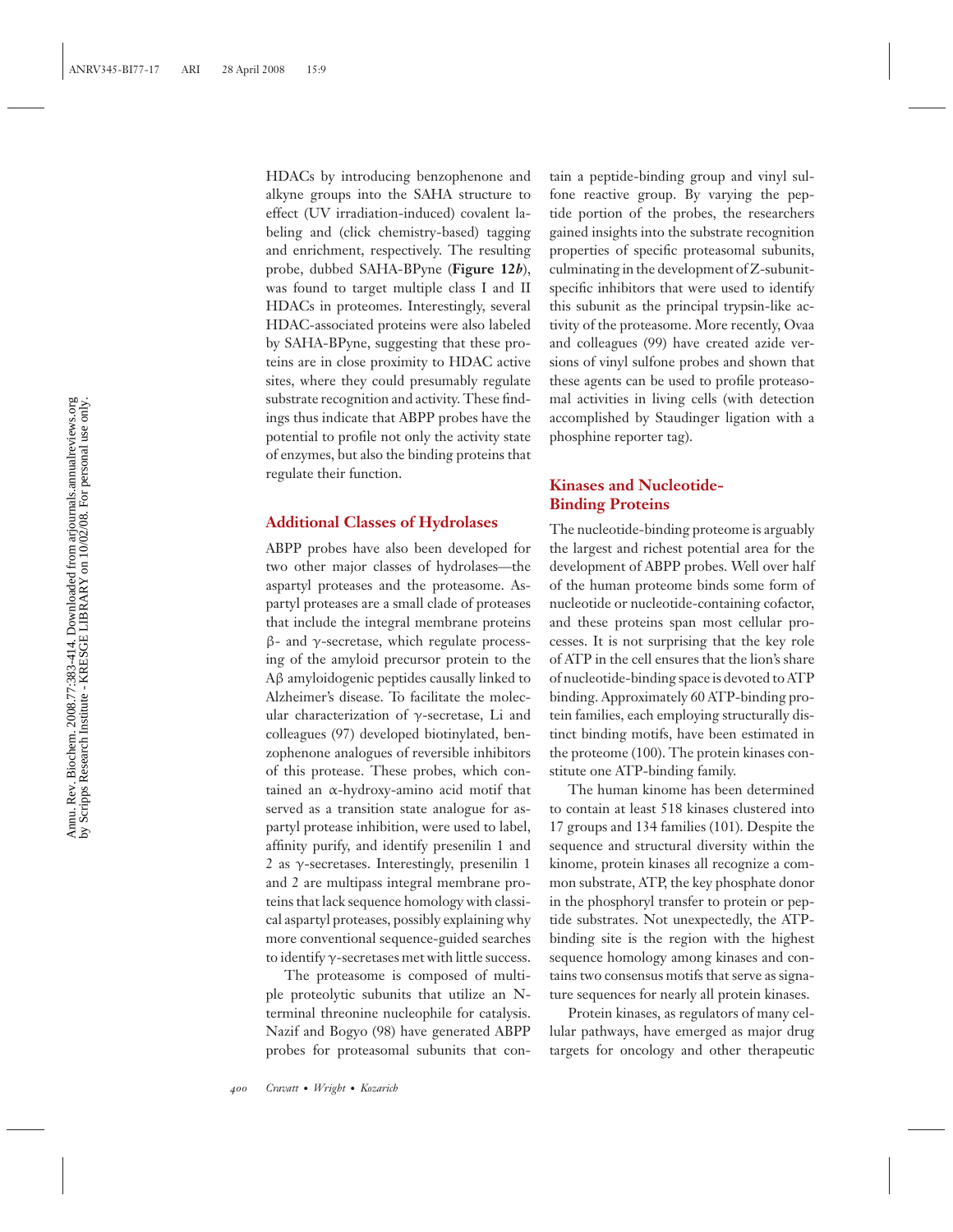indications. Thus far, seven kinase inhibitors have been approved as drugs. Recent estimates suggest that clinically relevant kinase target space consists of less than 40 proteins, but this is certainly destined to increase as our biological understanding of the kinome grows (102, 103). Understandably, the development of tools to interrogate the kinome has been an important focus.

The kinases present a considerable challenge to the design of ABPP probes. In the case of the serine and cysteine hydrolases discussed above, the eponymous amino acid residues are hypernucleophilic and are catalytically essential to the formation of covalent enzyme-bound intermediates leading to products. Such nucleophilic residues are ideally suited for specific covalent modification by electrophilic probes. Kinases catalyze phosphate transfer from ATP to substrate by a direct transfer mechanism that does not involve covalent enzyme intermediates. Thus, the kinase active site does not contain any unusually nucleophilic residues. Conserved active-site lysines do, however, present a possible target for ABPP probes. Sequence comparisons have shown that virtually all protein kinases have at least one conserved lysine residue within their active sites (101, 104). One lysine residue, in the ATP-binding loop region of the kinase primary sequence, is conserved in all typical protein kinases with few exceptions. A second lysine, which resides two residues to the C terminus of the catalytic aspartic acid, is conserved in the majority of serine/threonine kinases. Cocrystal structures of protein kinase catalytic domains bound to ATP reveal that these lysine residues are positioned in close proximity to the  $\beta$ - and  $\gamma$ -phosphates of bound ATP, suggesting that the positively charged ε-amino groups of these lysines provide electrostatic interactions with the phosphate backbone of ATP (105). The possibility that an appropriately placed electrophile could efficiently react with the equilibrating deprotonated lysine through elevated effective concentration thus presented itself as a viable strategy.

Kinase probes based on 5'-p-fluorosulfo**nylbenzoyl adenosine.** The strategic underpinning for the design of kinase probes useful for proteomic analysis lies in the extensive work that has focused on the development of nucleotide-based affinity labels. Roberta Colman (106–108) and coworkers have been instrumental over the past 30 years in creating a wide array of chemical tools for the analysis of nucleotide-binding proteins. The reactive groups incorporated into these probes are usually alkylating, acylating (sulfonylating), or photolytic groups. The literature is extensive and has been the subject of a number of reviews (106–108). The nucleotide-based affinity labels that have been reported may be roughly divided into three categories reflecting where the labeling group is incorporated: modifications on the nucleoside base, modifications of the 5'-hydroxyl of the ribose, and other modifications of the ribose sugar. In general, incorporation of the labeling moiety on the 5- -hydroxyl has offered the best possibility of creating a reasonably close facsimile of ATP without structural perturbation of the adenosine moiety that would affect its broad recognition by kinases and other ATPbinding proteins.

The prototypic nucleotide probe that has emerged from these efforts is 5'-pfluorosulfonylbenzoyl adenosine (5'-FSBA) (106). The fluorosulfonyl moiety of 5- -FSBA, reminiscent of the fluorophos(pho)nates discussed above as serine hydrolase probes, is an electrophile that can react with nucleophilic amino acid residues with elimination of the fluoride to form a covalent adduct and that occupies, in principle, the position of the  $\gamma$ phosphate of ATP (**Figure 13**). Thus, a specific reaction with the lysine amino groups in protein kinases is possible. 5'-FSBA reacts with a variety of nucleotide-binding proteins by sulfonylation of predominantly lysine amino groups and tyrosine hydroxyls. The reaction is not broadly based and favors certain proteins, thereby lacking the generality of an ideal ABPP process. Several unfavorable characteristics appear to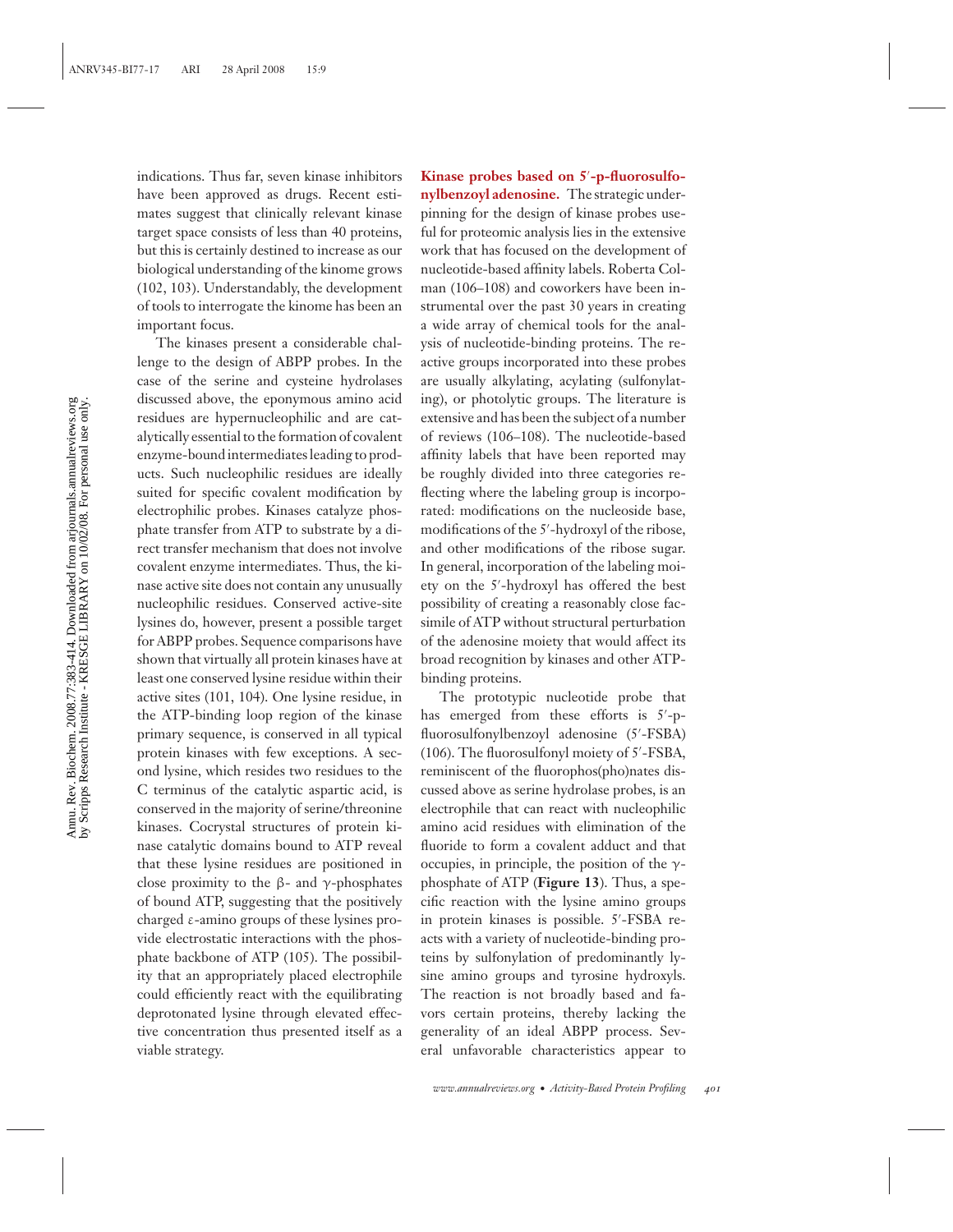

Structure of 5- -p-fluorosulfonylbenzoyl adenosine (FSBA), an orignal affinity label for ATP-binding enzymes (106).

contribute to this. 5- -FSBA is uncharged, making it a marginal ATP analog. It exhibits relatively low affinity for nucleotide-binding sites in proteins, related no doubt to the lack of charged phosphates. Finally, the molecule does not possess a straightforward site for appending a reporter tag, such as biotin, to permit target enrichment and identification from proteomes.

Despite these shortcomings, some recent work has appeared on the application of LC/MS-based methods for the development of 5- -FSBA as a proteomic tool for kinase profiling. Thus far, these studies have been limited to model systems of purified kinases, such as ALK5 and CDK2, in order to map peptide labeling sites (109–111).

**Kinase probes with ATP as a basis.** A recent report by Patricelli and colleagues (112) on the use of nucleotide acyl phosphates as ABPP probes for kinases and nucleotidebinding space appears to circumvent the problems of 5'-FSBA and promises to provide broad proteome coverage, simplified analysis, and high sensitivity. The finding is based on the idea that ATP itself would serve as an obvious choice for a scaffold. In addition, no modifications of the adenosine moiety should be used to ensure universal recognition of the nucleoside. Therefore, placing an electrophile at the terminal phosphate of the nucleotide was considered. Cocrystal structures of pro-

tein kinase catalytic domains bound to ATP reveal that, in addition to the close proximity of the conserved lysine residues to the βand  $\gamma$ -phosphates of bound ATP, the terminal phosphate can accommodate an additional substitutent owing to its solvent accessibility. Thus, by using ATP or ADP as a scaffold, the probe could bind to all protein kinases in an orientation that would place a portion of the probe in the proximity of a lysine amine. The attachment of an electrophilic acyl group directly to the terminal phosphate of the nucleotide was explored as a possible solution. Among the number of chemically reactive phosphates, acyl phosphates have the most appropriate reactivity with amines and, at the same time, sufficient stability in an aqueous environment. Acyl phosphates have been known for more than 50 years; the parent congener acetyl phosphate was extensively studied by Di Sabato & Jencks (113, 114) and acyl phosphates of amino acids and AMP are wellstudied intermediates in the aminoacylation of tRNAs and other biological acyl transfer reactions (115). Most notably, acetyl phosphate is particularly reactive toward primary amines via addition of the amine nitrogen to the carbonyl group and facile elimination of the phosphate by C–O bond cleavage, resulting in the formation of the corresponding stable acetamide.

Remarkably little research has been reported for acyl phosphates of di- and triphosphates given the importance of the corresponding monophosphates. Kluger & Huang (116) synthesized acyl pyrophosphates as mechanism-based inhibitors of pyrophosphate-binding enzymes. They demonstrated that isopentenoyl pyrophosphate but not acetyl pyrophosphate efficiently inactivated farnesyl synthetase, presumably by acyl transfer to an active-site nucleophile. The acyl phosphates of nucleotide di- and triphosphates have likewise been virtually unexplored since their first synthetic report in 1976 (117). Huynh-Dinh and colleagues (118–120) have published the only other reports of these compounds. They synthesized acyl phosphates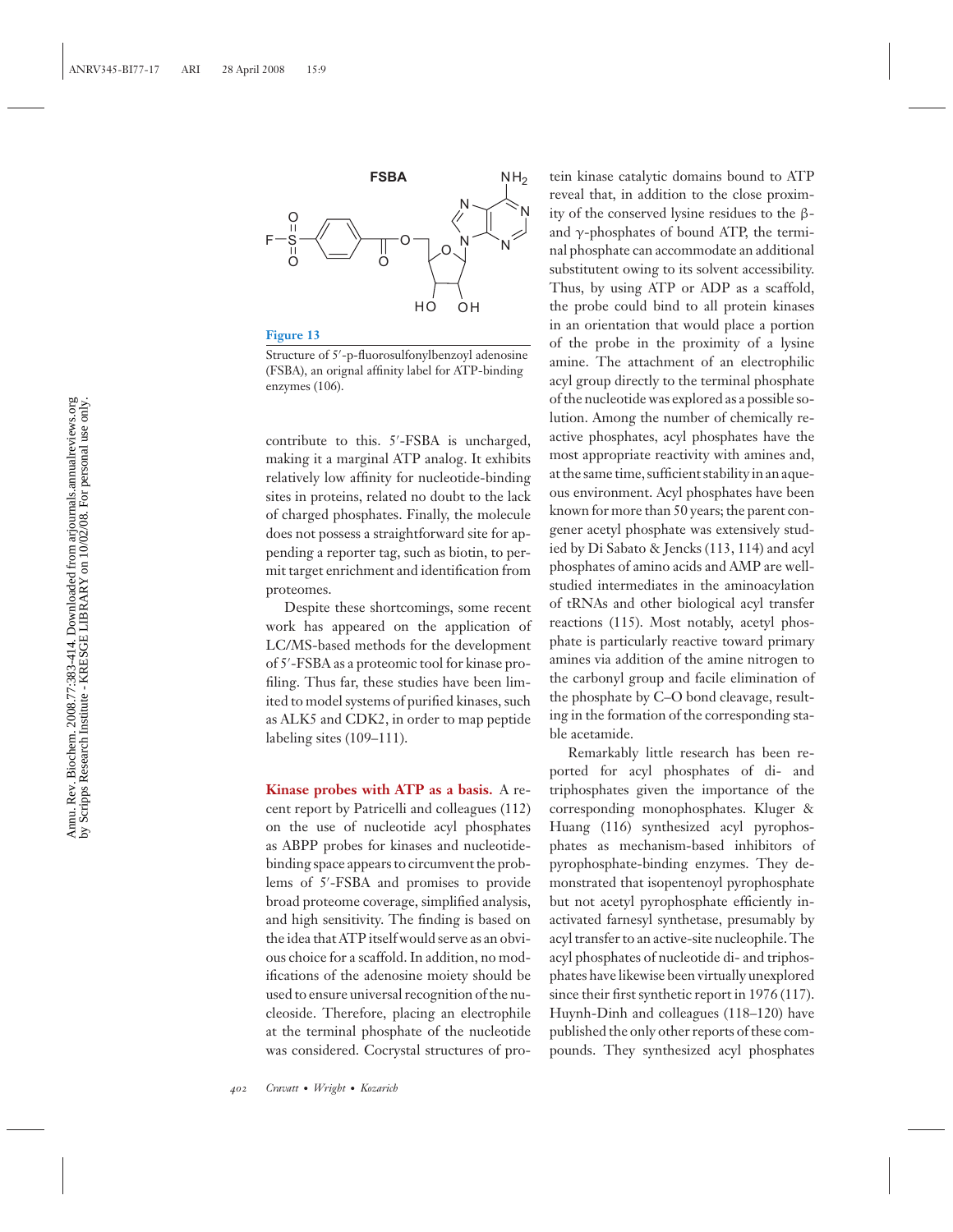with a fatty acid side chain, such as a myristoyl or cholesteryl group, in an attempt to enhance the lipophilicity and cell permeability of nucleotides of therapeutic interest (120–122). Although they demonstrated that cholesteryloxycarbonyl-ATP could transport ∼6% of the ATP across a model lipid bilayer (122), the rapid aminolysis of these acyl phosphates precluded any demonstration of the phenomenon in cell culture (121).

The ABPP method of Patricelli and colleagues (112) relies on acyl phosphatecontaining nucleotides, prepared from a biotin derivative and ATP or ADP (**Figure 14***a*). The acyl phosphate probes have been shown to bind selectively and react covalently at the ATP-binding sites of at least 75% (∼400) of the known human protein kinases in cell lysates. As predicted, the acyl phosphate reactive group on these probes showed selective reactivity with one of the two conserved lysine amines in kinase active sites. The elevated effective concentration of the activesite lysine(s) accelerated reaction with the activated acyl phosphate to form a stable amide bond with the biotin tag, releasing ATP or ADP. The biotinylated kinases could then be subjected to proteolytic digestion with trypsin and purification of the probe-labeled peptides, accomplished with streptavidin-agarose beads. The biotinylated peptides were then analyzed by LC-MS/MS to determine the identity of the labeled protein as well as the site of labeling (45). This platform can thus be used to profile the functional state of many kinases in parallel directly in native proteomes. Competitive ABPP studies, using broad (e.g., staurosporine) and selective kinase inhibitors, can also be performed to determine inhibitor potency and selectivity against native protein kinases as well as against hundreds of other ATPases. The ability to broadly profile kinase activities in native proteomes is an exciting prospect for both target discovery and inhibitor selectivity profiling.

#### **a** Acyl phosphate ATP probe



#### **b** Wortmannin probes



**c** Hypothemycin



#### **Figure 14**

Structures of different classes of kinase-directed activity-based protein profiling probes. (*a*) An acyl phosphate ATP probe (112). (*b*) Wortmanninderived probes (125, 126). (*c*) Hypothemycin, a resorcylic acid lactone polyketide, which reacts with protein kinases via Michael addition (128). (*d*) The Rsk kinase-selective probe, fmk-pa (131, 132).

#### **Kinase probes with covalent inhibitors as**

**a basis.** Covalent inhibitors of kinases represent a complementary, targeted approach to the more general ATP probe strategy. Wortmannin, a steroidal metabolite of the fungus *Penicillium funiculosum,* is a potent inhibitor of members of the phosphoinositide 3-kinase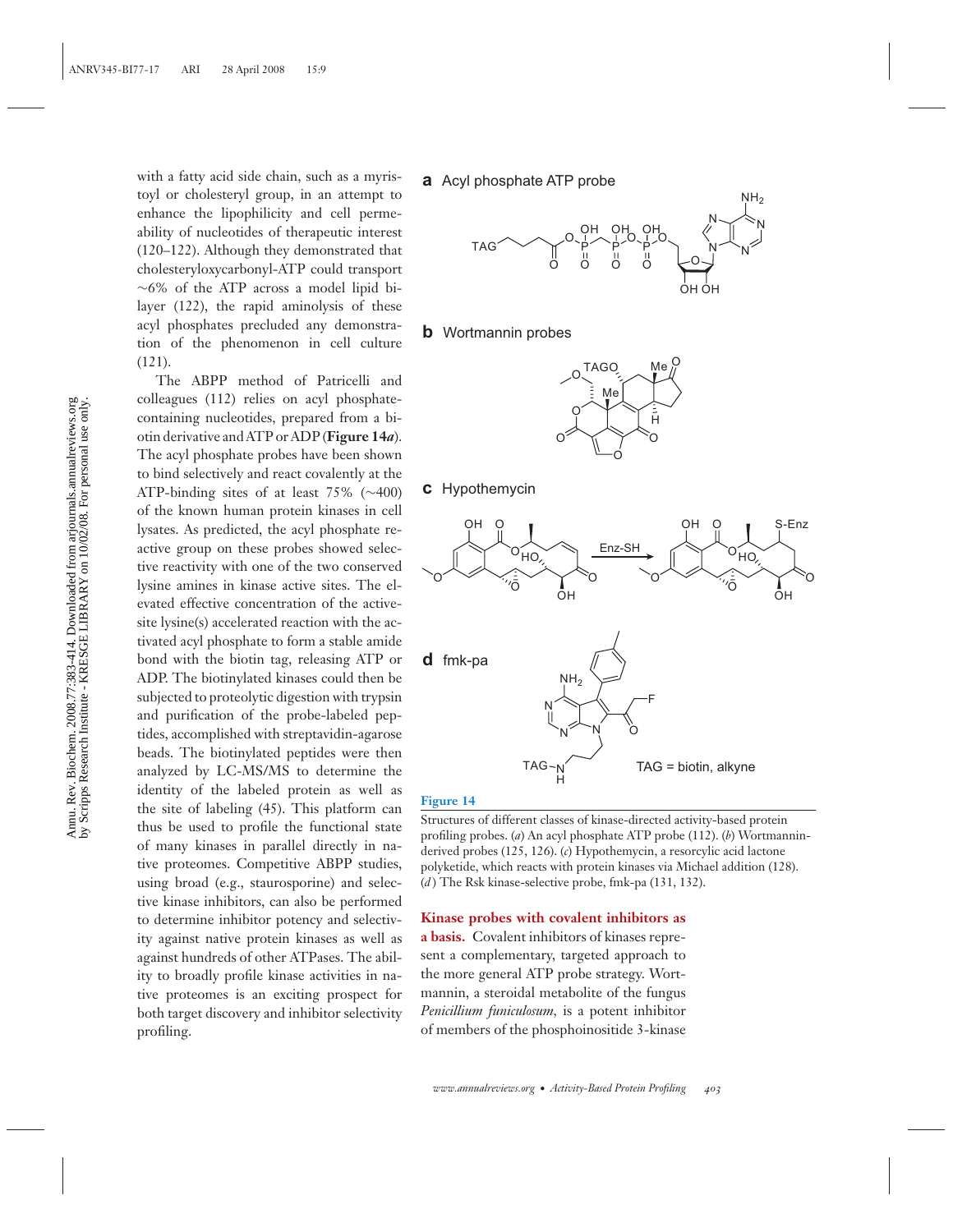(PI 3-kinase) and the PI 3-kinase-related kinase (PIKK) families and has been shown to inactivate PI 3-kinase by covalent modification of a lysine in the active site (123). This lysine is conserved in both families. X-ray crystallographic studies have provided a detailed picture of the wortmannin/PI 3-kinase interaction (124). On the basis of this covalent modification, Yee et al. (125) synthesized biotin- and fluorophore-based probes of wortmannin and studied the scope of their reaction (**Figure 14***b*). They found that wortmannin probes inactivated PI 3-kinase and PIKK family members, consistent with the presence of the conserved active-site lysine. The biotinylated probe permitted isolation of the sensitive kinases. They also demonstrated that, in nuclear extracts, the probe, as expected, pulled down three important members of the PIKK family—ATM, ATR, and DNA-PKcs. The fluorescent probes were useful in quantifying activity and expression patterns of relevant kinases. The BODIPY derivative was also shown to be cell permeable. Using a related fluorophore-based wortmannin probe, Liu and colleagues (126) unexpectedly found that polo-like kinase 1 (PLK1) is potently inhibited in a number of breast cancer cell lines. The PLKs are conserved regulators of several stages of cell cycle progression and are unrelated to the PI 3-K and PIKK families. The in vitro  $IC_{50}$  for wortmannin of 24 nM is 1000-fold lower than scytonemin, a known PLK1 inhibitor. Subsequent work (127) established that wortmannin inhibits both PLK1 and PLK3 by covalent modification of a conserved active-site lysine. Inhibition in live cells occurs at wortmannin concentrations commonly used to inhibit the PI 3-kinases. Inhibition of PLK3 by wortmannin in GM00637 cells significantly impaired the upregulation of p53 serine phosphorylation, thereby demonstrating a downstream effect. The wortmannin probe studies highlight the value of an ABPP probe that targets a select number of enzymes from a much larger superfamily. The high sensitivity and ability to resolve proteins in complex proteomes by sim-

ple gel-based methods allow accurate quantitation of known protein targets, as well as the identification of new targets.

Resorcylic acid lactones (RALs), polyketide natural products (**Figure 14***c*), have recently shown potential as covalent modifiers of a specific fraction of the kinome. Schirmer and colleagues (128) demonstrated that RALs are susceptible to Michael addition by a cysteine thiolate, found on some protein kinases, which results in time-dependent inactivation of the kinase that is competitive with ATP. Bioinformatics analysis revealed that 46 protein kinases (∼9% of the kinome) contain a conserved cysteine necessary for this reaction. The RAL-sensitive kinases were well distributed throughout the kinome. In an in vitro panel of 124 kinases containing 19 putative RAL-sensitive kinases, all but one, GSK3a, showed the predicted RAL inhibition. Three kinases, cSRC, TRKA, and TRKB, which lack the target cysteine residue, were also inhibited. Subsequent analysis revealed that these three kinases were inhibited reversibly, consistent with a lack of the cysteine required for covalent modification. Furthermore, cell lines dependent on the activation of tyrosine kinase mitogen receptor targets of the RALs were unusually sensitive to the compounds and showed the predicted inhibition of kinase phosphorylation owing to inhibition of the mitogen receptors. The RAL and wortmannin studies suggest that natural products that irreversibly inactivate kinases in predictable ways can be useful as ABPP probes to interrogate well-defined fractions of the kinome and possibly identify unexpected targets.

Recent studies have reported on the design of synthetic, irreversible kinase inhibitors that selectively target subfamilies of the kinome. Klutchko and colleagues (129) have extensively explored the structureactivity relationship (SAR) of alkynamides of 4-anilinoquinazolines and 4-anilinopyrido- [3,4-d]pyrimidines as irreversible inhibitors or the erbB family of tyrosine kinase receptors. Previously, Fry and colleagues (130)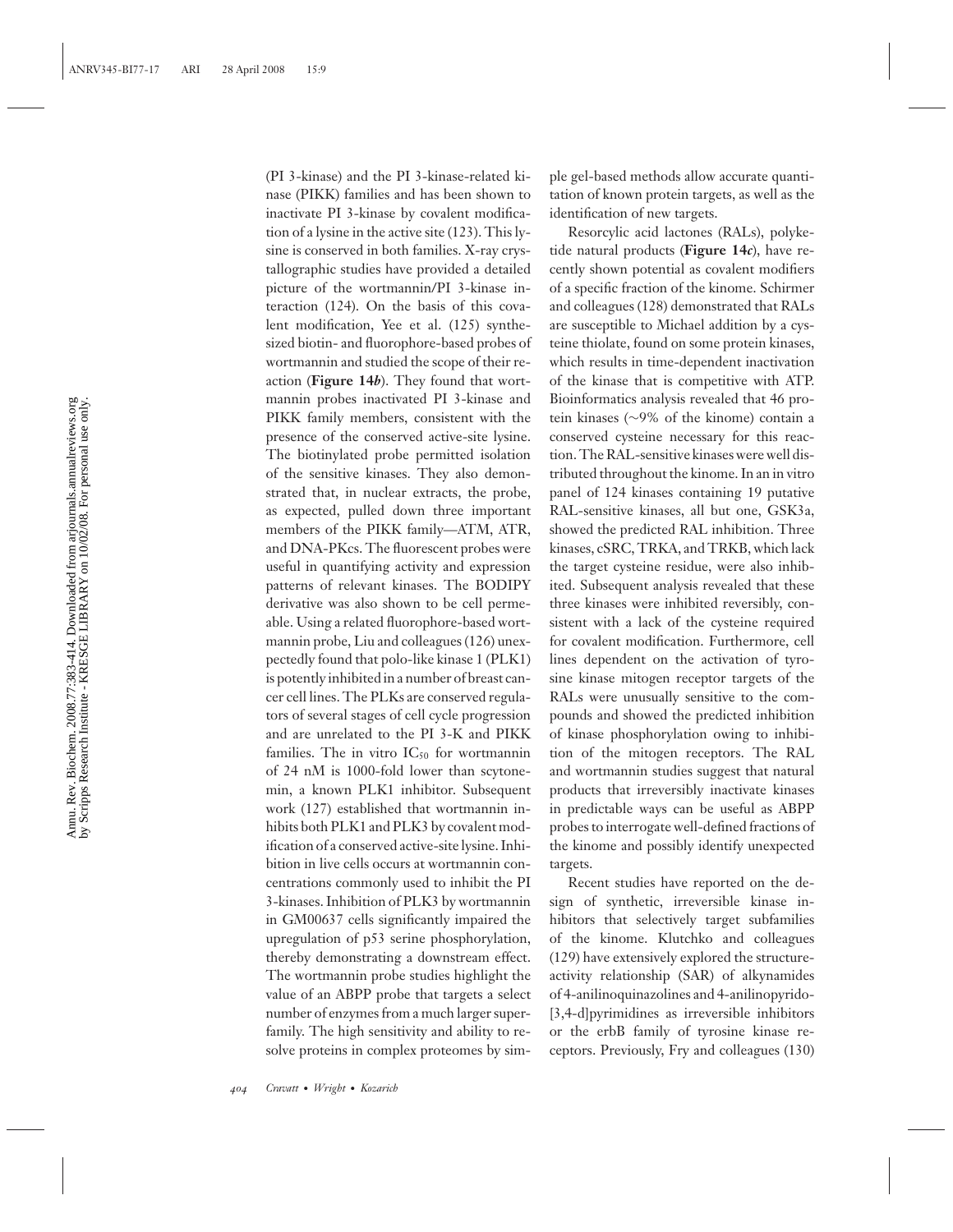had shown that 6- or 7-acrylamido-4 anilinoquinazolines were potent, irreversible inhibitors of epidermal growth factor receptor (erbB1) and erbB2 kinase activities. The acrylamido moiety acted as a Michael acceptor to covalently react with a cysteine conserved in the ATP-binding site of both kinases. Efficient covalent modification required that the acrylamido moiety be unsubstituted, and there was a kinetic preference for the 6 acrylamido position. Klutchko further refined and expanded the SAR of these kinase inhibitors (129). It was found that analogs bearing a 5-dialkylamino-2-pentynamide class of Michael acceptor had the best potency as pan-erbB inhibitors. This was likely due to the ability of the dialkylamino substitutent to function as an intramolecular general acid/base to assist in the cysteine thiol addition to the alkynamide. Although the erbB inhibitor work was purely directed toward the design of inhibitors as therapeutics, the compounds may have value as warheads for selective kinase-targeting ABPP probes.

Expanding on the exploitation of specific cysteines in kinases for irreversible inhibition, Cohen and coworkers (131) have taken an intriguing bioinformatics-based approach to identify potentially related kinase subsets. Starting with the known selectivity filter in the ATP-binding site, the "gatekeeper," they used a kinome-wide sequence alignment to search for kinases that had the simultaneous occurrence of a threonine as gatekeeper (to permit access to a large hydrophobic binding pocket) and a solvent-exposed cysteine on a nearby conserved glycine-rich loop that could form a covalent bond with an inhibitor. Three kinases, RSK1, RSK2 and RSK4, members of the p90 ribosomal protein S6 kinase family, fulfilled the criteria. RSK3 and eight other kinases had the cysteine but had larger amino acids at the gatekeeper position, thereby limiting access to the binding pocket. Guided by crystallographic information, a series of p-tolyl-pyrazolopyrimidines that bore a halomethyl ketone at the C-8 position were synthesized as adenine analogs. The p-tolyl moiety provided the threonine gatekeeper selectivity. The fluoromethyl ketone derivative and its biotinylated analog (**Figure 14***d* ) were found to covalently modify the predicted kinases by reaction with the conserved cysteine with high specificity. Exchange of the biotin group with an alkyne has created clickable versions of these kinase probes (**Figure 14***d* ) that permit profiling of RSK activities in living cells (132). Because it is estimated that 20% (∼100) of the protein kinases have a solvent-exposed cysteine in the ATP pocket, the prospect of identifying other exploitable motifs for covalent bond formation in the kinome is encouraging. Additionally, cysteines can be engineered into kinase active sites to create orthogonal kinase-ABPP probe pairs for chemical genetics studies (133).

## **Glycosidases**

Glycosidases are a large class of enzymes found in all branches of life that play key roles in cellular metabolism and in the regulation of carbohydrate modifications to lipids and proteins. Several experimental strategies have been put forth for the functional proteomic analysis of glycosidases. Tsai and colleagues (134) synthesized candidate ABPP probes for glycosidases that utilized a latent quinone methide electrophile to promote labeling. Although effective with purified glycosidases, this approach led to cross-reactivity with other nonglycosidase proteins in complex mixtures owing to the diffusible nature of the released quinone methide group. Vocadlo & Bertozzi (135) created an azide-modified fluorosugar as an ABPP probe for retaining β-glycosidases (**Figure 15***a*). Fluorosugars act as mechanism-based inhibitors of retaining β-glycosidases by trapping the covalent glycosyl-enzyme intermediate (**Figure 15***a*). The azide group permitted detection of probe-labeled glycosidases by Staudinger ligation with reporter-tagged phosphines. Most recently, Hekmat and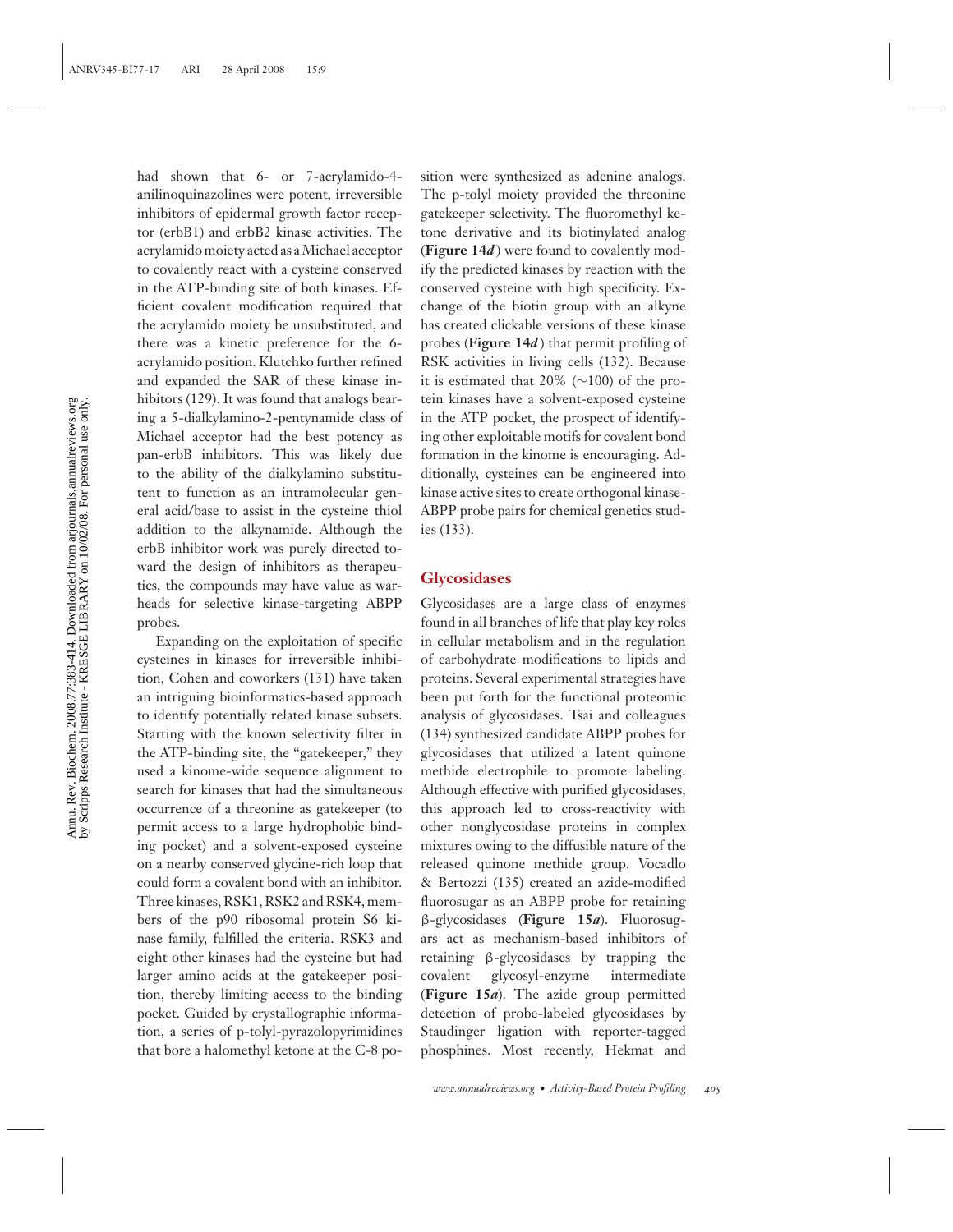

![](_page_23_Figure_2.jpeg)

Activity-based protein profiling (ABPP) probes for β-retaining glycosidases. (*a*) Representative ABPP probes for exo-glycosidases (135). The active-site nucleophile of the glycosidase reacts to form a covalent probe-enzyme adduct. (*b*) Structure of a cleavable probe for β-retaining glycosidases that permits identification of probe labeling sites.

colleagues generated an advanced 1-(2,4 dinitrophenyl)-2-fluorosugar probe with a biotin tag separated by a cleavable disulfide linker (**Figure 15***b*). This probe allowed the authors to profile both retaining βglycosidases and their specific sites of labeling, resulting in the discovery of a new β-1,4-glycanase from the soil bacterium *Cellulomonas fimi*.

## **Cytochrome P450s**

The cytochrome P450 (P450) monooxygenase enzyme family metabolizes a large number of endogenous signaling molecules, xenobiotics, and drugs. The human genome encodes 57 distinct P450 enzymes (136), many of which remain uncharacterized. The activity of P450 enzymes is regulated by multiple factors in vivo: membrane com-

position and localization; protein-binding partners, e.g., Dap1/PGRMC1 (137); posttranslational modification (138); endogenous concentrations of cofactors (e.g., NAPDH); and regulatory enzymes (e.g., NADPH-P450 reductases). Wright & Cravatt (139) have developed ABPP probes for P450 enzymes on the basis of mechanism-based inhibitors of the aryl acetylene class. The inactivation of P450 enzymes by aryl acetylenes, such as 2 ethynylnaphthalene (2EN) (**Figure 16***a*), has been well studied (140). The hydrophobic naphthalene group directs inhibitor binding toward P450 active sites, wherein enzymecatalyzed oxidation of the conjugated 2 acetylene generates a highly reactive ketene (**Figure 16***b*). The ketene intermediate can then acylate nucleophilic residues within the P450 active site. Modification of 2EN with an alkyl (unconjugated) acetylene group converted this inhibitor into an ABPP probe (2EN-ABP) (**Figure 16***a*) capable of labeling multiple P450 enzymes in vitro and in vivo. Labeling of P450 enzymes was NADPH dependent and blocked by P450 inhibitors. Notably, the 2EN-based probe was used to monitor induction and inhibition of P450 enzymes in living mice, thus providing a potentially powerful assay to characterize P450-drug interactions in vivo.

#### **Phosphatases**

Protein phosphorylation is a reversible posttranslational modification. Two major classes of phosphatases, the serine/threonine and tyrosine phosphatases, are responsible for removing phosphate groups from proteins. Serine/threonine phosphatases are metaldependent enzymes that function as part of multisubunit complexes. Several natural products have been identified that potently inhibit serine/threonine phosphatases, including the cyanobacterial hepatotoxin microcystin, which covalently modifies a noncatalytic cysteine residue in the active sites of these enzymes (141). Shreder and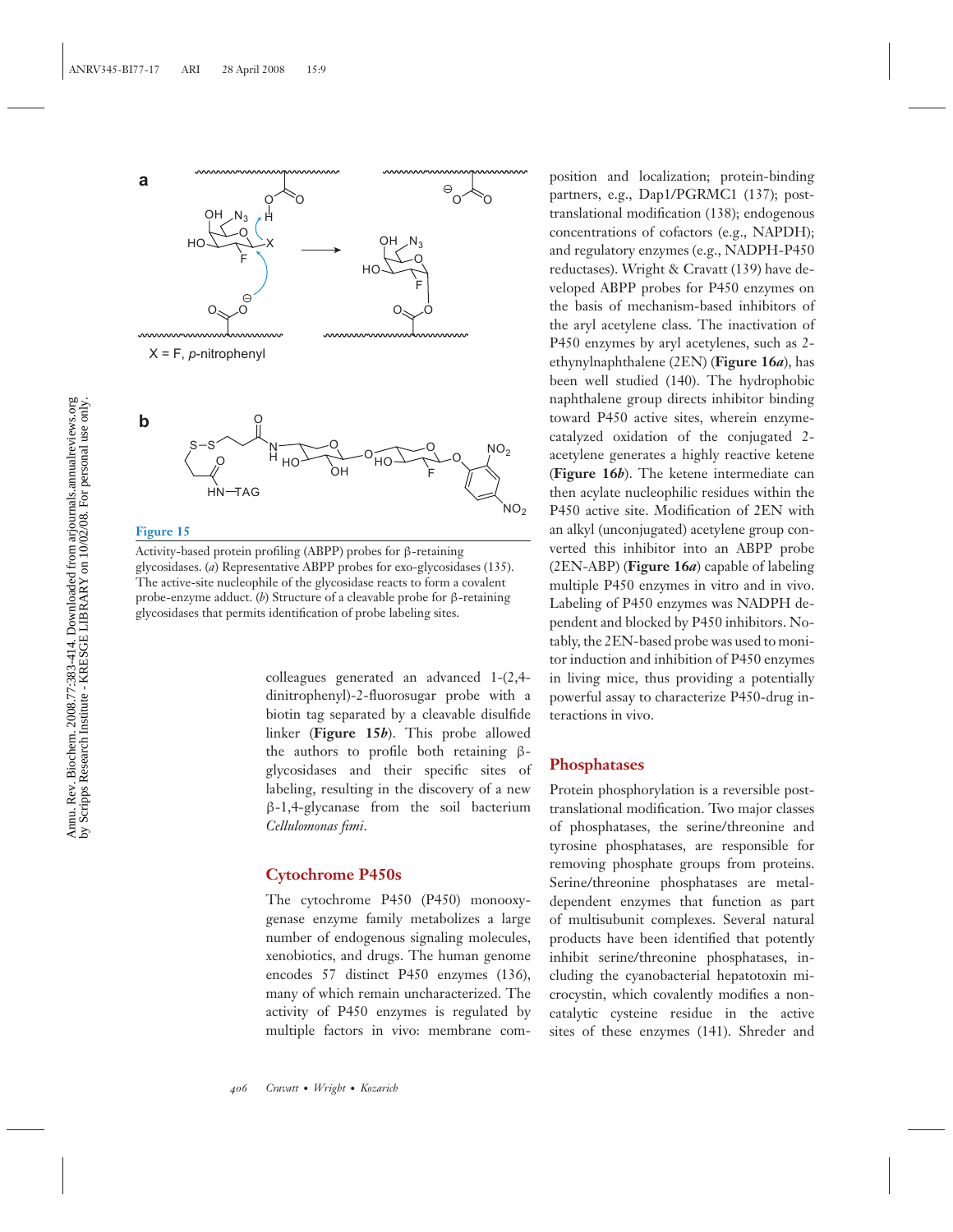![](_page_24_Figure_0.jpeg)

Activity-based protein profiling probes for cytochrome P450 enzymes. (*a*) Structures of the broadspectrum cytochrome P450 (P450) inhibitor 2-ethynylnaphthalene (2EN) (140) and the derived probe, 2EN-ABP (139). (*b*) Mechanism of inactivation of P450s by aryl acetylyne inhibitors.

colleagues (142) synthesized a rhodaminetagged derivative of microcystin and used this agent to profile serine/threonine phosphatase activities in proteomes.

Tyrosine phosphatases utilize a cysteine nucleophile for catalysis, which initially might suggest that these enzymes would represent facile targets for ABPP. However, the cysteine nucleophile of tyrosine phosphatases appears to be less reactive toward electrophiles than the nucleophile of cysteine proteases. In this regard, mechanistic analysis of tyrosine phosphatases indicates that these enzymes operate by a predominantly dissociative mechanism whereby proton transfer to the leaving group oxygen precedes nucleophilic attack by the catalytic cysteine (143). These factors have complicated the development of ABPP probes for tyrosine phosphatases. Nonetheless, some progress has been made. Zhang and colleagues (144) have generated reporter-tagged bromobenzylphosphonate probes that label several purified tyrosine phosphatases in an active-site-directed manner and that are currently under examination for their ability to target these enzymes in proteomes.

## **Nondirected Probes that Target Multiple Enzyme Classes**

Each of the aforementioned enzyme classes was targeted by ABPP probes that incorporated known binding groups and/or affinity labels. These chemotypes were thus used to direct probe labeling to specific enzyme classes. Ongoing directed ABPP efforts continue to provide probes for new enzyme classes, including, for example, arginine deiminases (145) and methione aminopeptidases (146). However, many enzymes lack cognate inhibitors or affinity labels; to extend ABPP to these proteins, a nondirected strategy for probe discovery has been introduced (147, 148). Nondirected ABPP involves the synthesis and proteomic screening of libraries of probes that bear a common reactive group and a variable binding group. Specific protein targets are identified in proteomes on the basis of activity-dependent (e.g., heat-sensitive) labeling and/or selective reactivity with a subset of the probe library. Several probe libraries have been synthesized, including those that bear sulfonate ester (147, 148) (**Figure 17***a*), α-chloroacetamide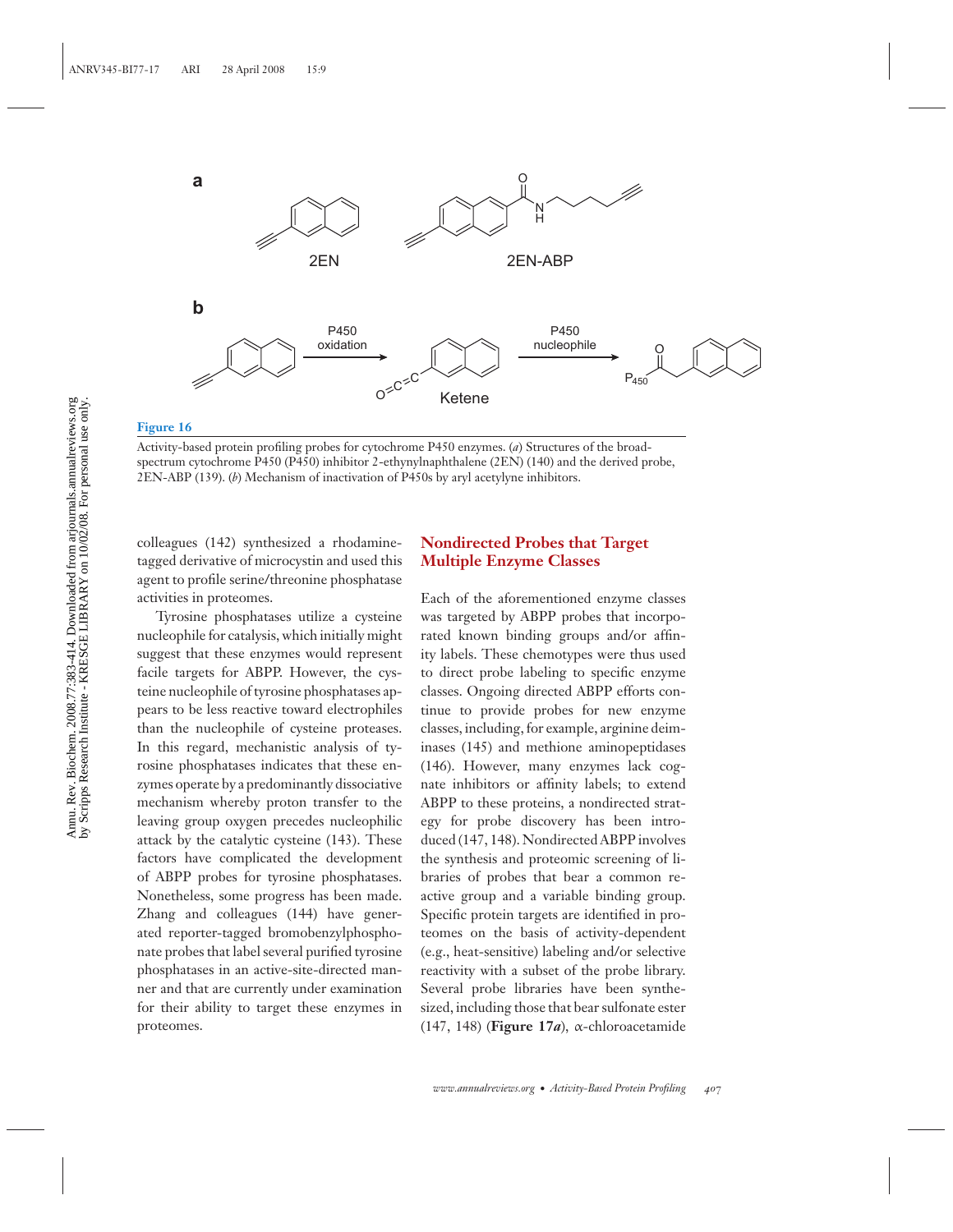![](_page_25_Figure_0.jpeg)

![](_page_25_Figure_1.jpeg)

(149) (**Figure 17***b*), and spiroepoxide (150) (**Figure 17***c*) reactive groups. Enzyme targets of these probes include aldehyde/alcohol dehydrogenases (36, 44, 47, 147, 148), enoyl-CoA hydratases (148), glutathione Stransferases (148, 149), nitrilases (149), and

transglutaminases (151). A clickable spiroepoxide library was recently screened for antiproliferative effects in breast cancer cells, resulting in the identification of a bioactive probe that targeted the glycolytic enzyme phosphoglycerate mutase (150).

## **SUMMARY POINTS**

The field of ABPP has quickly reached an inflection point toward making important contributions to the overarching goals of systems biology. The ability of ABPP to integrate the classical disciplines of organic synthesis and mechanistic enzymology with contemporary analytical methods sets this technology apart as a highly interdisciplinary endeavor. Indeed, by interrogating fractions of the proteome on the basis of shared functional properties, rather than mere abundance, ABPP analyzes portions of biomolecular space that are inaccessible to other large-scale profiling methods.

In conjunction with novel cell and animal models of disease, ABPP has already established a track record of identifying enzyme activities associated with a range of diseases, including cancer (60, 61), malaria (88), and metabolic disorders (149). From a pharmaceutical perspective, ABPP is also contributing to the design and evaluation of selective

## **Figure 17**

Representative nondirected libraries of ABPP probes. (*a*) A library of sulfonate ester probes (147, 148). (*b*) A library of α-chloroacetamide probes, where  $R^1$  and  $R^2$ correspond to natural and unnatural amino acid side chains (149). (*c*) A library of spiroepoxide probes made in clickable format for cell-based screening (150).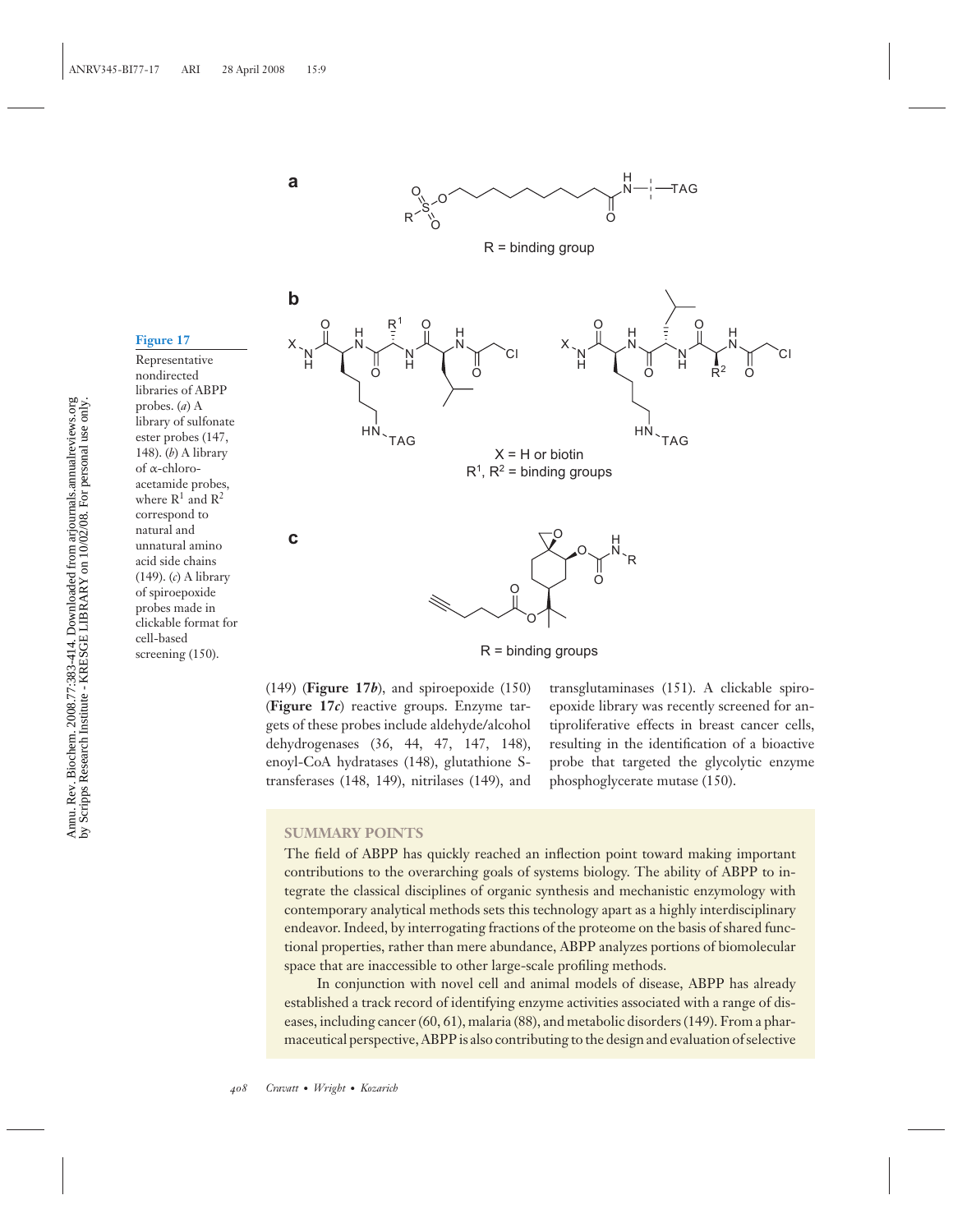inhibitors for disease-linked enzymes, including enzymes of uncharacterized function (68, 152). This duality of ABPP as a discovery tool to identify enzymes associated with specific physiological and/or pathological processes and as an evaluative tool for the design of selective inhibitors, and potentially drugs, that target these enzymes is the hallmark of a robust technology that can serve as both a hypothesis generator and a hypothesis tester.

#### **FUTURE ISSUES**

A number of challenges lie ahead. Most obvious from the perspective of this review is the expansion of the proteome coverage of ABPP. Thus far, the field has taken a narrow, albeit pragmatic, focus on protein activity as specified by enzymatic catalysis. Given the natural affinity of ABPP to enzyme and medicinal chemistry as a source of smallmolecule probes, this is understandable, and clearly, there is much more to be done here. However, enzymes need not be the only component of the proteome addressed by ABPP. Future directions may include the development of probes to interrogate receptors (e.g., G protein–coupled receptors), ion channels, and structural proteins. In these cases, chemical and biological tools to interrogate specific proteins do exist; conversion of these agents into ABPP probes to capture specific fractions of proteomic space remains to be implemented. This orthogonal expansion beyond enzymes, in conjunction with advances in the sensitivity, resolution, and throughput of analytical platforms, would complete and extend the transition from enzyme chemistry to a new, multifaceted proteomic chemistry.

We view as an ultimate goal the integration of ABPP with other large-scale profiling technologies and targeted experimental approaches to expand our understanding of the biochemical mechanisms of health and disease. For instance, ABPP is already being united with complementary systems biology methods, such as metabolomics (68), a portion of biomolecular space that constitutes the major biochemical output of enzyme activity in vivo. By perturbing enzyme activity in living systems and then profiling the metabolic consequences, researchers may succeed in integrating both known and uncharacterized enzymes into the higher-order biochemical networks of cells and tissues. In this manner, a new experimental platform could be established for rapidly moving from the discovery of enzyme activities associated with biological processes to elucidation of the mechanistic basis and functional significance of these relationships. This networking of systems biology platforms united and enriched by an ever-expanding repertoire of proteomic chemistry would lead a higher-order understanding of the biology of life and the pathology of disease. The next generation of novel therapeutics should certainly benefit from such advances.

#### **DISCLOSURE STATEMENT**

Dr. Kozarich is Chairman and President of Activx Biosciences, a company that specializes in the use of activity-based proteomics technologies for drug discovery, and Dr. Cravatt is a consultant for Activx Biosciences.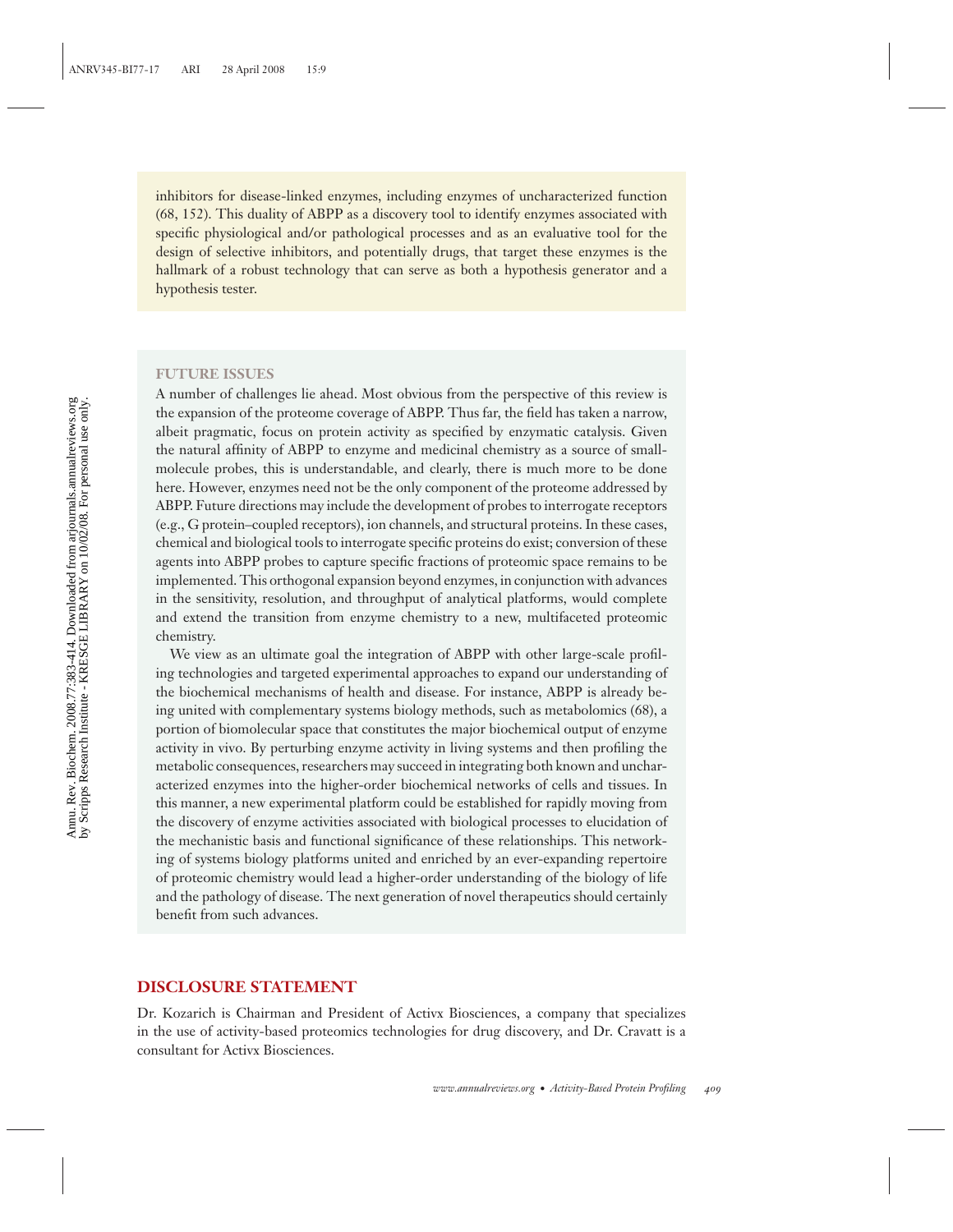## **ACKNOWLEDGMENTS**

We gratefully acknowledge the support of the National Institutes of Health (CA087660, CA118696, DA017259), the Helen L. Dorris Child and Adolescent Neuropsychiatric Disorder Institute, the California Breast Cancer Research Program (A.T.W.), and the Skaggs Institute for Chemical Biology (A.T.W. and B.F.C.).

## LITERATURE CITED

- 1. Hanahan D, Weinberg RA. 2000. *Cell* 100:57–70
- 2. Vogelstein B, Kinzler KW. 2004. *Nat. Med.* 10:789–99
- 3. Kang Y, Siegel PM, Shu W, Drobnjak M, Kakonen SM, et al. 2003. *Cancer Cell* 3:537–49
- 4. Minn AJ, Gupta GP, Siegel PM, Bos PD, Shu W, et al. 2005. *Nature* 436:518–24
- 5. Daily J, Le Roch K, Sarr O, Fang X, Zhou Y, et al. 2004. *Malar. J.* 3:30–37
- 6. Young JA, Fivelman QL, Blair PL, de la Vega P, Le Roch KG, et al. 2005. *Mol. Biochem. Parasitol.* 143:67–79
- 7. Mootha VK, Lindgren CM, Eriksson KF, Subramanian A, Sihag S, et al. 2003. *Nat. Genet.* 34:267–73
- 8. Kobe B, Kemp BE. 1999. *Nature* 402:373–76
- 9. Gygi SP, Rist B, Gerber SA, Turecek F, Gelb MH, Aebersold R. 1999. *Nat. Biotechnol.* 17:994–99
- 10. Washburn MP, Wolters D, Yates JR 3rd. 2001. *Nat. Biotechnol.* 19:242–47
- 11. Ito T, Ota K, Kubota H, Yamaguchi Y, Chiba T, et al. 2002. *Mol. Cell. Proteomics* 1:561–66
- 12. MacBeath G. 2002. *Nat. Genet.* 32(Suppl.):526–32
- 13. Khan AR, James MN. 1998. *Protein Sci.* 7:815–36
- 14. Means GE, Feeney RE. 1990. *Bioconjug. Chem.* 1:2–12
- 15. Balls AK, Jansen EF. 1952. *Adv. Enzymol. Relat. Subj. Biochem.* 13:321–43
- 16. Balls AK, Jansen EF. 1952. *Annu. Rev. Biochem.* 21:1–28
- 17. Jansen EF, Curl AL, Balls AK. 1951. *J. Biol. Chem.* 190:557–61
- 18. Jansen EF, Jang R, Balls AK. 1952. *J. Biol. Chem.* 196:247–53
- 19. Jansen EF, Balls AK. 1952. *J. Biol. Chem.* 194:721–27
- 20. Powers JC, Asgian JL, Ekici OD, James KE. 2002. *Chem. Rev.* 102:4639–750
- 21. Kresge N, Simoni RD, Hill RL. 2007. *J. Biol. Chem.* 282:e25
- 22. Tipper DJ, Strominger JL. 1965. *Proc. Natl. Acad. Sci. USA* 54:1133–41
- 23. Blumberg PM, Strominger JL. 1972. *J. Biol. Chem.* 247:8107–13
- 24. Suginaka H, Blumberg PM, Strominger JL. 1972. *J. Biol. Chem.* 247:5279–88
- 25. Blumberg PM, Strominger JL. 1974. *Methods Enzymol.* 34:401–5
- 26. Kozarich JW, Strominger JL. 1978. *J. Biol. Chem.* 253:1272–78
- 27. Iwaya M, Goldman R, Tipper DJ, Feingold B, Strominger JL. 1978. *J. Bacteriol.* 136:1143– 58
- 28. Adam GC, Sorensen EJ, Cravatt BF. 2002. *Mol. Cell. Proteomics* 1:781–90
- 29. Kozarich JW. 2003. *Curr. Opin. Chem. Biol.* 7:78–83
- 30. Speers AE, Cravatt BF. 2004. *ChemBioChem* 5:41–47
- 31. Jessani N, Cravatt BF. 2004. *Curr. Opin. Chem. Biol.* 8:54–59
- 32. Berger AB, Vitorino PM, Bogyo M. 2004. *Am. J. Pharmacogenomics* 4:371–81
- 33. Evans MJ, Cravatt BF 2006. *Chem. Rev.* 106:3279–301
- 34. Kolb HC, Sharpless KB. 2003. *Drug Discov. Today* 8:1128–37
- 35. Speers AE, Adam GC, Cravatt BF. 2003. *J. Am. Chem. Soc.* 125:4686–87
- 36. Speers AE, Cravatt BF. 2004. *Chem. Biol.* 11:535–46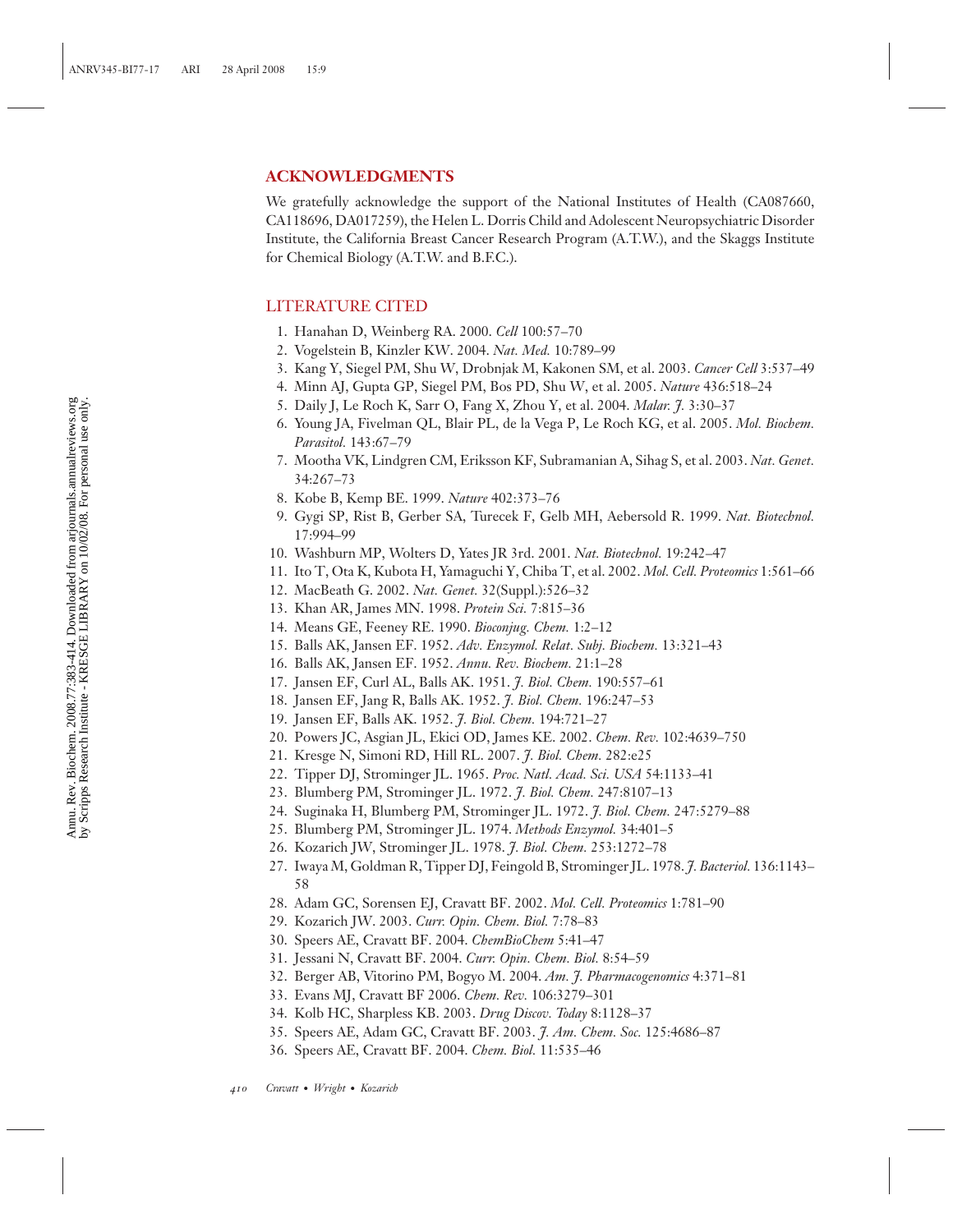- 37. Liu Y, Patricelli MP, Cravatt BF. 1999. *Proc. Natl. Acad. Sci. USA* 96:14694–99
- 38. Kidd D, Liu Y, Cravatt BF. 2001. *Biochemistry* 40:4005–15
- 39. Patricelli MP, Giang DK, Stamp LM, Burbaum JJ. 2001. *Proteomics* 1:1067–71
- 40. Greenbaum D, Baruch A, Hayrapetian L, Darula Z, Burlingame A, et al. 2002. *Mol. Cell. Proteomics* 1:60–68
- 41. Jessani N, Niessen S, Wei BQ, Nicolau M, Humphrey M, et al. 2005. *Nat. Methods* 2:691– 97
- 42. Sieber SA, Niessen S, Hoover HS, Cravatt BF. 2006. *Nat. Chem. Biol.* 2:274–81
- 43. Alexander JP, Cravatt BF. 2006. *J. Am. Chem. Soc.* 128:9699–704
- 44. Adam GC, Burbaum JJ, Kozarich JW, Patricelli MP, Cravatt BF. 2004. *J. Am. Chem. Soc.* 126:1363–68
- 45. Okerberg ES, Wu J, Zhang B, Samii B, Blackford K, et al. 2005. *Proc. Natl. Acad. Sci. USA* 102:4996–5001
- 46. Hekmat O, Kim YW, Williams SJ, He S, Withers SG. 2005. *J. Biol. Chem.* 280:35126–35
- 47. Speers AE, Cravatt BF. 2005. *J. Am. Chem. Soc.* 127:10018–19
- 48. Verhelst SH, Fonovic M, Bogyo M. 2007. *Angew. Chem. Int. Ed. Engl.* 46:1284–86
- 49. Everley PA, Gartner CA, Haas W, Saghatelian A, Elias JE, et al. 2007. *Mol. Cell. Proteomics* 6:1771–77
- 50. Sieber SA, Mondala TS, Head SR, Cravatt BF. 2004. *J. Am. Chem. Soc.* 126:15640–41
- 51. Winssinger N, Ficarro S, Schultz PG, Harris JL. 2002. *Proc. Natl. Acad. Sci. USA*99:11139– 44
- 52. Harris J, Mason DE, Li J, Burdick KW, Backes BJ, et al. 2004. *Chem. Biol.* 11:1361–72
- 53. Greenbaum DC, Arnold WD, Lu F, Hayrapetian L, Baruch A, et al. 2002. *Chem. Biol.* 9:1085–94
- 54. Leung D, Hardouin C, Boger DL, Cravatt BF. 2003. *Nat. Biotechnol.* 21:687–91
- 55. Joyce JA, Baruch A, Chehade K, Meyer-Morse N, Giraudo E, et al. 2004. *Cancer Cell* 5:443–53
- 56. Alexander JP, Cravatt BF. 2005. *Chem. Biol.* 12:1179–87
- 57. Borodovsky A, Ovaa H, Kolli N, Gan-Erdene T, Wilkinson KD, et al. 2002. *Chem. Biol.* 9:1149–59
- 58. Jessani N, Young JA, Diaz SL, Patricelli MP, Varki A, Cravatt BF. 2005. *Angew. Chem. Int. Ed. Engl.* 44:2400–3
- 59. Barglow KT, Cravatt BF. 2006. *Angew. Chem. Int. Ed. Engl.* 45:7408–11
- 60. Jessani N, Liu Y, Humphrey M, Cravatt BF. 2002. *Proc. Natl. Acad. Sci. USA* 99:10335–40
- 61. Jessani N, Humphrey M, McDonald WH, Niessen S, Masuda K, et al. 2004. *Proc. Natl. Acad. Sci. USA* 101:13756–61
- 62. Jaeken J, Martens K, Francois I, Eyskens F, Lecointre C, et al. 2006. *Am. J. Hum. Genet.* 78:38–51
- 63. Pan Z, Jeffery DA, Chehade K, Beltman J, Clark JM, et al. 2006. *Bioorg. Med. Chem. Lett.* 16:2882–85
- 64. Mahrus S, Craik CS. 2005. *Chem. Biol.* 12:567–77
- 65. Madsen MA, Deryugina EI, Niessen S, Cravatt BF, Quigley JP. 2006. *J. Biol. Chem.* 281:15997–6005
- 66. Milner J, Kevorkian L, Young D, Jones D, Wait R, et al. 2006. *Arthritis Res. Ther.* 8:R23
- 67. Nomura DK, Leung D, Chiang KP, Quistad GB, Cravatt BF, Casida JE. 2005. *Proc. Natl. Acad. Sci. USA* 102:6195–200
- 68. Chiang KP, Niessen S, Saghatelian A, Cravatt BF. 2006. *Chem. Biol.* 13:1041–50
- 69. Saghatelian A, Trauger SA, Want EJ, Hawkins EG, Siuzdak G, Cravatt BF. 2004. *Biochemistry* 43:14332–39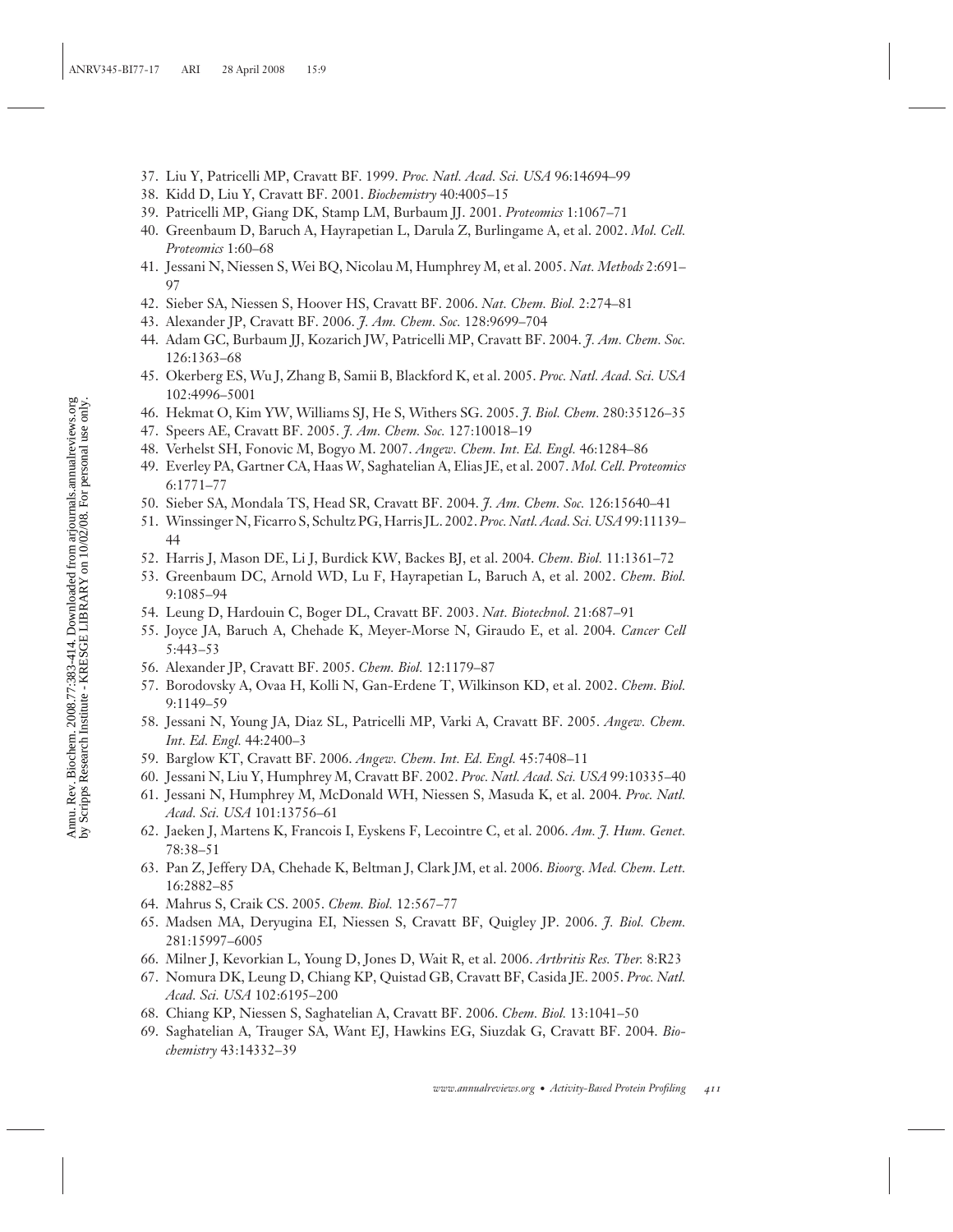- 70. Lu J, Xiao Y-j, Baudhuin LM, Hong G, Xu Y. 2002. *J. Lipid Res.* 43:463–76
- 71. McKinney MK, Cravatt BF. 2005. *Annu. Rev. Biochem.* 74:411–32
- 72. Cravatt BF, Demarest K, Patricelli MP, Bracey MH, Giang DK, et al. 2001. *Proc. Natl. Acad. Sci. USA* 98:9371–76
- 73. Kathuria S, Gaetani S, Fegley D, Valino F, Duranti A, et al. 2003. *Nat. Med.* 9:76–81
- 74. Lichtman AH, Leung D, Shelton CC, Saghatelian A, Hardouin C, et al. 2004. *J. Pharmacol. Exp. Ther.* 311:441–48
- 75. Ahn K, Johnson DS, Fitzgerald LR, Liimatta M, Arendse A, et al. 2007. *Biochemistry* 46:13019–30
- 76. Nomanbhoy T, Rosenblum J, Aban A, Burbaum JJ. 2003. *Assay Drug Dev. Technol.* 1:137– 46
- 77. Shreder KR, Wong MS, Corral S, Yu Z, Winn DT, et al. 2005. *Bioorg. Med. Chem. Lett.* 15:4256–60
- 78. Fonovic M, Bogyo M. 2007. *Curr. Pharm. Design* 13:253–61
- 79. Barrett AJ, Kembhavi AA, Brown MA, Kirschke H, Knight CG, et al. 1982. *Biochem. J.* 201:189–98
- 80. Greenbaum D, Medzihradszky KF, Burlingame A, Bogyo M. 2000. *Chem. Biol.* 7:569–81
- 81. Kato D, Boatright KM, Berger AB, Nazif T, Blum G, et al. 2005. *Nat. Chem. Biol.* 1:33–38
- 82. Thornberry NA, Bull HG, Calaycay JR, Chapman KT, Howard AD, et al. 1992. *Nature* 356:768–74
- 83. Thornberry NA, Peterson EP, Zhao JJ, Howard AD, Griffin PR, Chapman KT. 1994. *Biochemistry* 33:3934–40
- 84. Faleiro L, Kobayashi R, Fearnhead H, Lazebnik Y. 1997. *EMBO J.* 16:2271–81
- 85. Berger AB, Witte MD, Denault JB, Sadaghiani AM, Sexton KM, et al. 2006. *Mol. Cell* 23:509–21
- 86. Hemelaar J, Galardy PJ, Borodovsky A, Kessler BM, Ploegh HL, Ovaa H. 2004. *J. Proteome Res.* 3:268–76
- 87. Kattenhorn LM, Korbel GA, Kessler BM, Spooner E, Ploegh HL. 2005. *Mol. Cell* 19:547– 57
- 88. Greenbaum DC, Baruch A, Grainger M, Bozdech Z, Medzihradszky KF, et al. 2002. *Science* 298:2002–6
- 89. Sexton KB, Witte MD, Blum G, Bogyo M. 2007. *Bioorg. Med. Chem. Lett.* 17:649–53
- 90. Saghatelian A, Jessani N, Joseph A, Humphrey M, Cravatt BF. 2004. *Proc. Natl. Acad. Sci. USA* 101:10000–5
- 91. Chan EW, Chattopadhaya S, Panicker RC, Huang X, Yao SQ. 2004. *J. Am. Chem. Soc.* 126:14435–46
- 92. Whittaker M, Floyd CD, Brown P, Gearing AJH. 1999. *Chem. Rev.* 99:2735–76
- 93. Balakrishnan A, Patel B, Sieber SA, Chen D, Pachikara N, et al. 2006. *J. Biol. Chem.* 281:16691–99
- 94. Bolden JE, Peart MJ, Johnstone RW. 2006. *Nat. Rev. Drug Discov.* 5:769–84
- 95. Marks PA, Breslow R. 2007. *Nat. Biotechnol.* 25:84–90
- 96. Salisbury CM, Cravatt BF. 2007. *Proc. Natl. Acad. Sci. USA* 104:1171–76
- 97. Li YM, Xu M, Lai MT, Huang Q, Castro JL, et al. 2000. *Nature* 405:689–94
- 98. Nazif T, Bogyo M. 2001. *Proc. Natl. Acad. Sci. USA* 98:2967–72
- 99. Ovaa H, Van Swieten PF, Kessler BM, Leeuwenburgh MA, Fiebiger E, et al. 2003. *Angew. Chem. Int. Ed. Engl.* 42:3626–29
- 100. Kuttner YY, Sobolev V, Raskind A, Edelman M. 2003. *Proteins* 52:400–11
- 101. Manning G, Whyte DB, Martinez R, Hunter T, Sudarsanam S. 2002. *Science* 298:1912–34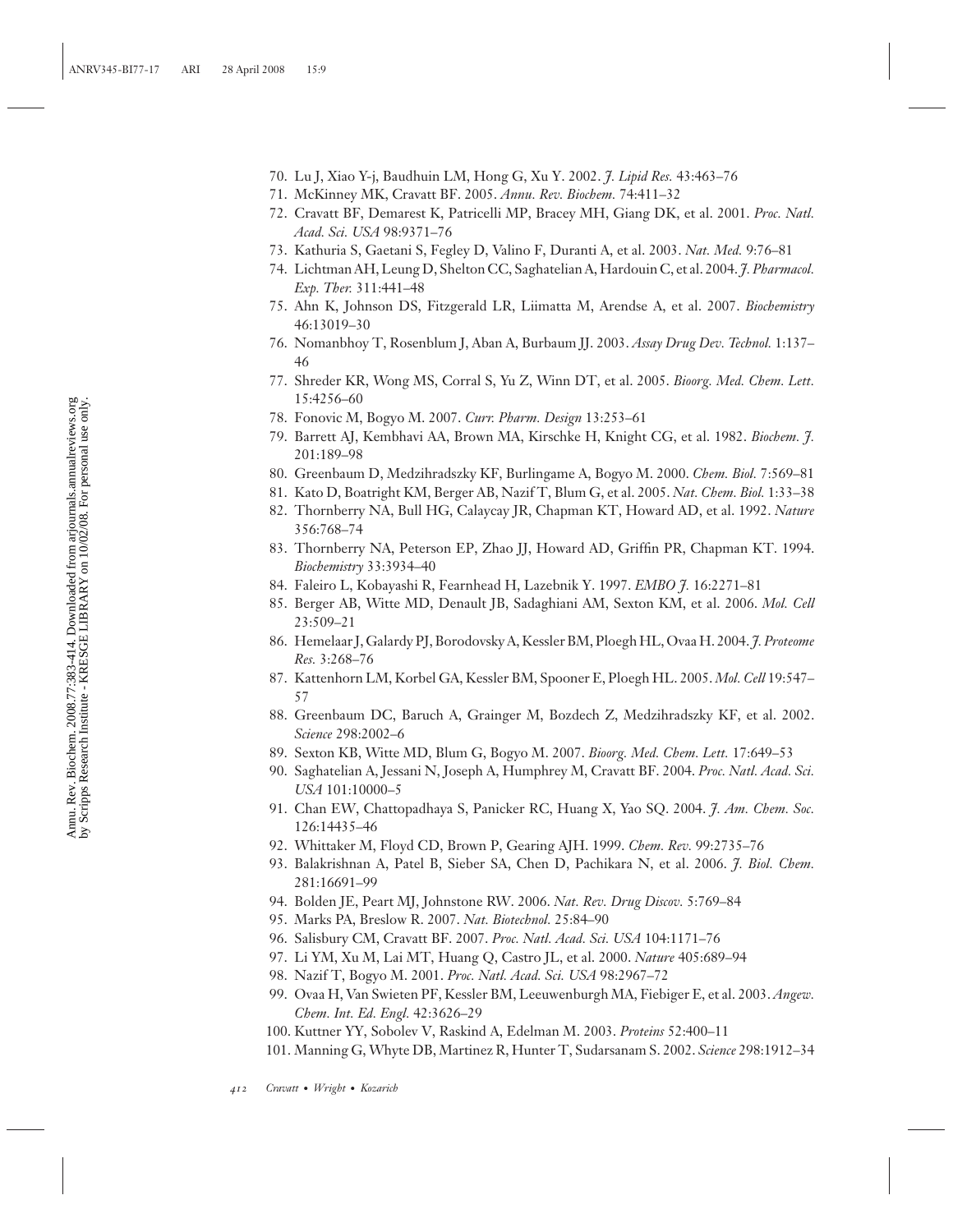- 102. Fedorov O, Sundstrom M, Marsden B, Knapp S. 2007. *Drug Discov. Today* 12:365–72
- 103. Vieth M, Sutherland JJ, Robertson DH, Campbell RM. 2005. *Drug Discov. Today* 10:839– 46
- 104. Hanks SK, Hunter T. 1995. *FASEB J.* 9:576–96
- 105. Zheng J, Knighton DR, ten Eyck LF, Karlsson R, Xuong N, et al. 1993. *Biochemistry* 32:2154–61
- 106. Colman RF. 1983. *Annu. Rev. Biochem.* 52:67–91
- 107. Colman RF. 1990. In *The Enzymes*, ed. DS Sigman, PD Boyer, pp. 283–321. New York: Academic
- 108. Colman RF. 2006. *Lett. Drug Des. Discov.* 3:462–80
- 109. Khandekar SS, Feng B, Yi T, Chen S, Laping N, Bramson N. 2005. *J. Biomol. Screen.* 10:447–55
- 110. Ratcliffe SJ, Yi T, Khandekar SS. 2007. *J. Biomol. Screen.* 12:126–32
- 111. Renzone G, Salzano AM, Arena S, D'Ambrosio C, Scaloni A. 2006. *J. Proteome Res.* 5:2019–24
- 112. Patricelli MP, Szardenings AK, Liyanage M, Nomanbhoy TK, Wu M, et al. 2007. *Biochemistry* 46:350–58
- 113. Di Sabato G, Jencks WP. 1961. *J. Am. Chem. Soc.* 83:4393–400
- 114. Di Sabato G, Jencks WP. 1961. *J. Am. Chem. Soc.* 83:4400–5
- 115. Demoss JA, Genuth SM, Novelli GD. 1956. *Proc. Natl. Acad. Sci. USA* 42:325–32
- 116. Kluger R, Huang Z. 1991. *J. Am. Chem. Soc.* 113:5124–25
- 117. Shumyantzeva VV, Sokolova NI, Shabarova ZA. 1976. *Nucleic Acids Res.* 3:903–16
- 118. Bonnaffe D, Dupraz B, Ughetto-Monfrin J, Namane A, Huynh Dinh T. 1995. *Nucleosides Nucleotides* 14:783–87
- 119. Bonnaffe D, Dupraz B, Ughetto-Monfrin J, Namane A, Huynh Dinh T. 1995. *Tetrahedron Lett.* 36:531–34
- 120. Kreimeyer A, Andre F, Bluzat A, Gouyette C, Huynh Dinh T. 1999. *Nucleosides Nucleotides* 18:995–99
- 121. Bonnaffe D, Dupraz B, Ughetto-Monfrin J, Namane A, Henin Y, Huynh Dinh T. 1996. *J. Org. Chem.* 61:895–902
- 122. Kreimeyer A, Andre F, Gouyette C, Huynh-Dinh T. 1998. *Angew. Chem. Int. Ed. Engl.* 37:2853–55
- 123. Wymann MP, Bulgarelli-Leva G, Zvelebil MJ, Pirola L, Vanhaesebroeck B, et al. 1996. *Mol. Cell. Biol.* 16:1722–33
- 124. Walker EH, Pacold ME, Perisic O, Stephens L, Hawkins PT, et al. 2000. *Mol. Cell* 6:909– 19
- 125. Yee MC, Fas SC, Stohlmeyer MM, Wandless TJ, Cimprich KA. 2005. *J. Biol. Chem.* 280:29053–59
- 126. Liu Y, Shreder KR, Gai W, Corral S, Ferris DK, Rosenblum JS. 2005. *Chem. Biol.* 12:99– 107
- 127. Liu Y, Jiang N, Wu J, Dai W, Rosenblum JS. 2007. *J. Biol. Chem.* 282:2505–11
- 128. Schirmer A, Kennedy J, Murli S, Reid R, Santi DV. 2006. *Proc. Natl. Acad. Sci. USA* 103:4234–39
- 129. Klutchko SR, Zhou H, Winters RT, Tran TP, Bridges AJ, et al. 2006. *J. Med. Chem.* 49:1475–85
- 130. Fry DW, Bridges AJ, Denny WA, Doherty A, Greis KD, et al. 1998. *Proc. Natl. Acad. Sci. USA* 95:12022–27
- 131. Cohen MS, Zhang C, Shokat KM, Taunton J. 2005. *Science* 308:1318–21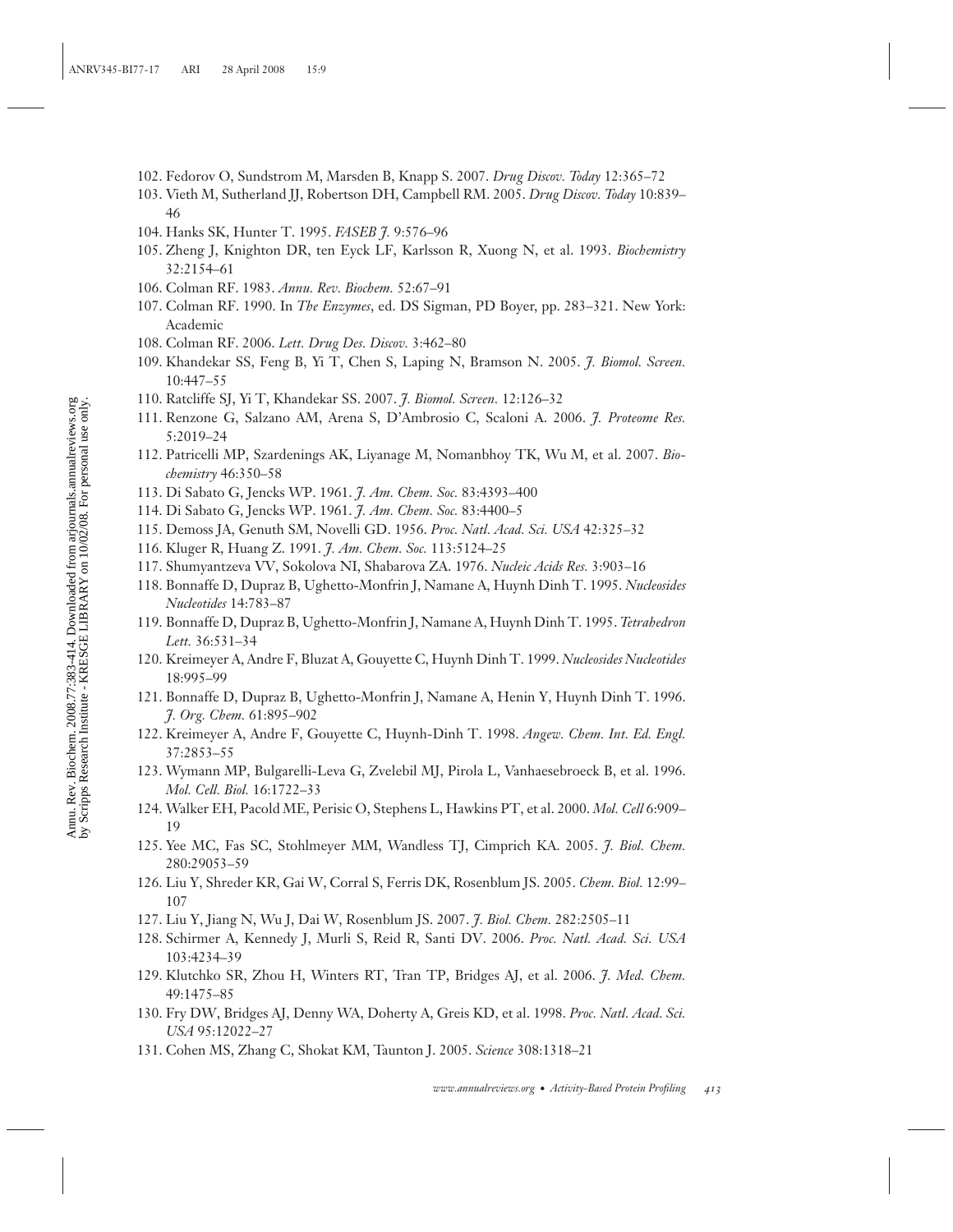- 132. Cohen MS, Hadjivassiliou H, Taunton J. 2007. *Nat. Chem. Biol.* 3:156–60
- 133. Blair JA, Rauh D, Kung C, Yun C-H, Fan Q-W, et al. 2007. *Nat. Chem. Biol.* 3:229–38
- 134. Tsai CS, Li YK, Lo LC. 2002. *Org. Lett.* 4:3607–10
- 135. Vocadlo DJ, Bertozzi CR. 2004. *Angew. Chem. Int. Ed. Engl.* 43:5338–42
- 136. Guengerich FP, Wu ZL, Bartleson CJ. 2005. *Biochem. Biophys. Res. Commun.* 338:465–69
- 137. Hughes AL, Powell DW, Bard M, Eckstein J, Barbuch R, et al. 2007. *Cell Metab.* 5:143–49
- 138. Aguiar M, Masse R, Gibbs BF. 2005. *Drug Metab. Rev.* 37:379–404
- 139. Wright AT, Cravatt BF. 2007. *Chem. Biol.* 14:1043–51
- 140. Kent UM, Juschyshyn MI, Hollenberg PF. 2001. *Curr. Drug Metab.* 2:215–43
- 141. Goldberg J, Huang HB, Kwon YG, Greengard P, Nairn AC, Kuriyan J. 1995. *Nature* 376:745–53
- 142. Shreder KR, Liu Y, Nomanhboy T, Fuller SR, Wong MS, et al. 2004. *Bioconjug. Chem.* 15:790–98
- 143. Asthagiri D, Dillet V, Liu T, Noodleman L, Van Etten RL, Bashford D. 2002. *J. Am. Chem. Soc.* 124:10225–35
- 144. Kumar S, Zhou B, Liang F, Wang WQ, Huang Z, Zhang ZY. 2004. *Proc. Natl. Acad. Sci. USA* 101:7943–48
- 145. Luo Y, Knuckley B, Bhatia M, Pellechia PJ, Thompson PR. 2006. *J. Am. Chem. Soc.* 128:14468–69
- 146. Qiu WW, Xu J, Li JY, Li J, Nan FJ. 2007. *ChemBioChem* 8:1351–58
- 147. Adam GC, Cravatt BF, Sorensen EJ. 2001. *Chem. Biol.* 8:81–95
- 148. Adam GC, Sorensen EJ, Cravatt BF. 2002. *Nat. Biotechnol.* 20:805–9
- 149. Barglow KT, Cravatt BF. 2004. *Chem. Biol.* 11:1523–31
- 150. Evans MJ, Saghatelian A, Sorensen EJ, Cravatt BF. 2005. *Nat. Biotechnol.* 23:1303–7
- 151. Adam GC, Sorensen EJ, Cravatt BF. 2002. *Mol. Cell. Proteomics* 1:828–35
- 152. Li W, Blankman JL, Cravatt BF. 2007. *J. Am. Chem. Soc.* 129:9594–95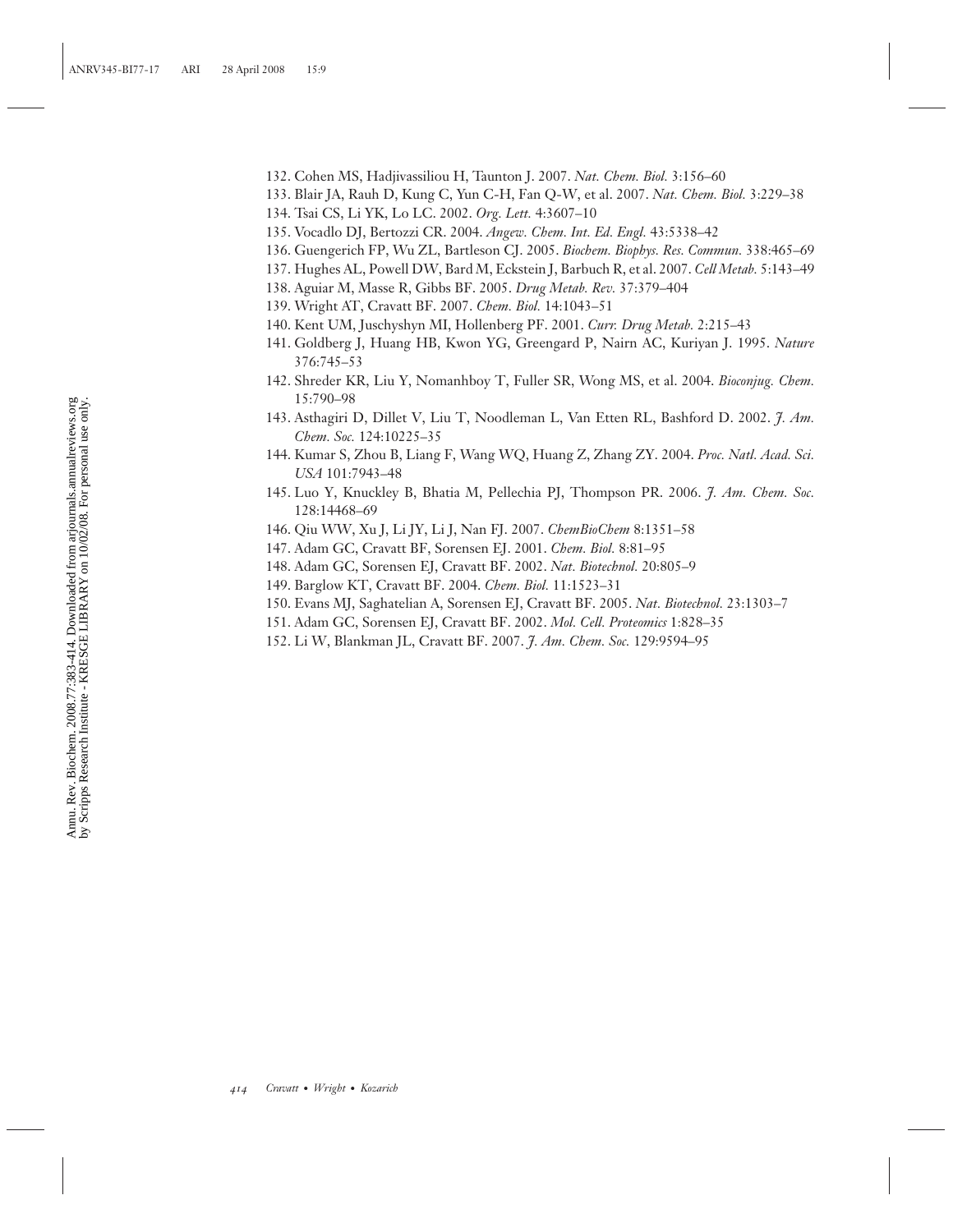# $\overline{\text{R}}$

*v*

**Annual Review of Biochemistry**

# Contents Volume 77, 2008

## **Prefatory Chapters**

| Discovery of G Protein Signaling                                                                                                              |
|-----------------------------------------------------------------------------------------------------------------------------------------------|
| Moments of Discovery                                                                                                                          |
| <b>Single-Molecule Theme</b>                                                                                                                  |
| In singulo Biochemistry: When Less Is More                                                                                                    |
| Advances in Single-Molecule Fluorescence Methods<br>for Molecular Biology<br>Chirlmin Joo, Hamza Balci, Yuji Ishitsuka, Chittanon Buranachai, |
| How RNA Unfolds and Refolds                                                                                                                   |
| Single-Molecule Studies of Protein Folding<br>Alessandro Borgia, Philip M. Williams, and Jane Clarke 101                                      |
| Structure and Mechanics of Membrane Proteins                                                                                                  |
| Single-Molecule Studies of RNA Polymerase: Motoring Along<br>Kristina M. Herbert, William J. Greenleaf, and Steven M. Block 149               |
| Translation at the Single-Molecule Level<br>R. Andrew Marshall, Colin Echeverría Aitken, Magdalena Dorywalska,                                |
| <b>Recent Advances in Optical Tweezers</b><br>Jeffrey R. Moffitt, Yann R. Chemla, Steven B. Smith, and Carlos Bustamante 205                  |
| <b>Recent Advances in Biochemistry</b>                                                                                                        |
|                                                                                                                                               |

# Mechanism of Eukaryotic Homologous Recombination *Joseph San Filippo, Patrick Sung, and Hannah Klein* **♣♣♣♣♣♣♣♣♣♣♣♣♣♣♣♣♣♣♣♣♣♣♣♣♣♣♣♣♣♣♣♣♣**229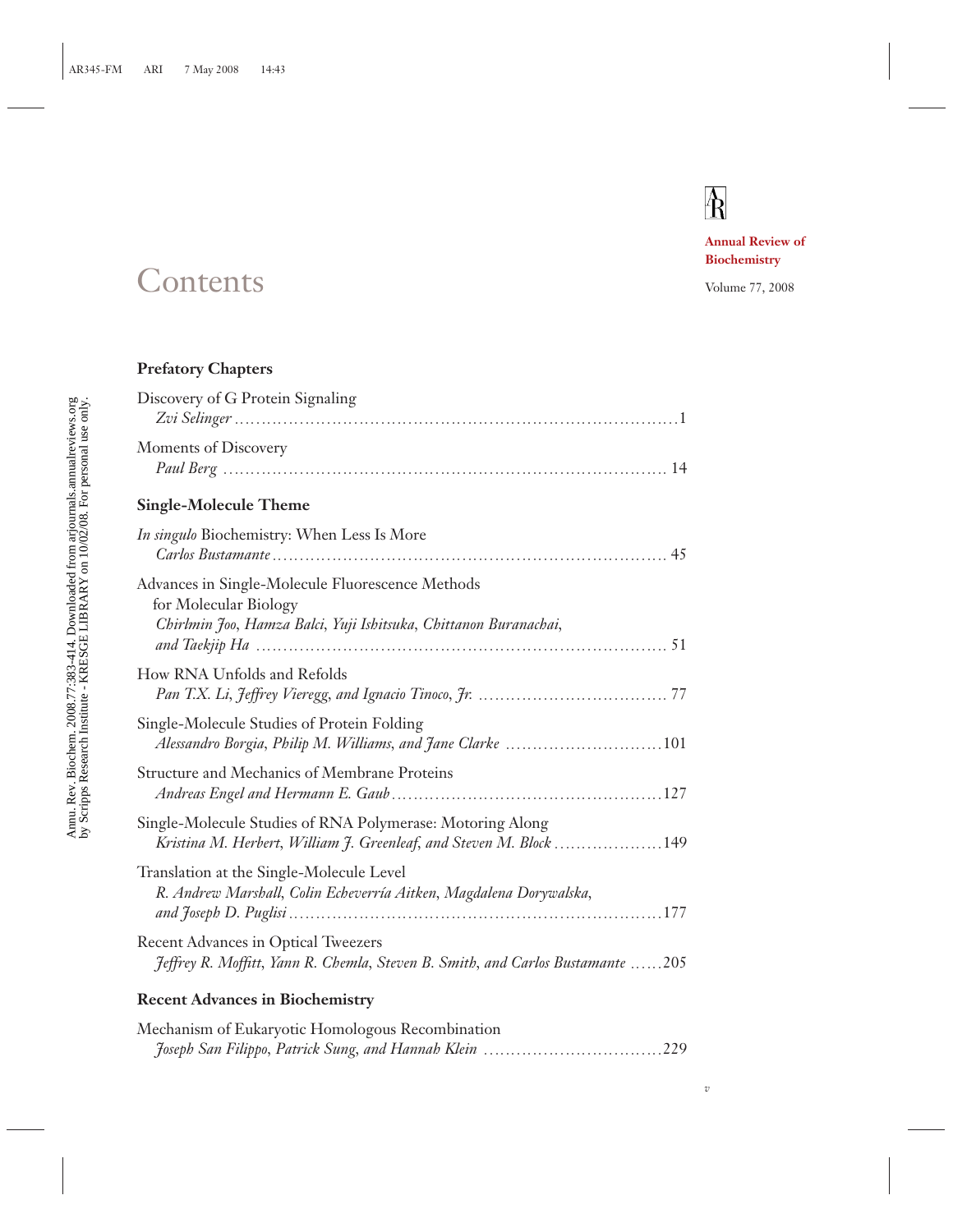| Structural and Functional Relationships of the XPF/MUS81<br>Family of Proteins                                                                                               |
|------------------------------------------------------------------------------------------------------------------------------------------------------------------------------|
| Fat and Beyond: The Diverse Biology of PPARγ                                                                                                                                 |
| Eukaryotic DNA Ligases: Structural and Functional Insights                                                                                                                   |
| Structure and Energetics of the Hydrogen-Bonded Backbone<br>in Protein Folding                                                                                               |
| Macromolecular Modeling with Rosetta                                                                                                                                         |
| Activity-Based Protein Profiling: From Enzyme Chemistry<br>to Proteomic Chemistry<br>Benjamin F. Cravatt, Aaron T. Wright, and John W. Kozarich 383                          |
| Analyzing Protein Interaction Networks Using Structural Information                                                                                                          |
| <b>Integrating Diverse Data for Structure Determination</b><br>of Macromolecular Assemblies<br>Frank Alber, Friedrich Förster, Dmitry Korkin, Maya Topf, and Andrej Sali 443 |
| From the Determination of Complex Reaction Mechanisms<br>to Systems Biology                                                                                                  |
| Biochemistry and Physiology of Mammalian Secreted<br>Phospholipases $A_2$                                                                                                    |
| Glycosyltransferases: Structures, Functions, and Mechanisms<br>L.L. Lairson, B. Henrissat, G.J. Davies, and S.G. Withers 521                                                 |
| Structural Biology of the Tumor Suppressor p53<br>$\ldots$ . 557                                                                                                             |
| Toward a Biomechanical Understanding of Whole Bacterial Cells                                                                                                                |
| How Does Synaptotagmin Trigger Neurotransmitter Release?                                                                                                                     |
| Protein Translocation Across the Bacterial Cytoplasmic Membrane                                                                                                              |
|                                                                                                                                                                              |